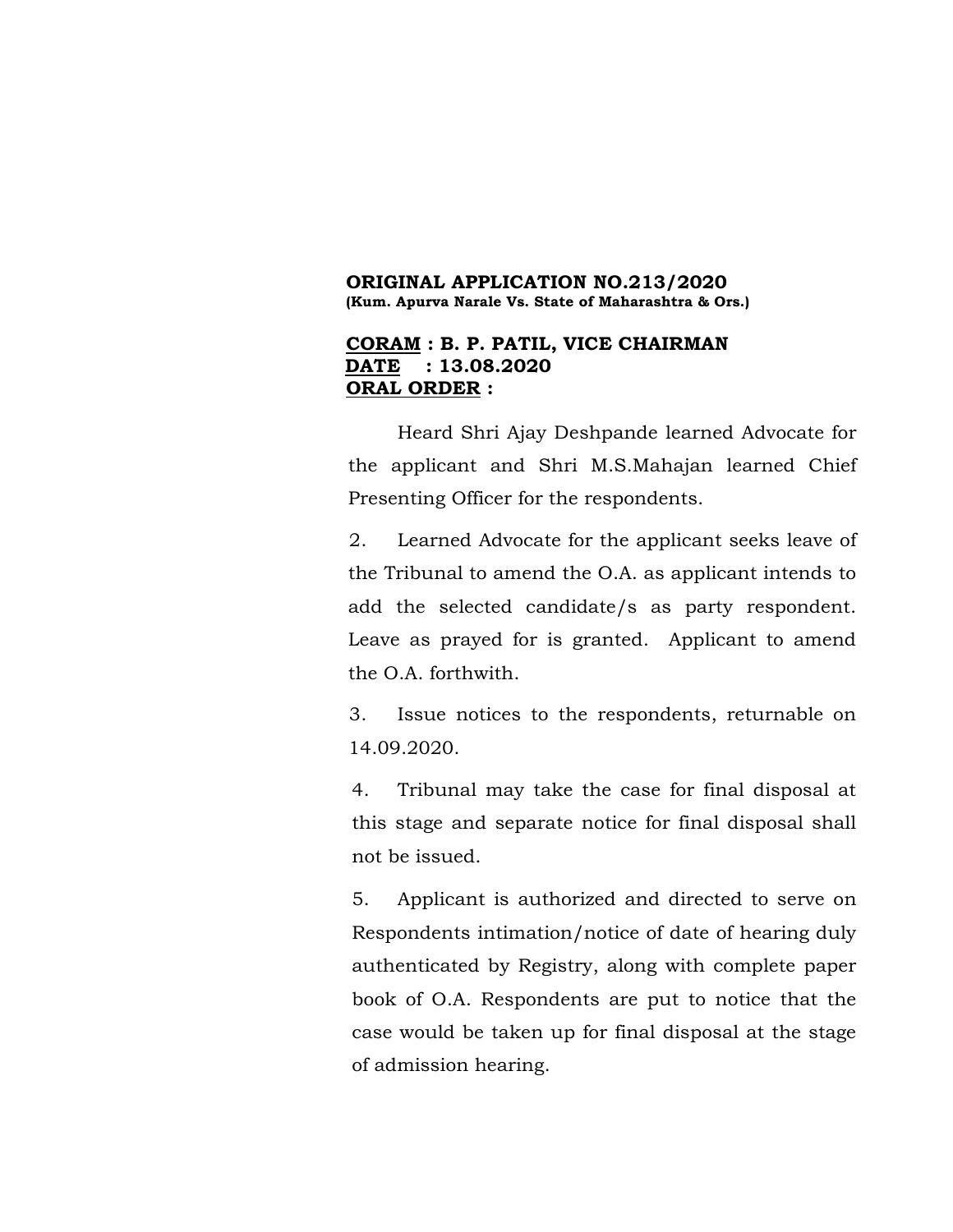### =2= O.A.No.213/2020

6. This intimation/notice is ordered under Rule 11 of the Maharashtra Administrative Tribunal (Procedure) Rules, 1988, and the questions such as limitation and alternate remedy are kept open.

7. The service may be done by Hand delivery, speed post, courier and acknowledgement be obtained and produced along with affidavit of compliance in the Registry within one week. Applicants are directed to file Affidavit of compliance and notice.

8. In case notice is not collected within 7 days or service report on affidavit is not filed 3 days before returnable date, O.A. shall stand dismissed without reference to Tribunal and papers be consigned to the record.

9. In the meantime learned Presenting Officer shall file affidavit in reply on behalf of other respondents.

10. S.O. to 14.09.2020.

11. Steno copy and hamdust is allowed to both the sides.

### **VICE CHAIRMAN**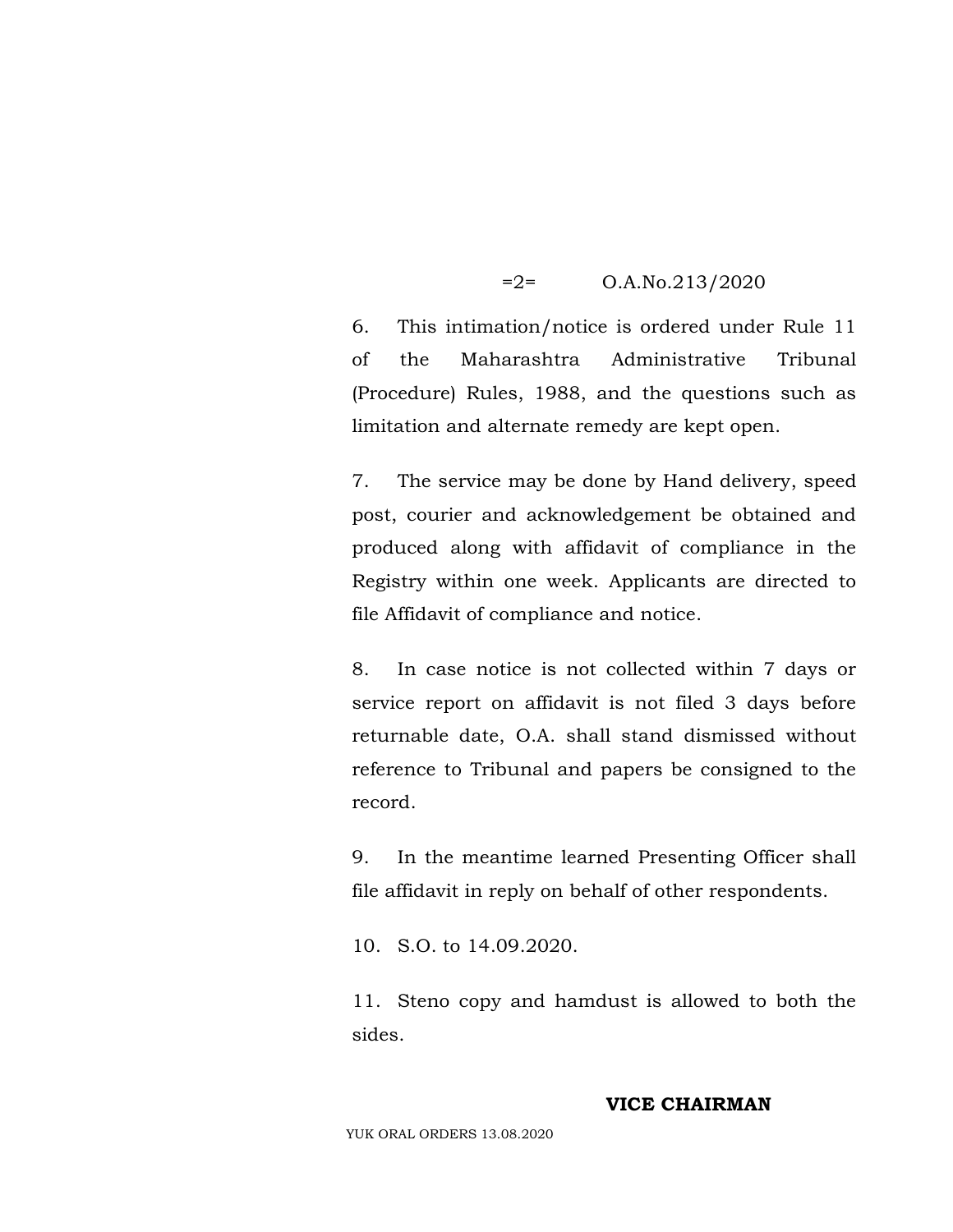### **ORIGINAL APPLICATION NO.227/2020 (Jeevan Patil Vs. State of Maharashtra & Ors.)**

## **CORAM : B. P. PATIL, VICE CHAIRMAN DATE : 13.08.2020 ORAL ORDER :**

Heard Shri C.V.Dharurkar learned Advocate for the applicant and Shri I.S.Thorat learned Presenting Officer for the respondents.

2. Issue notices to the respondents, returnable on 21.09.2020.

3. Tribunal may take the case for final disposal at once and separate notice for final disposal shall not be issued.

4. Applicant is authorized and directed to serve on respondent/s intimation/notice of date of hearing duly authenticated by Registry, along with complete paper book of the case. Respondents are put to notice that the case would be taken up for final disposal at the stage of admission hearing.

5. This intimation/notice is ordered under Rule 11 of the Maharashtra Administrative Tribunal (Procedure) Rules, 1988, and the questions such as limitation and alternate remedy are kept open.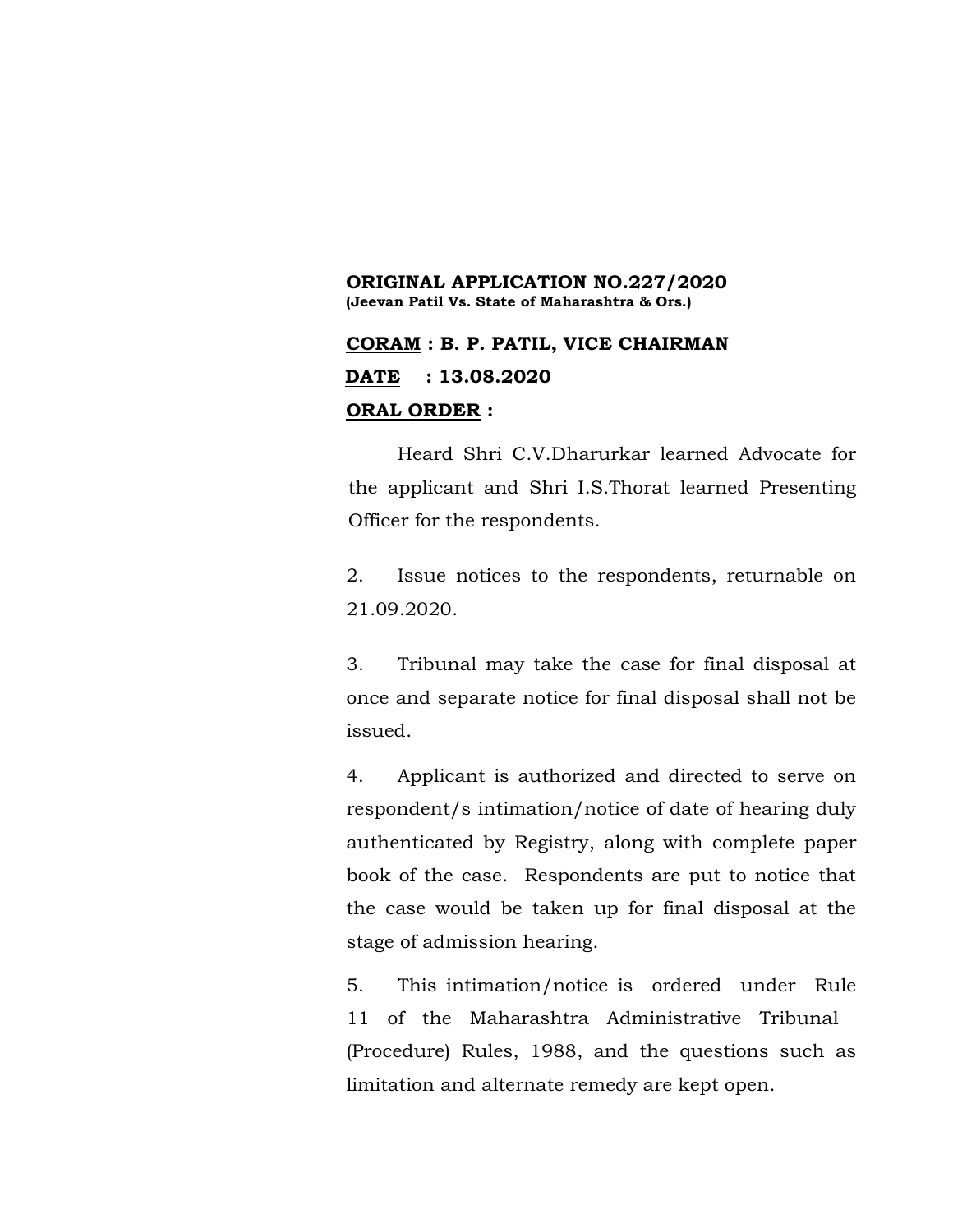### $=2$ = O.A.No.227/2020

6. The service may be done by hand delivery, speed post, courier and acknowledgment be obtained and produced along with affidavit of compliance in the Registry before due date. Applicant is directed to file affidavit of compliance and notice.

7. If notice is not collected within 7 days or proof of service is not produced before 3 days of the next date, case shall automatically stand dismissed without further reference to the Tribunal.

8. S.O. to 21.09.2020.

9. Steno copy and Hamdast is allowed to both parties.

### **VICE CHAIRMAN**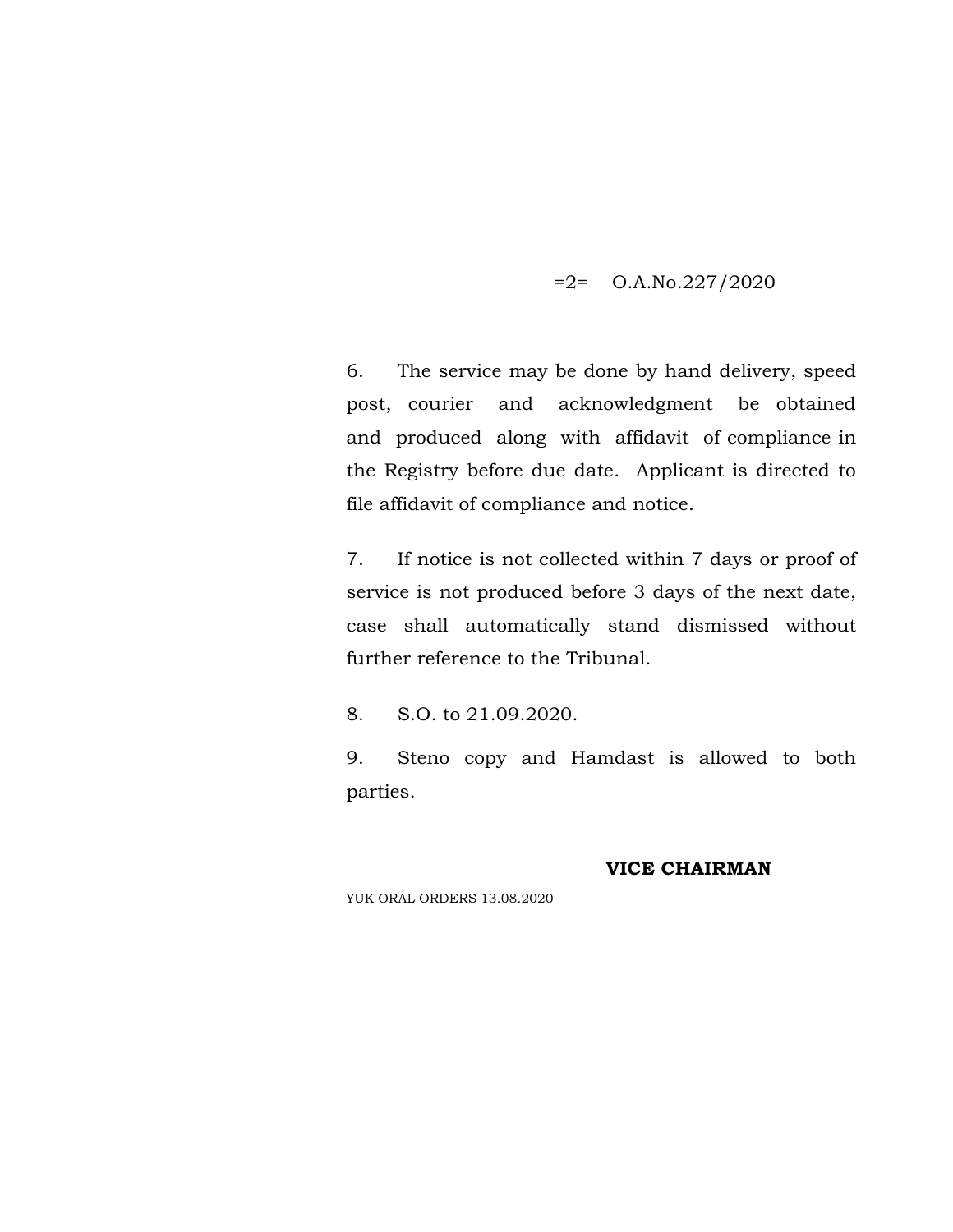### **ORIGINAL APPLICATION NO.232/2020 (Ku. Rohini Charole Vs. State of Maharashtra & Ors.)**

# **CORAM : B. P. PATIL, VICE CHAIRMAN DATE : 13.08.2020 ORAL ORDER :**

Heard Shri B.R.Kedar learned Advocate holding for Shri S.K.Mathpati learned Advocate for the applicant and Shri V.R.Bhumkar learned Presenting Officer for the respondents.

2. Issue notices to the respondents, returnable on 14.09.2020.

3. Tribunal may take the case for final disposal at once and separate notice for final disposal shall not be issued.

4. Applicant is authorized and directed to serve on respondent/s intimation/notice of date of hearing duly authenticated by Registry, along with complete paper book of the case. Respondents are put to notice that the case would be taken up for final disposal at the stage of admission hearing.

5. This intimation/notice is ordered under Rule 11 of the Maharashtra Administrative Tribunal (Procedure) Rules, 1988, and the questions such as limitation and alternate remedy are kept open.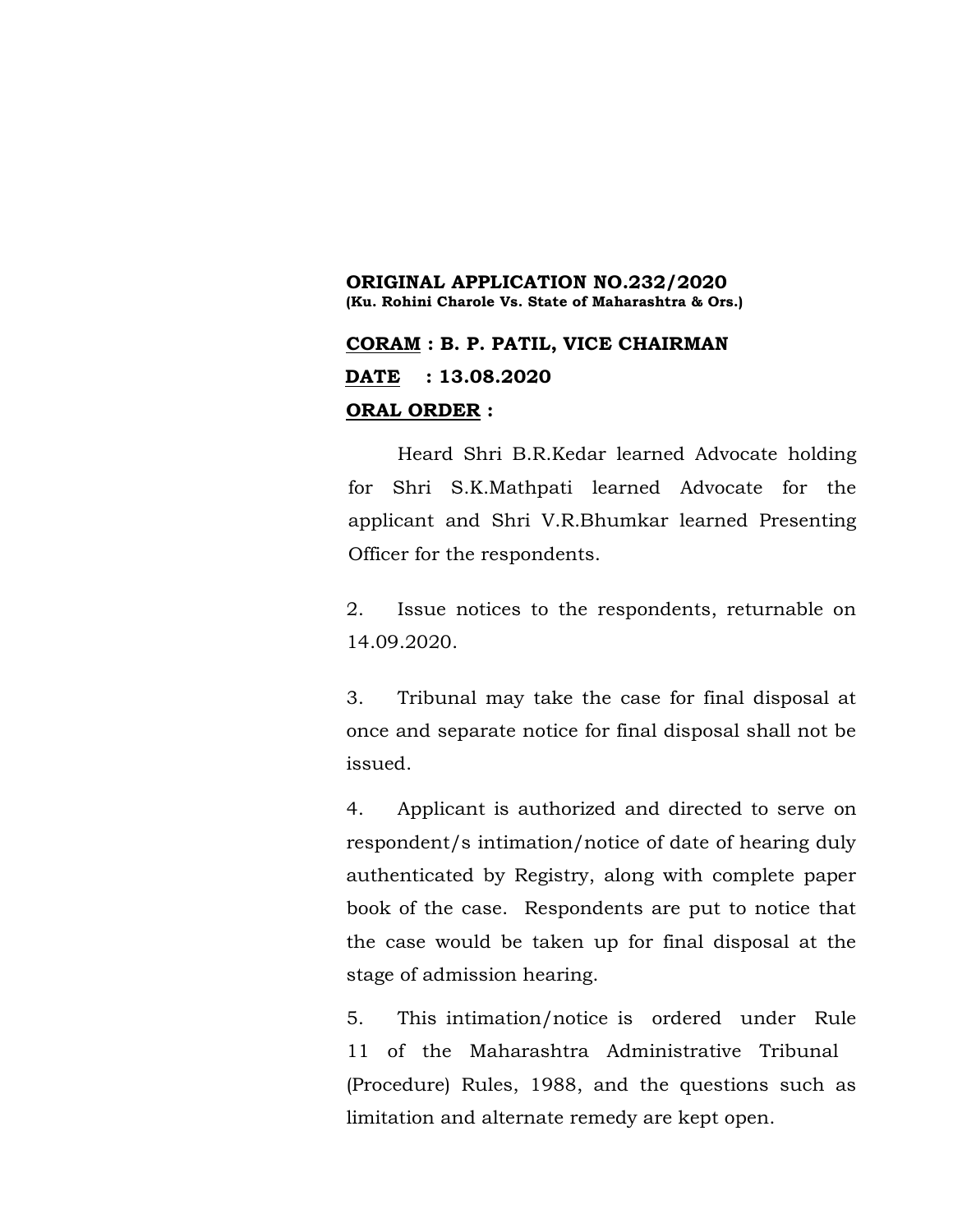$=2$ = O.A.No.232/2020

6. The service may be done by hand delivery, speed post, courier and acknowledgment be obtained and produced along with affidavit of compliance in the Registry before due date. Applicant is directed to file affidavit of compliance and notice.

7. If notice is not collected within 7 days or proof of service is not produced before 3 days of the next date, case shall automatically stand dismissed without further reference to the Tribunal.

8. S.O. to 14.09.2020.

9. Steno copy and Hamdast is allowed to both parties.

### **VICE CHAIRMAN**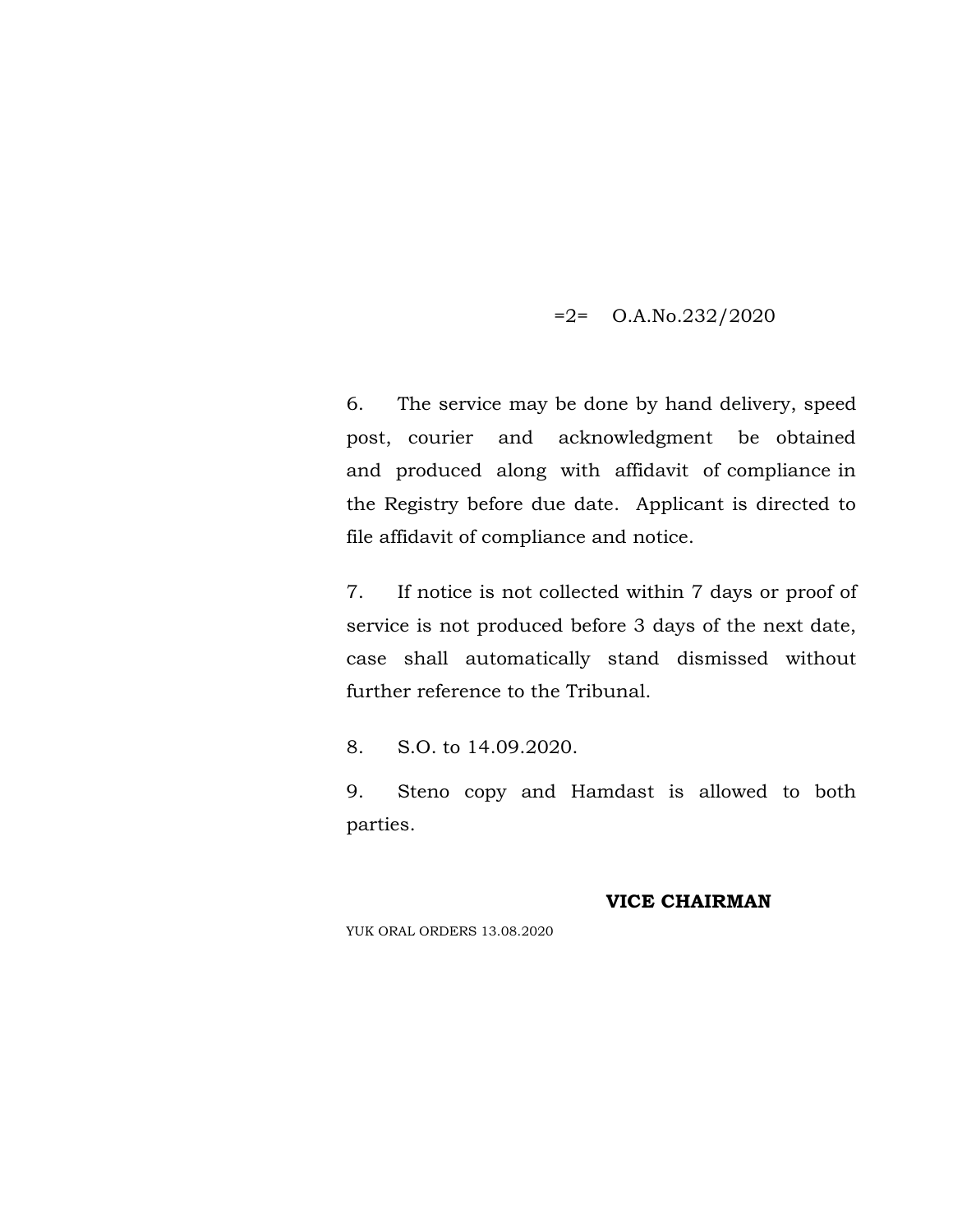### **ORIGINAL APPLICATION ST. NO.641/2020 (Sandip Markad Vs. State of Maharashtra & Ors.)**

## **CORAM : B. P. PATIL, VICE CHAIRMAN DATE : 13.08.2020 ORAL ORDER :**

Heard Shri Ketan D. Pote learned Advocate holding for Shri A.G.Ambetkar learned Advocate for the applicant and Shri V.R.Bhumkar learned Presenting Officer for the respondents.

2. Learned Advocate for the applicant undertakes to remove office objections.

3. After office objections are removed, issue notices to the respondents, returnable on 14.09.2020.

4. Tribunal may take the case for final disposal at once and separate notice for final disposal shall not be issued.

5. Applicant is authorized and directed to serve on respondent/s intimation/notice of date of hearing duly authenticated by Registry, along with complete paper book of the case. Respondents are put to notice that the case would be taken up for final disposal at the stage of admission hearing.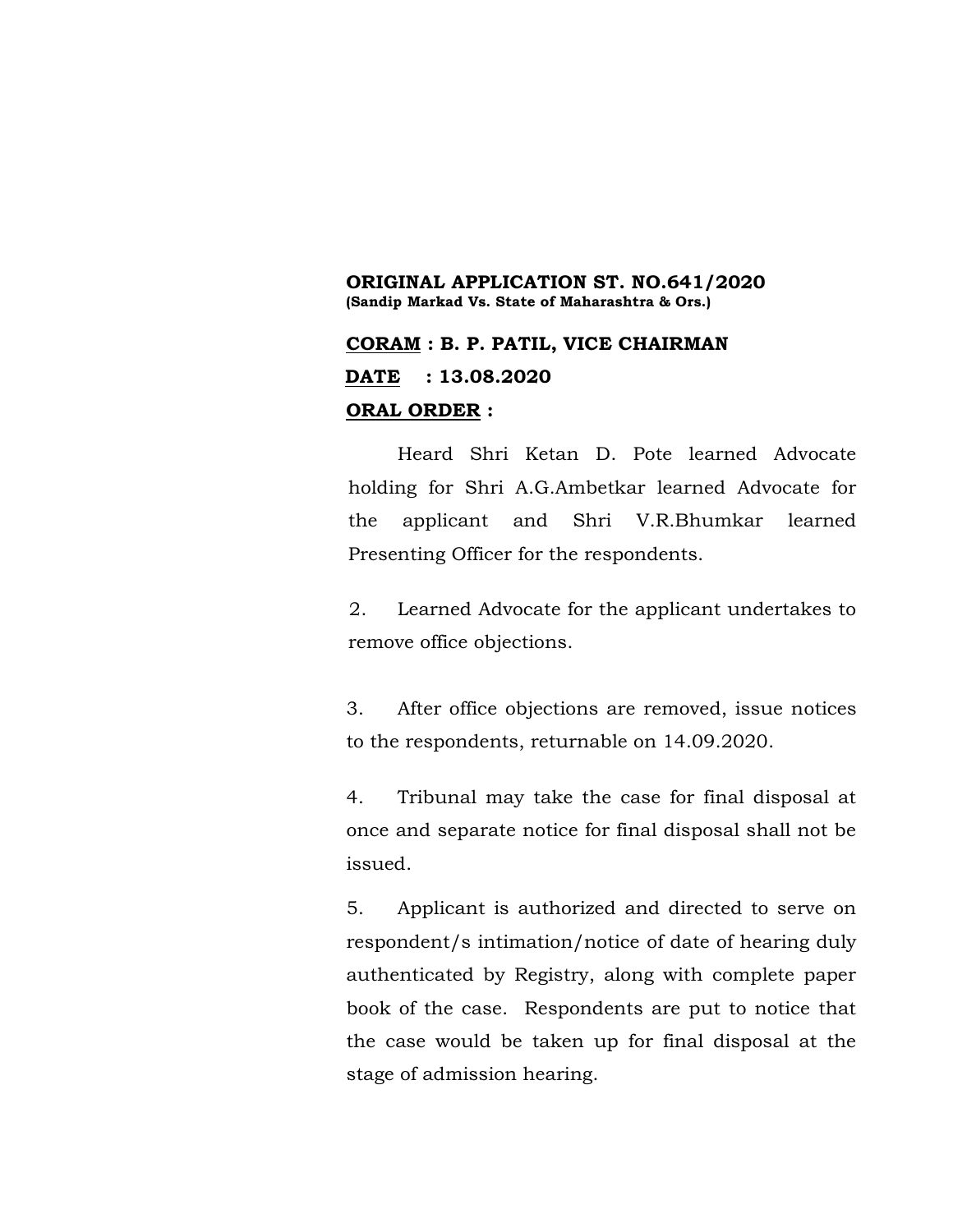### $=2$ = O.A.No.641/2020

6. This intimation/notice is ordered under Rule 11 of the Maharashtra Administrative Tribunal (Procedure) Rules, 1988, and the questions such as limitation and alternate remedy are kept open.

7. The service may be done by hand delivery, speed post, courier and acknowledgment be obtained and produced along with affidavit of compliance in the Registry before due date. Applicant is directed to file affidavit of compliance and notice.

8. If notice is not collected within 7 days or proof of service is not produced before 3 days of the next date, case shall automatically stand dismissed without further reference to the Tribunal.

9. S.O. to 14.09.2020.

10. Steno copy and Hamdast is allowed to both parties.

#### **VICE CHAIRMAN**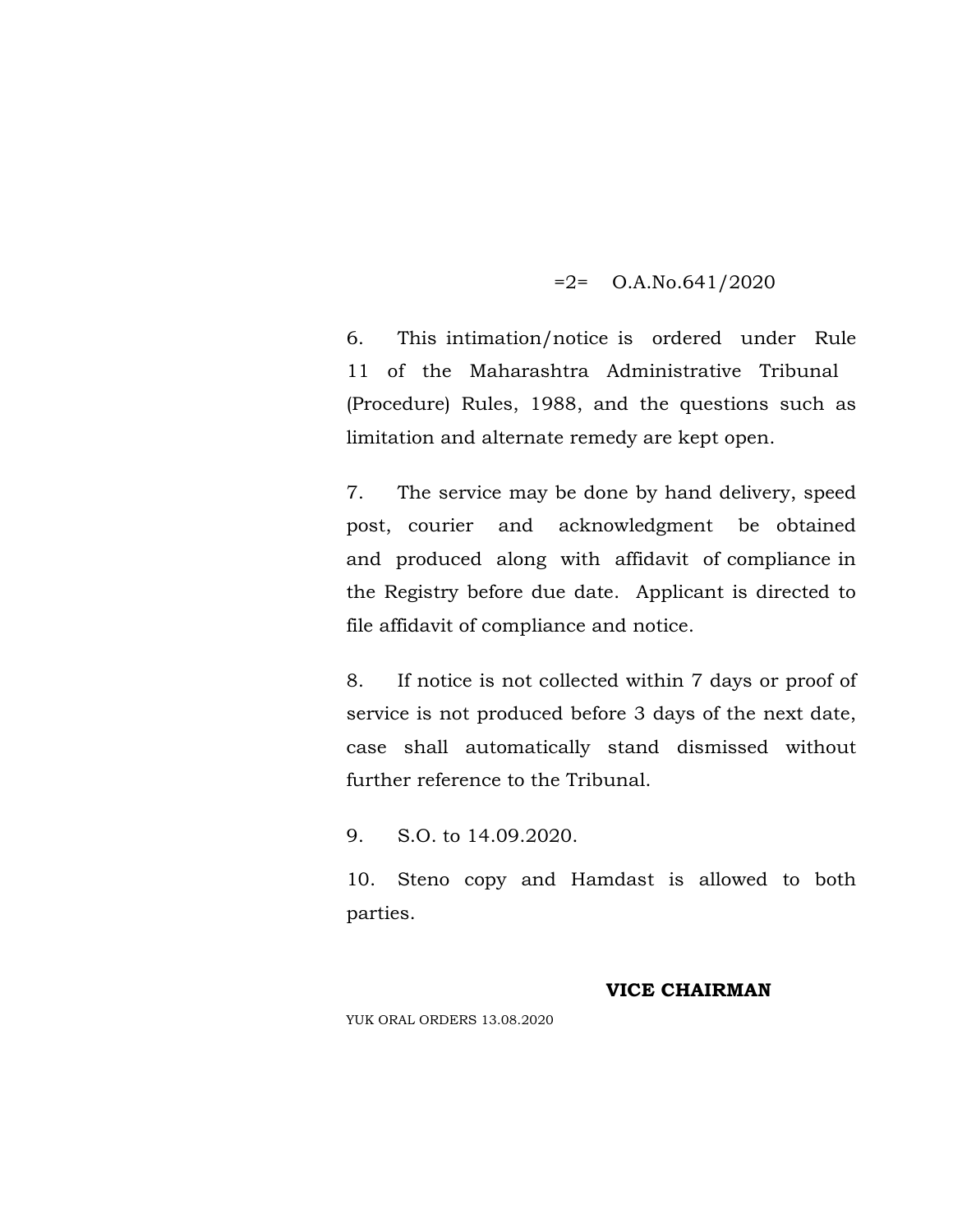### **ORIGINAL APPLICATION NO.253/2020 (Bapurao Bhosle Vs. State of Maharashtra & Ors.)**

## **CORAM : B. P. PATIL, VICE CHAIRMAN DATE : 13.08.2020 ORAL ORDER :**

Heard Shri K.G.Salunke learned Advocate for the applicant and Shri M.S.Mahajan learned Chief Presenting Officer for the respondents.

2. Issue notices to the respondents, returnable on 21.09.2020.

3. Tribunal may take the case for final disposal at once and separate notice for final disposal shall not be issued.

4. Applicant is authorized and directed to serve on respondent/s intimation/notice of date of hearing duly authenticated by Registry, along with complete paper book of the case. Respondents are put to notice that the case would be taken up for final disposal at the stage of admission hearing.

5. This intimation/notice is ordered under Rule 11 of the Maharashtra Administrative Tribunal (Procedure) Rules, 1988, and the questions such as limitation and alternate remedy are kept open.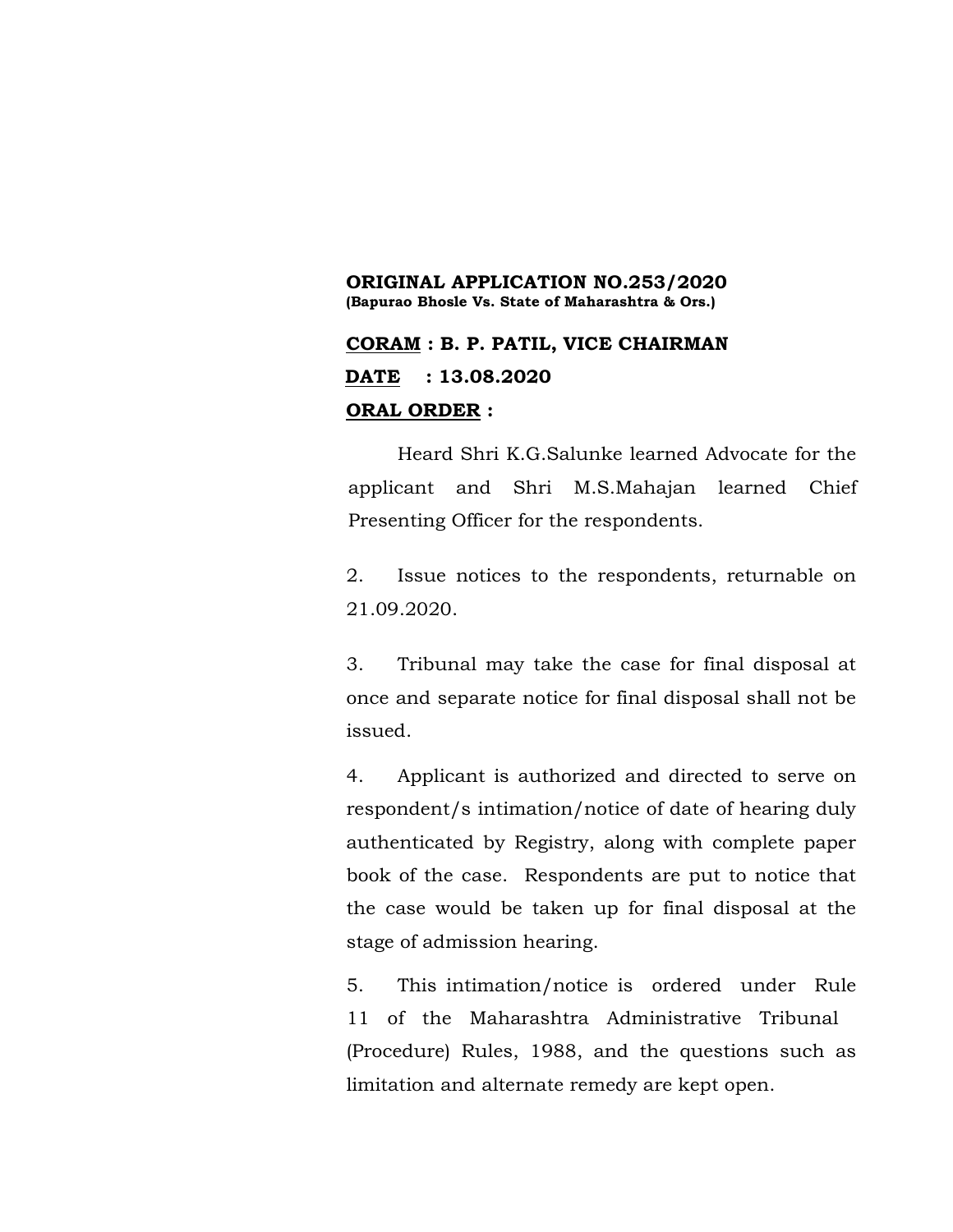### $=2$ = O.A.No.253/2020

6. The service may be done by hand delivery, speed post, courier and acknowledgment be obtained and produced along with affidavit of compliance in the Registry before due date. Applicant is directed to file affidavit of compliance and notice.

7. If notice is not collected within 7 days or proof of service is not produced before 3 days of the next date, case shall automatically stand dismissed without further reference to the Tribunal.

8. S.O. to 21.09.2020.

9. Steno copy and Hamdast is allowed to both parties.

### **VICE CHAIRMAN**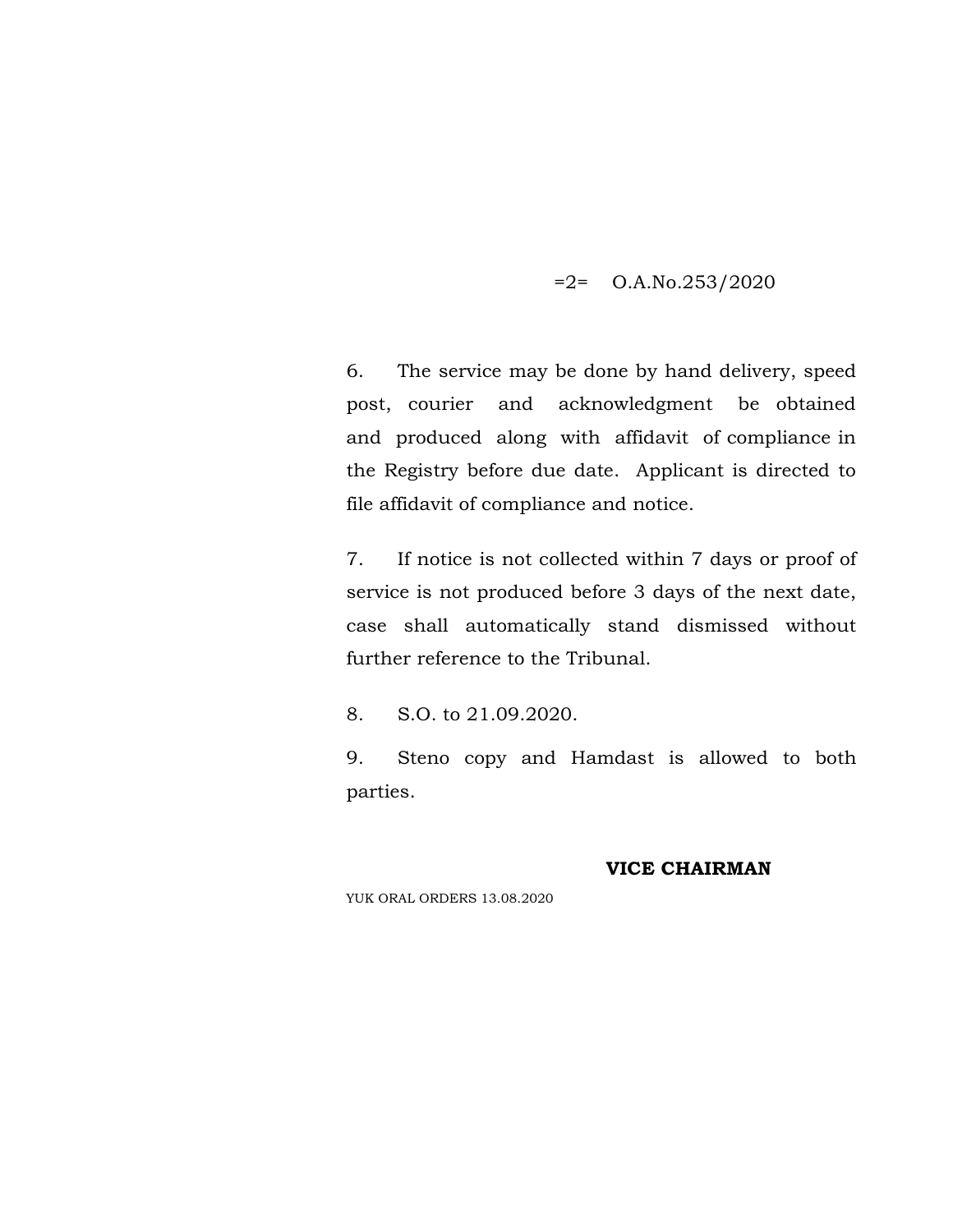### **ORIGINAL APPLICATION NO.254/2020 (Gopal Baldar Vs. State of Maharashtra & Ors.)**

## **CORAM : B. P. PATIL, VICE CHAIRMAN DATE : 13.08.2020 ORAL ORDER :**

Heard Shri K.G.Salunke learned Advocate for the applicant and Shri I.S.Thorat learned Presenting Officer for the respondents.

2. Issue notices to the respondents, returnable on 21.09.2020.

3. Tribunal may take the case for final disposal at once and separate notice for final disposal shall not be issued.

4. Applicant is authorized and directed to serve on respondent/s intimation/notice of date of hearing duly authenticated by Registry, along with complete paper book of the case. Respondents are put to notice that the case would be taken up for final disposal at the stage of admission hearing.

5. This intimation/notice is ordered under Rule 11 of the Maharashtra Administrative Tribunal (Procedure) Rules, 1988, and the questions such as limitation and alternate remedy are kept open.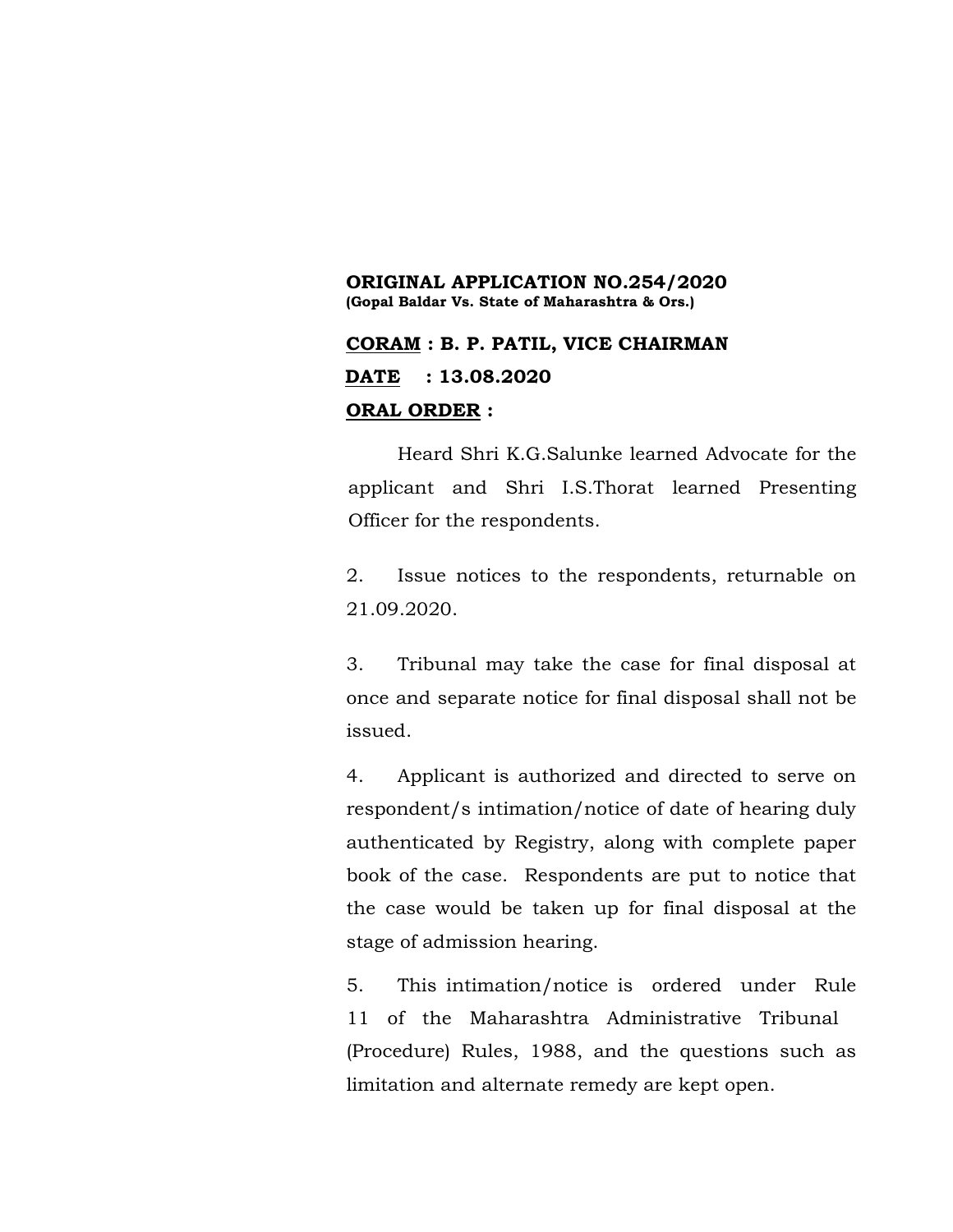### $=2$ = O.A.No.254/2020

6. The service may be done by hand delivery, speed post, courier and acknowledgment be obtained and produced along with affidavit of compliance in the Registry before due date. Applicant is directed to file affidavit of compliance and notice.

7. If notice is not collected within 7 days or proof of service is not produced before 3 days of the next date, case shall automatically stand dismissed without further reference to the Tribunal.

8. S.O. to 21.09.2020.

9. Steno copy and Hamdast is allowed to both parties.

### **VICE CHAIRMAN**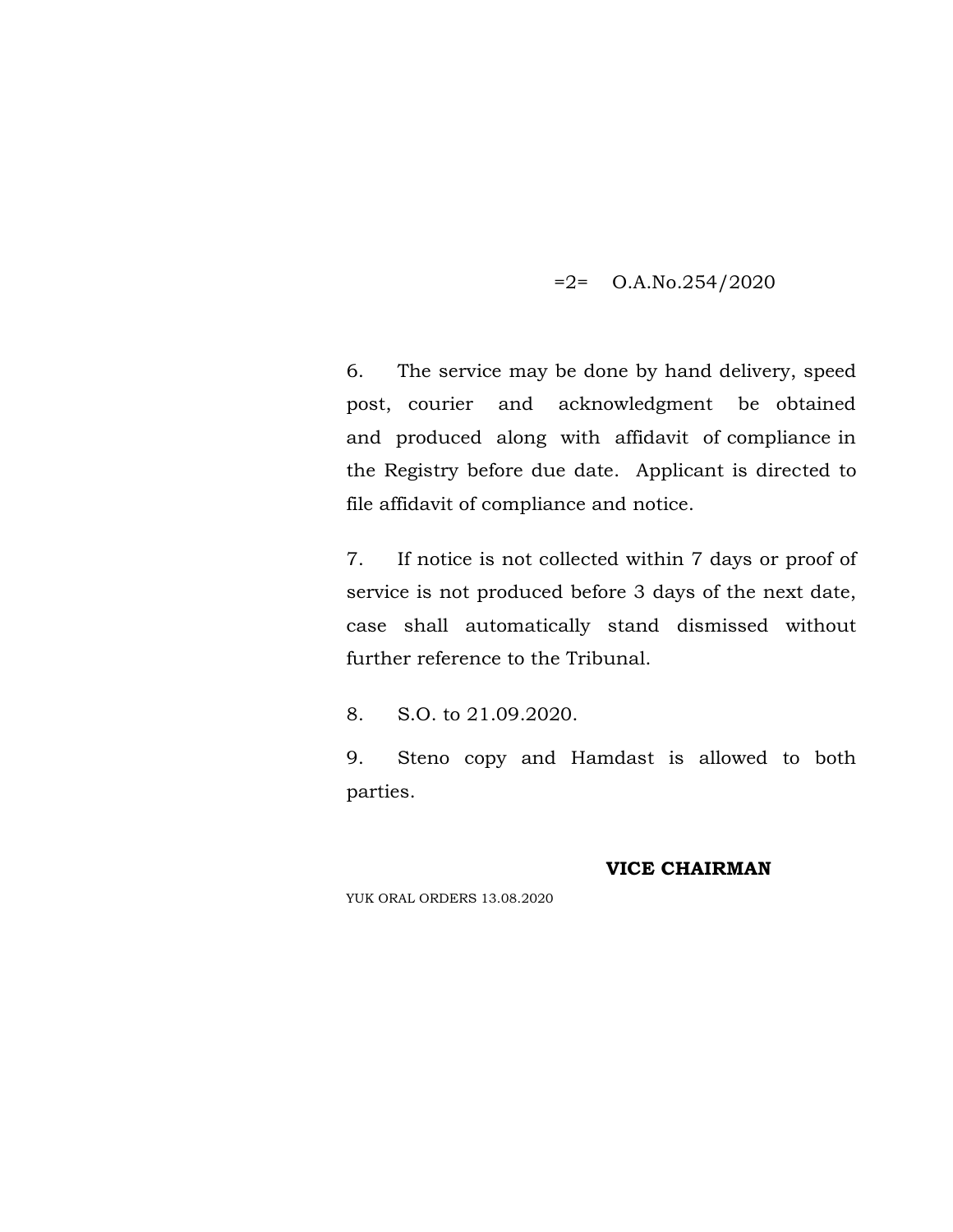#### **M.A.NO.175/2020 IN O.A.ST.NO.462/2020 (Umesh Jadhav Vs. State of Maharashtra & Ors.)**

## **CORAM : B. P. PATIL, VICE CHAIRMAN DATE : 13.08.2020 ORAL ORDER :**

Heard Shri Ashish B. Rajkar learned Advocate for the applicant and Smt. Priya Bharaswadkar learned Presenting Officer for the respondents.

2. Issue notices to the respondents in M.A., returnable on 24.09.2020.

3. Tribunal may take the case for final disposal at once and separate notice for final disposal shall not be issued.

4. Applicant is authorized and directed to serve on respondent/s intimation/notice of date of hearing duly authenticated by Registry, along with complete paper book of the case. Respondents are put to notice that the case would be taken up for final disposal at the stage of admission hearing.

5. This intimation/notice is ordered under Rule 11 of the Maharashtra Administrative Tribunal (Procedure) Rules, 1988, and the questions such as limitation and alternate remedy are kept open.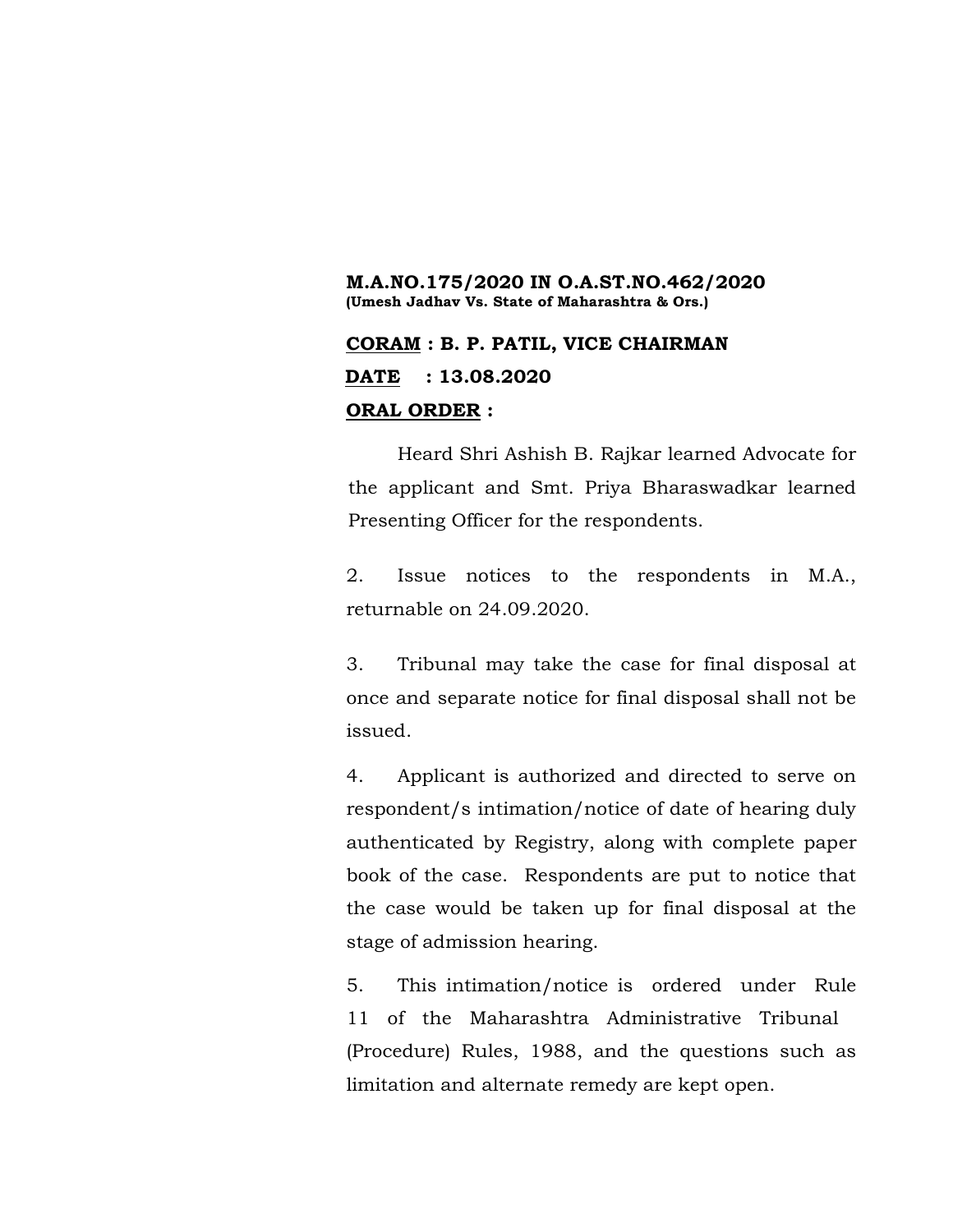#### $=2$  = M.A.NO.175/2020 IN O.A.ST.NO.462/2020

6. The service may be done by hand delivery, speed post, courier and acknowledgment be obtained and produced along with affidavit of compliance in the Registry before due date. Applicant is directed to file affidavit of compliance and notice.

7. If notice is not collected within 7 days or proof of service is not produced before 3 days of the next date, case shall automatically stand dismissed without further reference to the Tribunal.

8. S.O. to 24.09.2020.

9. Steno copy and Hamdast is allowed to both parties.

#### **VICE CHAIRMAN**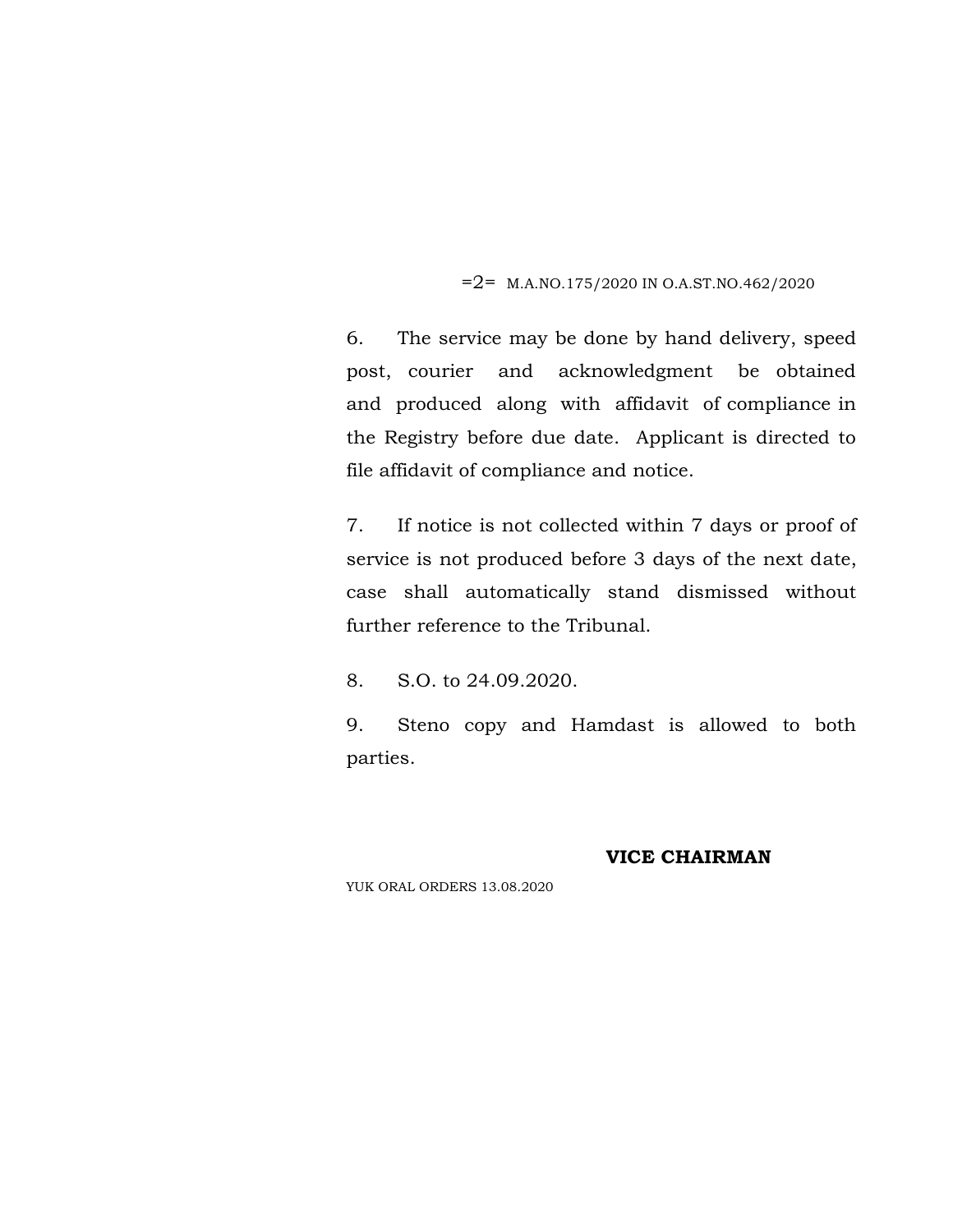### **M.A.NO.178/2020 IN M.A.196/2020 IN O.A.ST.NO.571/2020 (Sanjay Rajput & Ors. Vs. State of Maharashtra & Ors.)**

# **CORAM : B. P. PATIL, VICE CHAIRMAN DATE : 13.08.2020**

### **ORAL ORDER :**

Heard Shri R.D.Biradar learned Advocate for the applicant and Shri V.R.Bhumkar learned Presenting Officer for the respondents.

2. Learned Advocate for the applicant seeks leave of the Tribunal to withdraw the M.A.No.196/2020 on technical grounds with liberty to file fresh M.A. Leave as prayed for is granted.

3. In view thereof, M.A.No.196/2020 stands disposed of as withdrawn with liberty to file fresh M.A.

4. Case be removed from the board.

### **VICE CHAIRMAN**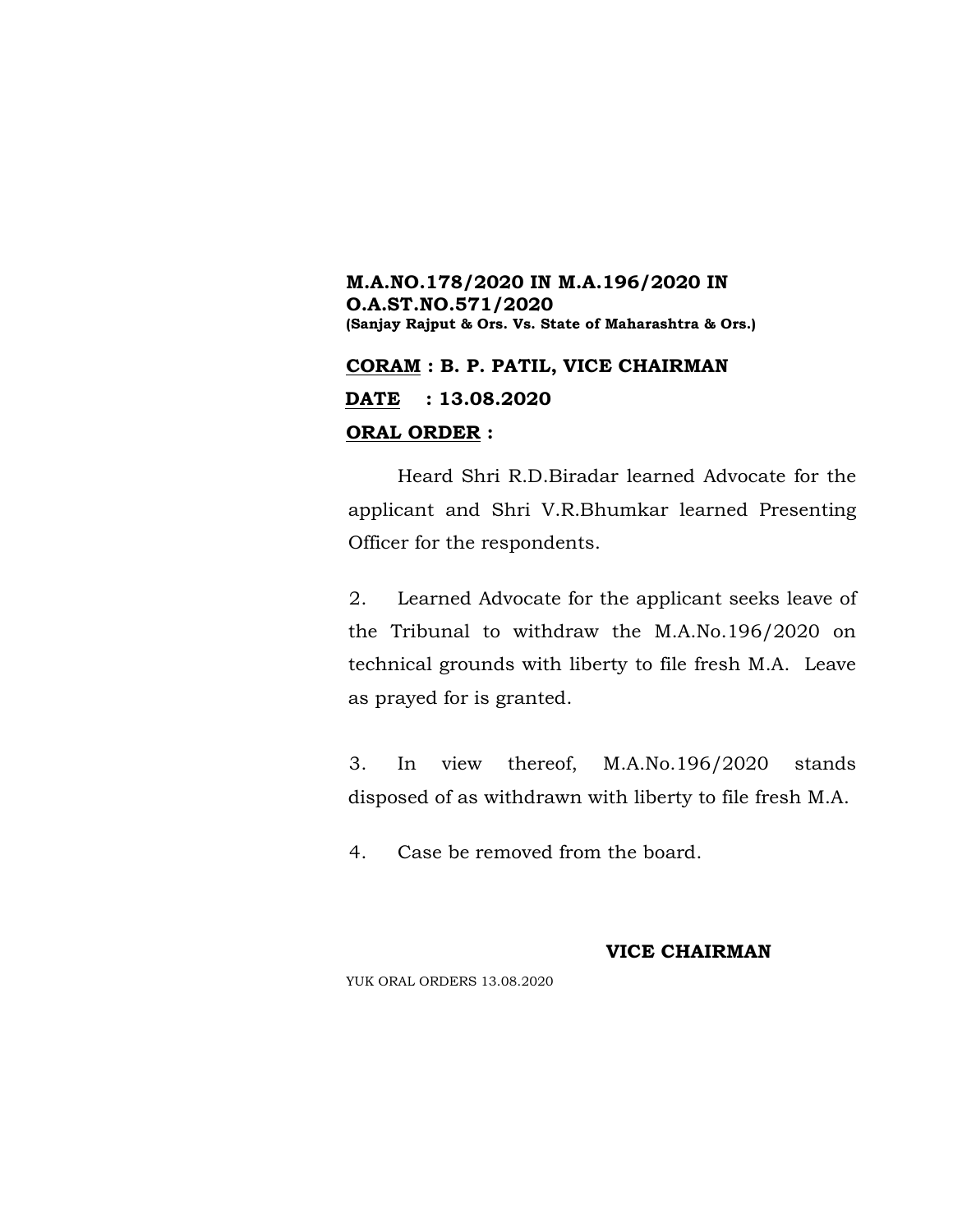### **M.A.NO.195/2020 IN M.A.ST.366/2020 IN O.A.ST.NO.368/2020 (Bhatu Borse & Ors. Vs. State of Maharashtra & Ors.)**

**CORAM : B. P. PATIL, VICE CHAIRMAN DATE : 13.08.2020**

### **ORAL ORDER :**

Heard Shri Ajay Deshpande learned Advocate for the applicant and Shri V.R.Bhumkar learned Presenting Officer for the respondents.

2. M.A.No.195/2020 has been filed for sue jointly. As the applicants are pursuing the similar cause and cause of action for filing the case is similar and also the applicants are agitating the identical prayers, the M.A.No.195/2020 for sue jointly is allowed. M.A. stands disposed of accordingly with no order as to costs.

### **VICE CHAIRMAN**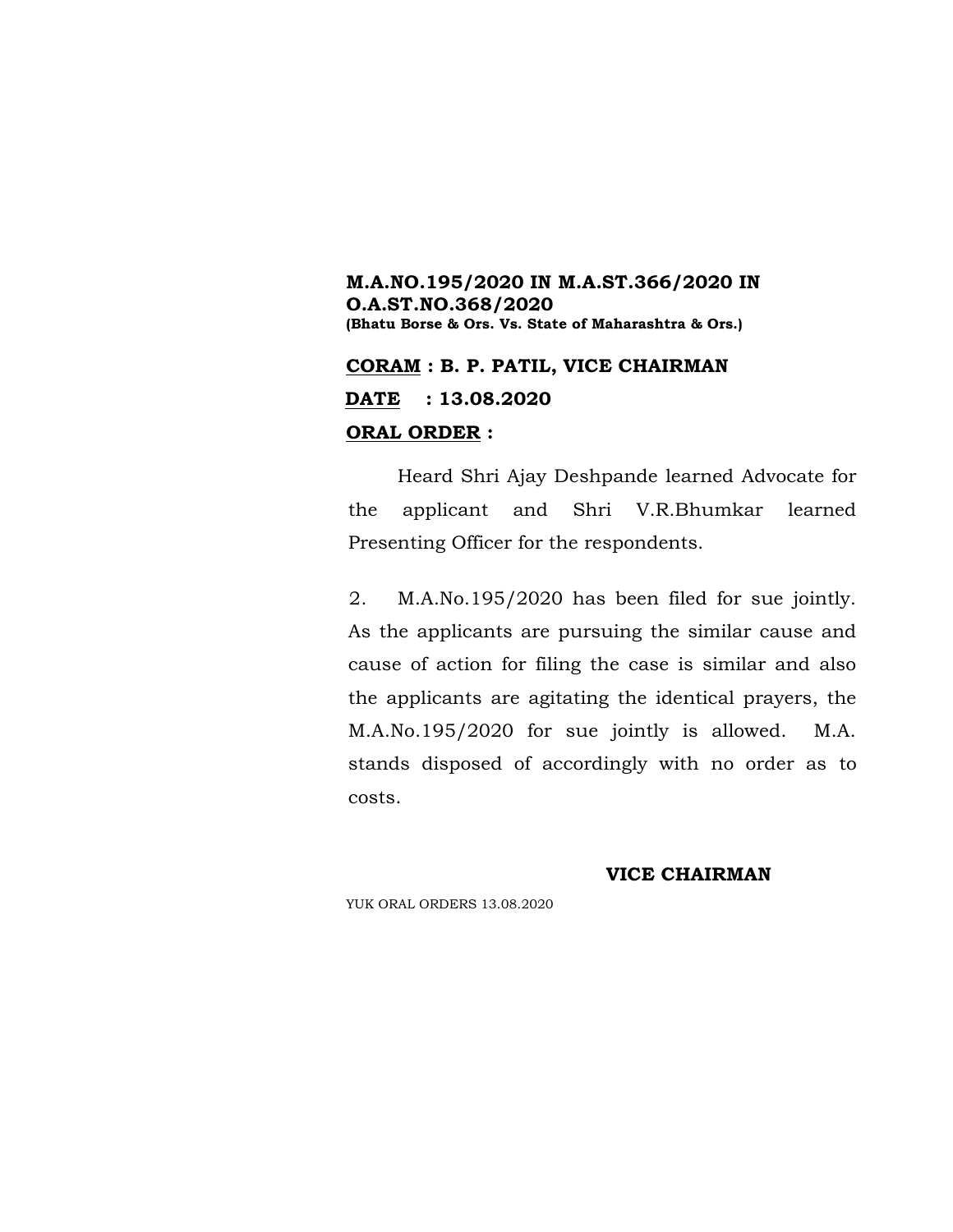### **M.A.ST.366/2020 IN O.A.ST.NO.368/2020 (Bhatu Borse & Ors. Vs. State of Maharashtra & Ors.)**

## **CORAM : B. P. PATIL, VICE CHAIRMAN DATE : 13.08.2020 ORAL ORDER :**

Heard Shri Ajay Deshpande learned Advocate for the applicant and Shri V.R.Bhumkar learned Presenting Officer for the respondents.

2. By filing the present M.A., learned Advocate for the applicants prayed for filing and prosecuting the case before the Maharashtra Administrative Tribunal at Aurangabad in view of Circular of the Hon'ble Chairperson, Maharashtra Administrative Tribunal, Mumbai to serve the ends of justice. In view of the Circular dated 21-05-2020 applicants can file the case before the Tribunal though the original territorial jurisdiction is of Mumbai.

3. In view of the above, M.A.ST.No.366/2020 for filing and prosecuting the case before this Tribunal is allowed. M.A. stands disposed of accordingly with no order as to costs.

#### **VICE CHAIRMAN**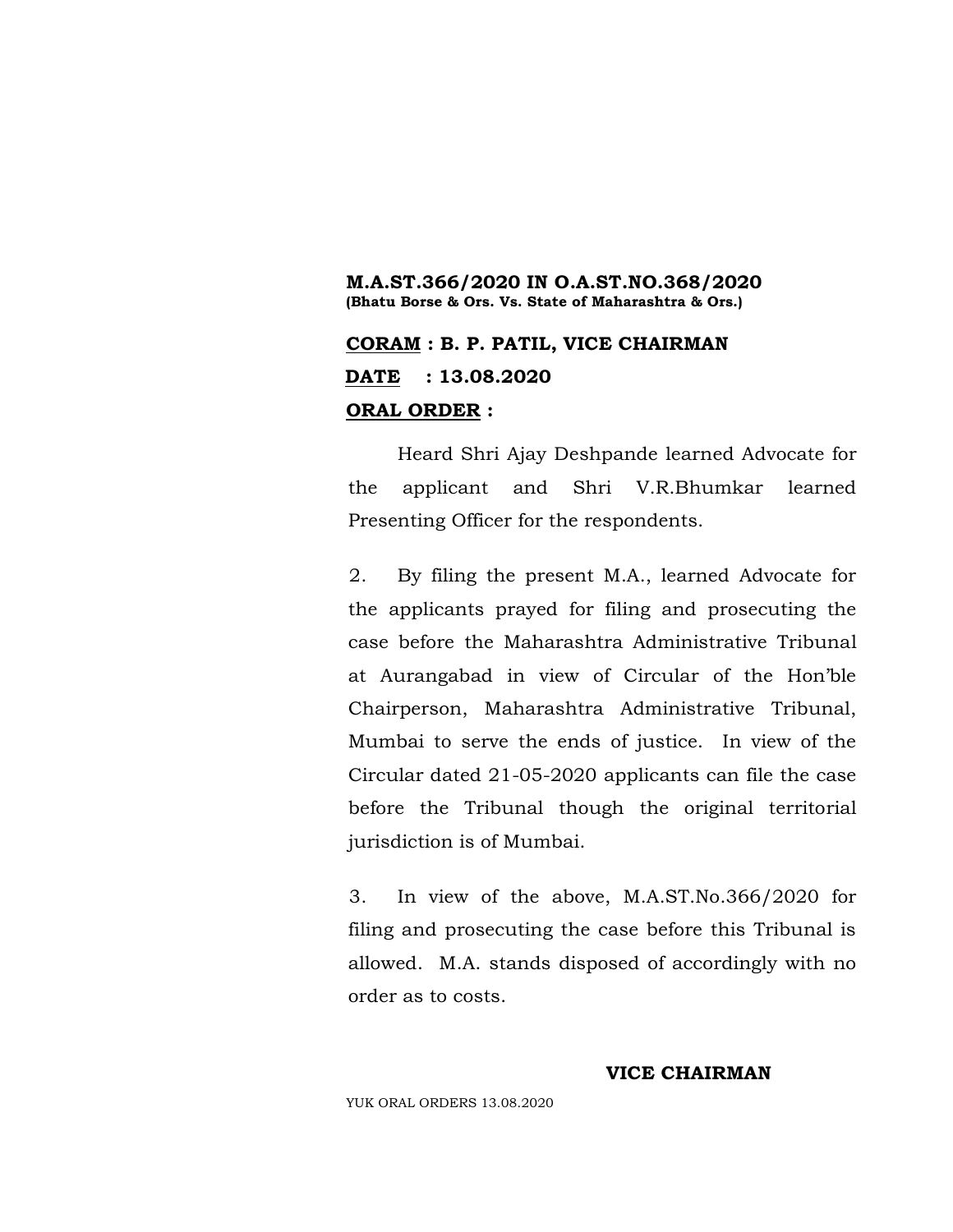### **ORIGINAL APPLICATION ST.NO.368/2020 (Bhatu Borse & Ors. Vs. State of Maharashtra & Ors.)**

## **CORAM : B. P. PATIL, VICE CHAIRMAN DATE : 13.08.2020 ORAL ORDER :**

Heard Shri Ajay Deshpande learned Advocate for the applicant and Shri V.R.Bhumkar learned Presenting Officer for the respondents.

2. Issue notices to the respondents, returnable on 10.09.2020.

3. Tribunal may take the case for final disposal at once and separate notice for final disposal shall not be issued.

4. Applicant is authorized and directed to serve on respondent/s intimation/notice of date of hearing duly authenticated by Registry, along with complete paper book of the case. Respondents are put to notice that the case would be taken up for final disposal at the stage of admission hearing.

5. This intimation/notice is ordered under Rule 11 of the Maharashtra Administrative Tribunal (Procedure) Rules, 1988, and the questions such as limitation and alternate remedy are kept open.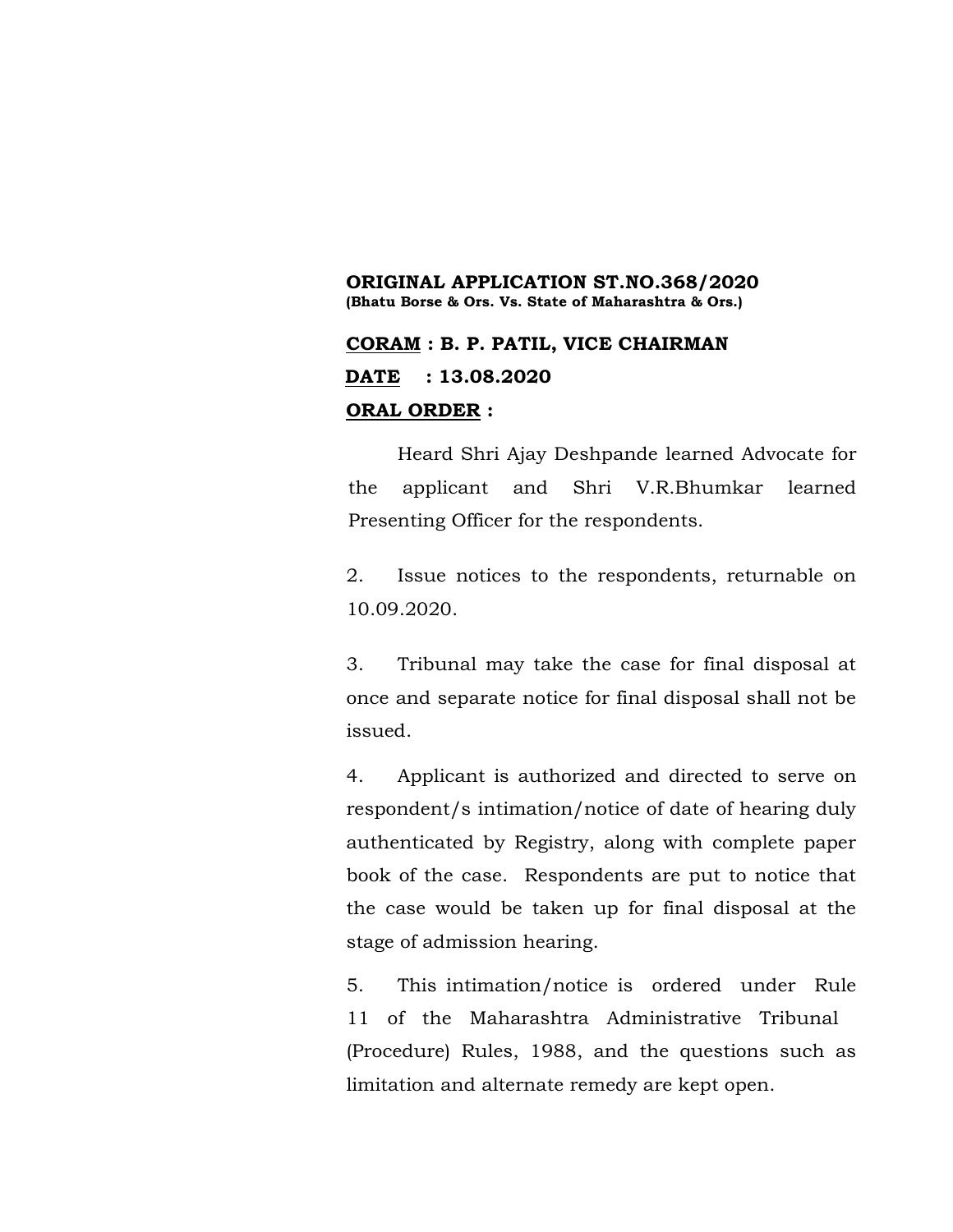### =2= O.A.ST.No.368/2020

6. The service may be done by hand delivery, speed post, courier and acknowledgment be obtained and produced along with affidavit of compliance in the Registry before due date. Applicant is directed to file affidavit of compliance and notice.

7. If notice is not collected within 7 days or proof of service is not produced before 3 days of the next date, case shall automatically stand dismissed without further reference to the Tribunal.

8. S.O. to 10.09.2020.

9. Steno copy and Hamdast is allowed to both parties.

#### **VICE CHAIRMAN**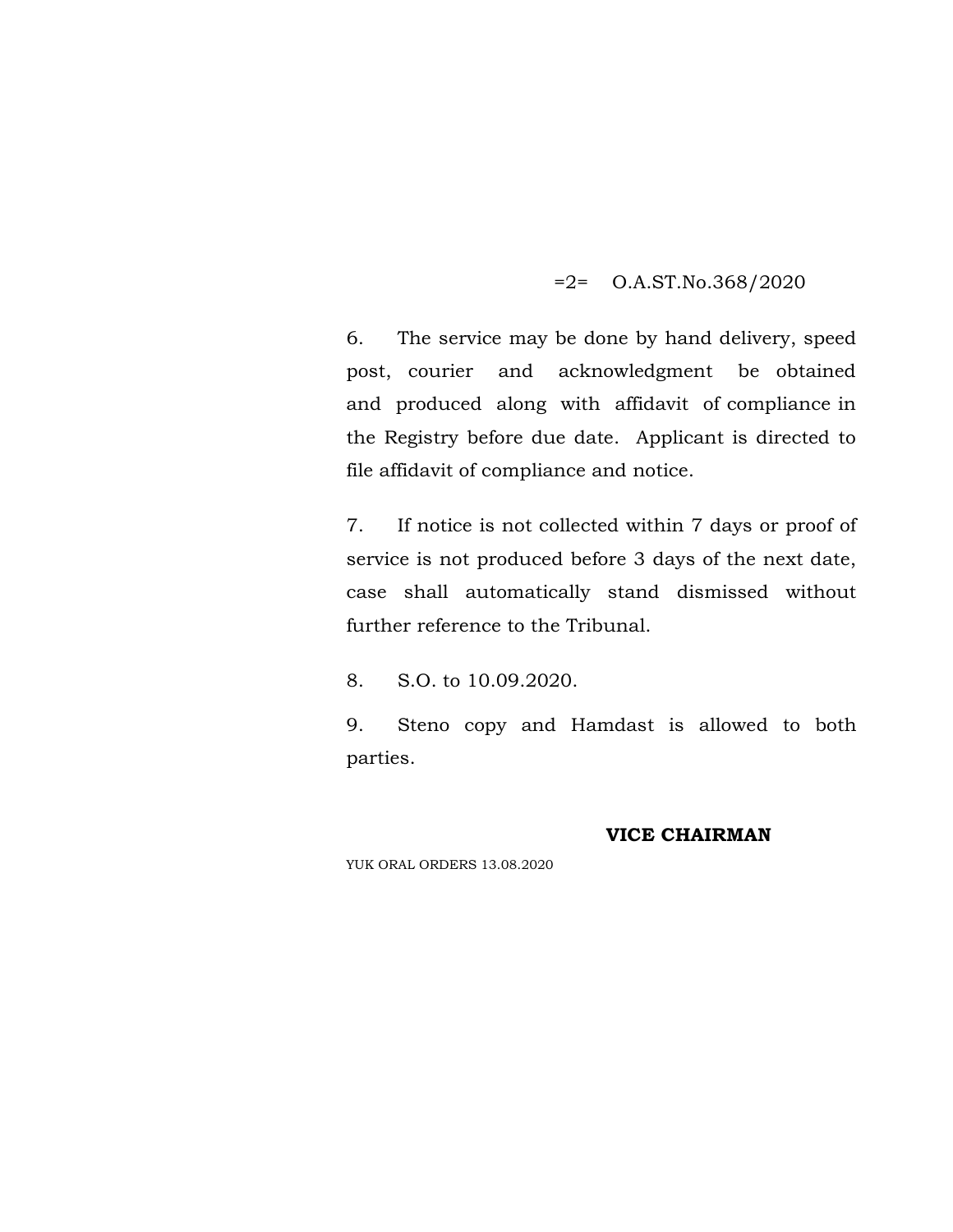#### **ORIGINAL APPLICATION ST. NO.647/2020 (Shahu Huzurasingh Vs. State of Maharashtra & Ors.)**

### **CORAM : B. P. PATIL, VICE CHAIRMAN DATE : 13.08.2020 ORAL ORDER :**

Heard Shri M.A.Granthi learned Advocate for the applicant and Smt. Priya Bharaswadkar learned Presenting Officer for the respondents.

2. Learned Advocate for the applicant prays for leave and undertakes to file verification of the applicant within 2 weeks. Leave as prayed for is granted.

3. Learned P.O. submits that she has not received the typed copies of the documents. Applicant is directed to supply the copies to the learned P.O. before taking circulation of the matter.

4. Page 23 is incomplete document. Hence, the applicant is directed to furnish the complete documents.

5. Office objections be removed and after removal of office objections case be circulated before the Tribunal.

6. Case be removed from the board.

### **VICE CHAIRMAN**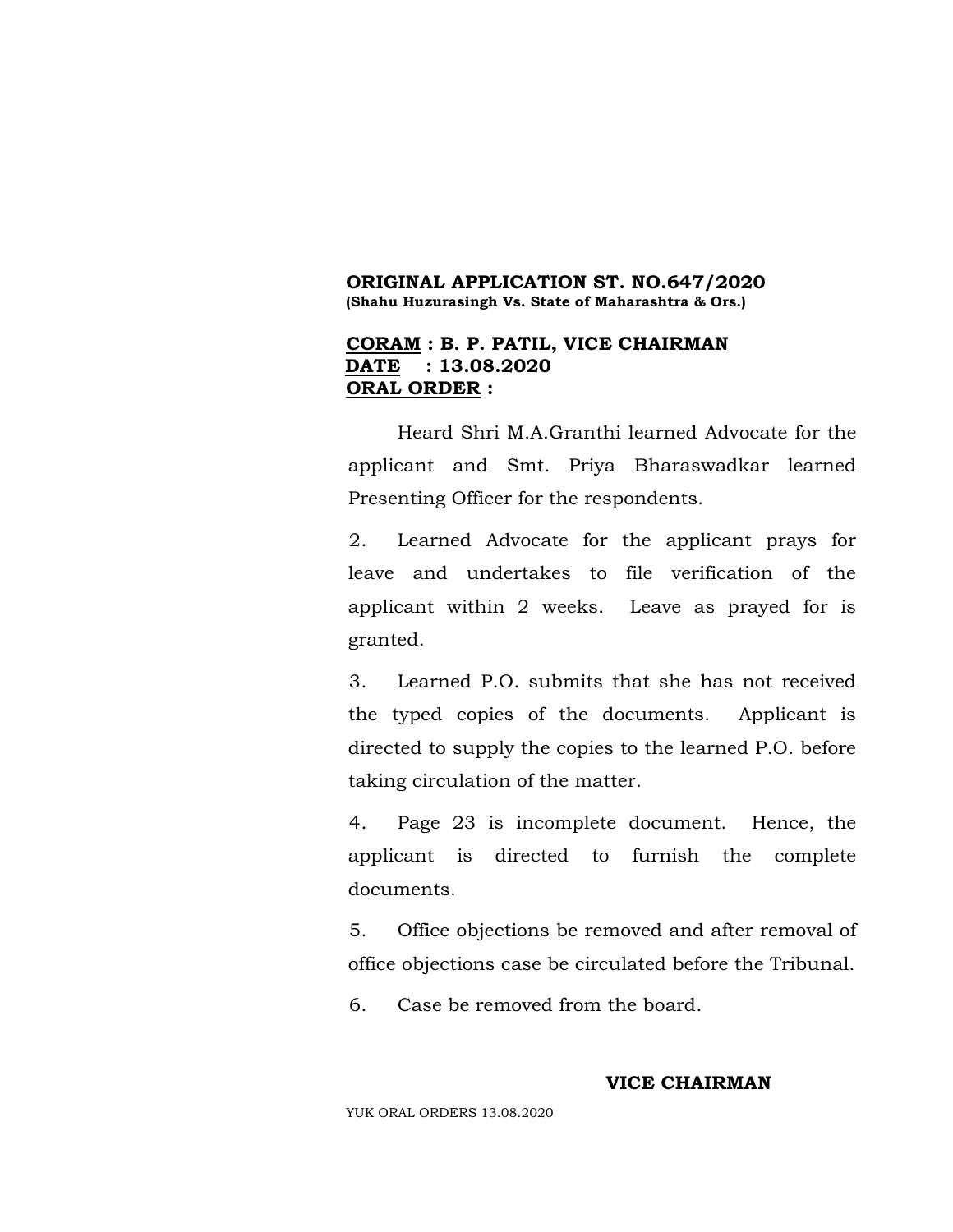### **M.A.NO.200/2020 IN M.A.NO.506/2018 IN O.A.ST. NO.1951/2018 (Sajed Khan s/o. Ajiz Khan Pathan Vs. State of Maharashtra & Ors.)**

### **CORAM : B. P. PATIL, VICE CHAIRMAN DATE : 13.08.2020 ORAL ORDER :**

Heard Shri R.N.Bharaswadkar learned Advocate for the applicant and Shri V.R.Bhumkar learned Presenting Officer for the respondents. None appears for respondent nos.5 and 6.

2. Issue notices to the respondents in M.A.No.200/2020, returnable on 10.09.2020.

3. Tribunal may take the case for final disposal at once and separate notice for final disposal shall not be issued.

4. Applicant is authorized and directed to serve on respondent/s intimation/notice of date of hearing duly authenticated by Registry, along with complete paper book of the case. Respondents are put to notice that the case would be taken up for final disposal at the stage of admission hearing.

5. This intimation/notice is ordered under Rule 11 of the Maharashtra Administrative Tribunal (Procedure) Rules, 1988, and the questions such as limitation and alternate remedy are kept open.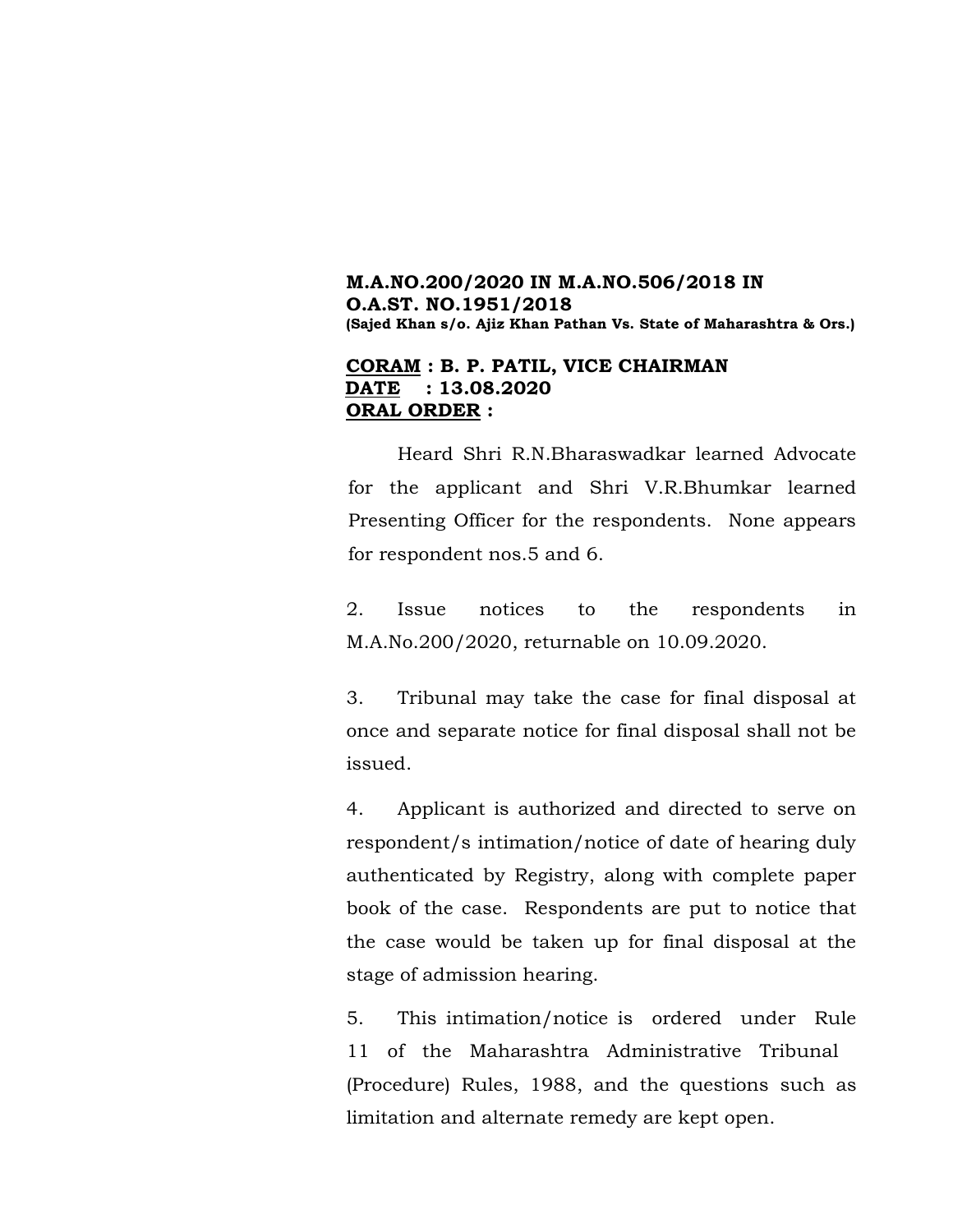#### $=2$ = M.A.NO.200/2020 IN M.A.NO.506/2018 IN O.A.ST. NO.1951/2018

6. The service may be done by hand delivery, speed post, courier and acknowledgment be obtained and produced along with affidavit of compliance in the Registry before due date. Applicant is directed to file affidavit of compliance and notice.

7. If notice is not collected within 7 days or proof of service is not produced before 3 days of the next date, case shall automatically stand dismissed without further reference to the Tribunal.

8. S.O. to 10.09.2020.

9. Steno copy and Hamdast is allowed to both parties.

#### **VICE CHAIRMAN**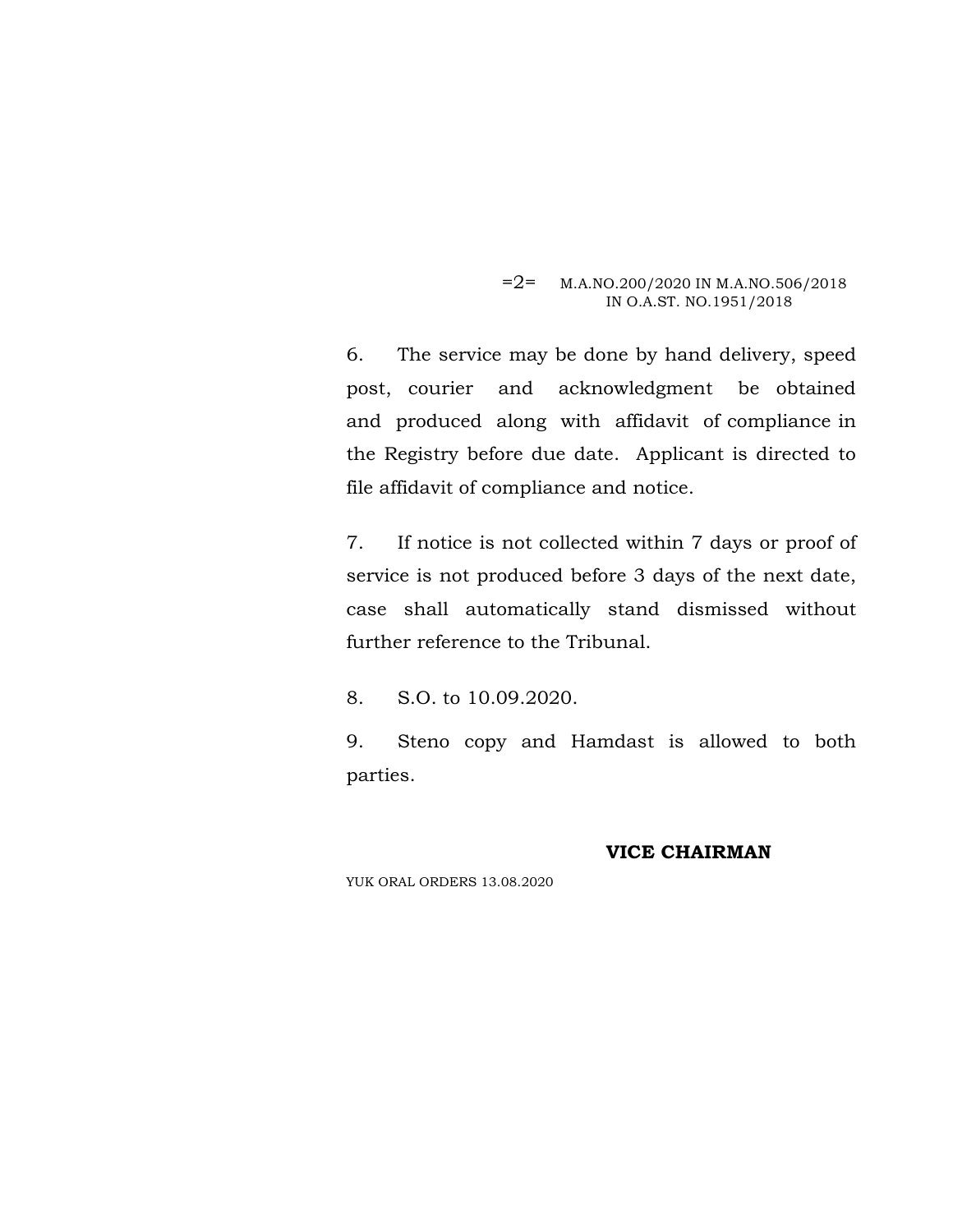### **ORIGINAL APPLICATION NO.255/2020 (Sow. Vijaya D. Jadhav Vs. State of Maharashtra & Ors.) CORAM : B. P. PATIL, VICE CHAIRMAN DATE : 13.08.2020 ORAL ORDER :**

Heard Shri V.G.Pingle learned Advocate for the applicant and Shri M.P.Gude learned Presenting Officer for the respondents.

2. The applicant has been transferred from the post of Crafts Instructor (Baker & Confectioner), Industrial Training Institute, Bhusawal, Dist. Jalgaon to the post of Crafts Instructor (Baker & Confectioner), Industrial Training Institute (Adivasi), Akrani, Tq. Akrani, Dist. Nandurbar by the impugned order dated 06-08-2020. Learned Advocate for the applicant has submitted that the applicant has served in the Tribal area during the year 2006 to 2013. Therefore, she cannot be again in tribal area in view of G.R. dated 11-07-2000 but the respondents have effected transfer in violation of the said G.R. He has further submitted that the applicant has not yet been relieved. Therefore, he has prayed to grant interim relief in favour of the applicant.

3. Learned P.O. has submitted that the applicant has completed normal tenure of posting, therefore, she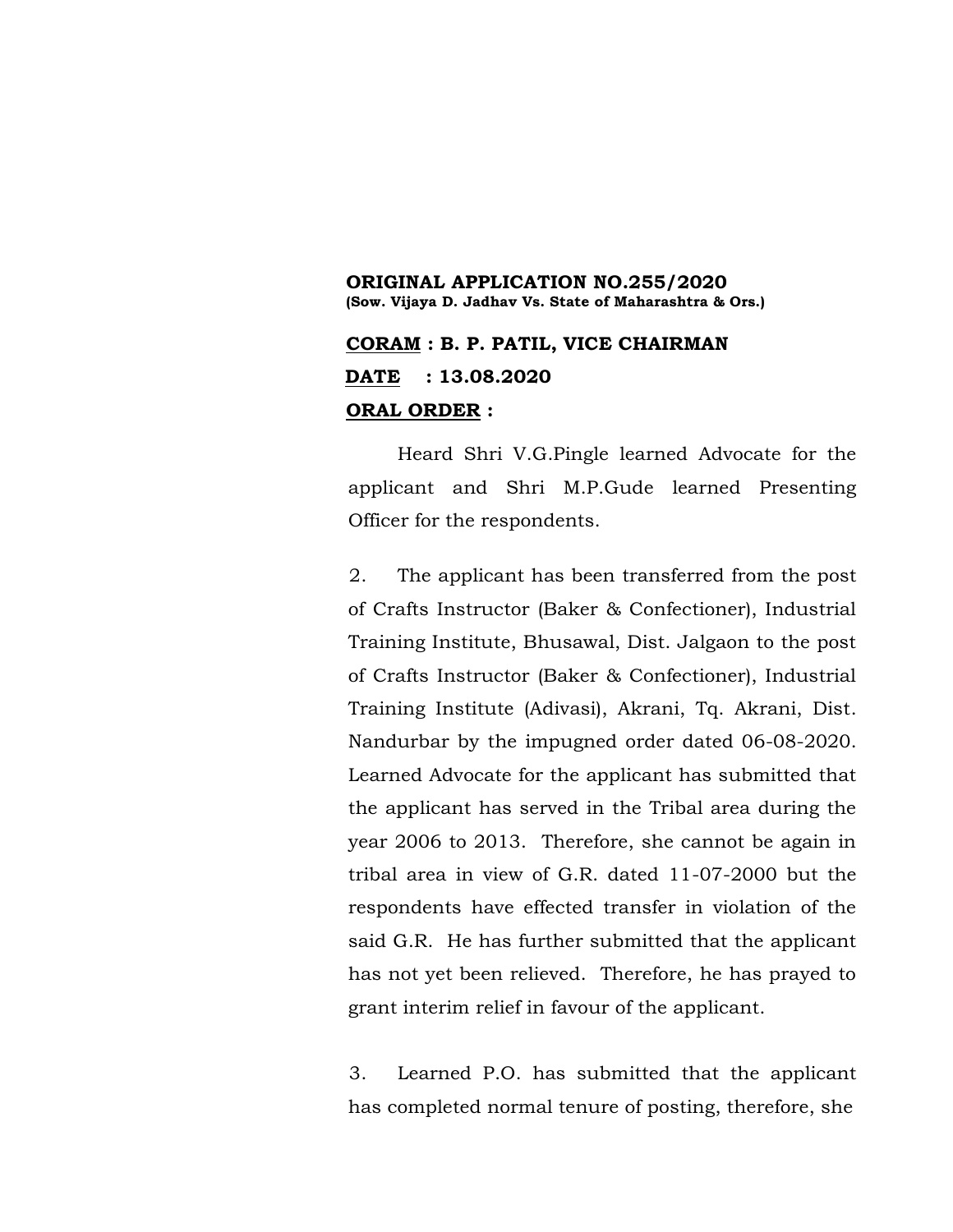### $=2$ = O.A.No.255/2020

has been transferred and posted at ITI, Akrani. He has submitted that there is no bar to post employee in tribal area again in view of the G.R. dated 11-07-2000. Therefore, he has prayed to reject the prayer for interim relief.

4. On perusal of record, it reveals that the applicant has been transferred in view of the provisions of the Maharashtra Government Servants Regulation of Transfers and Prevention of Delay in Discharge of Official Duties Act, 2005 on completion of her normal tenure. She is due for transfer at the time of general transfer of 2020. Prima facie, there is no violation of the provisions of G.R. dated 11-07-2000 and hence I find no just ground to grant interim relief. Hence, the prayer for interim relief stands rejected.

5. Issue notices to the respondents, returnable on 10.09.2020.

6. Tribunal may take the case for final disposal at once and separate notice for final disposal shall not be issued.

7. Applicant is authorized and directed to serve on respondent/s intimation/notice of date of hearing duly authenticated by Registry, along with complete paper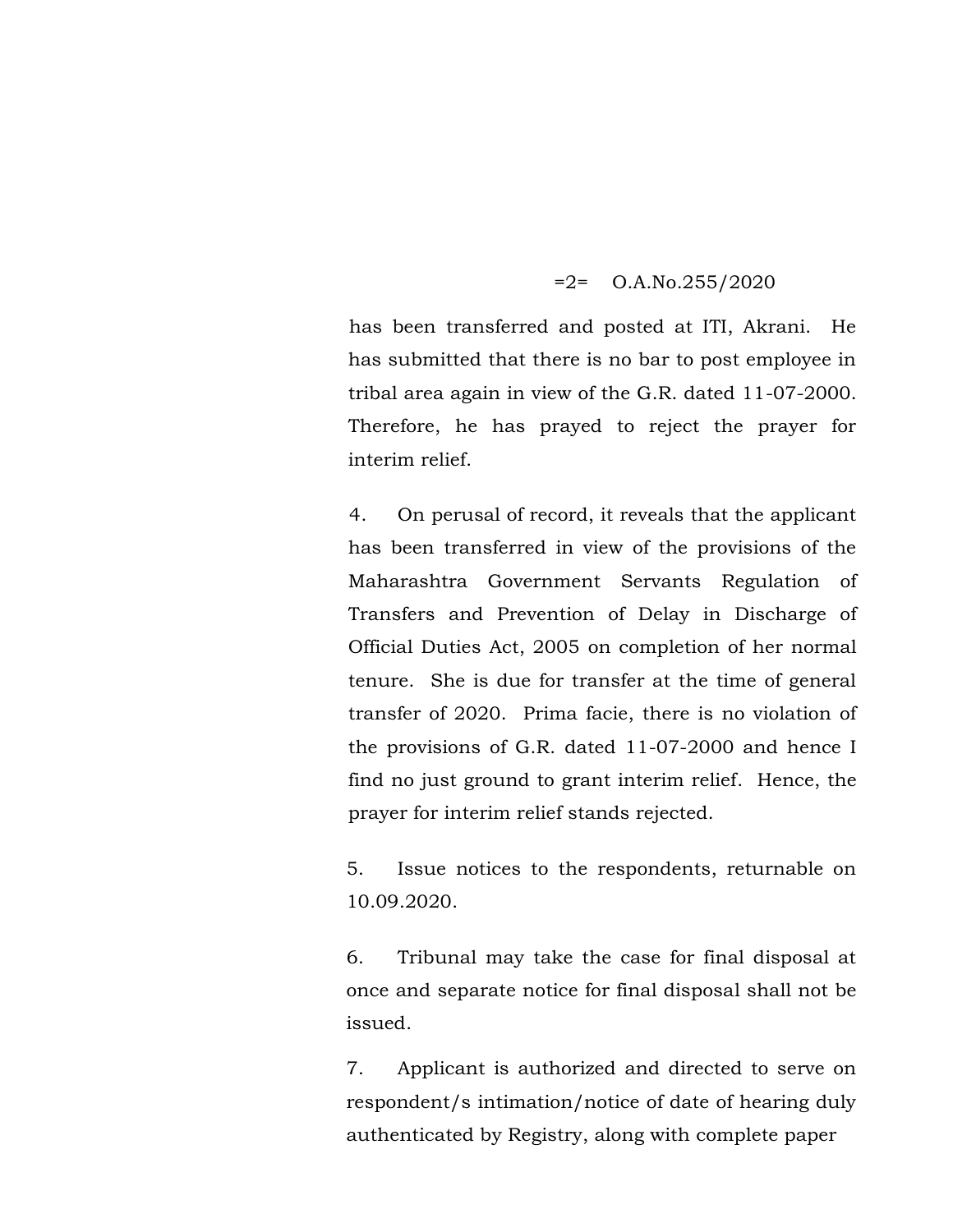### =3= O.A.No.255/2020

book of the case. Respondents are put to notice that the case would be taken up for final disposal at the stage of admission hearing.

8. This intimation/notice is ordered under Rule 11 of the Maharashtra Administrative Tribunal (Procedure) Rules, 1988, and the questions such as limitation and alternate remedy are kept open.

9. The service may be done by hand delivery, speed post, courier and acknowledgment be obtained and produced along with affidavit of compliance in the Registry before due date. Applicant is directed to file affidavit of compliance and notice.

10. If notice is not collected within 7 days or proof of service is not produced before 3 days of the next date, case shall automatically stand dismissed without further reference to the Tribunal.

11. S.O. to 10.09.2020.

12. Steno copy and Hamdast is allowed to both parties.

### **VICE CHAIRMAN**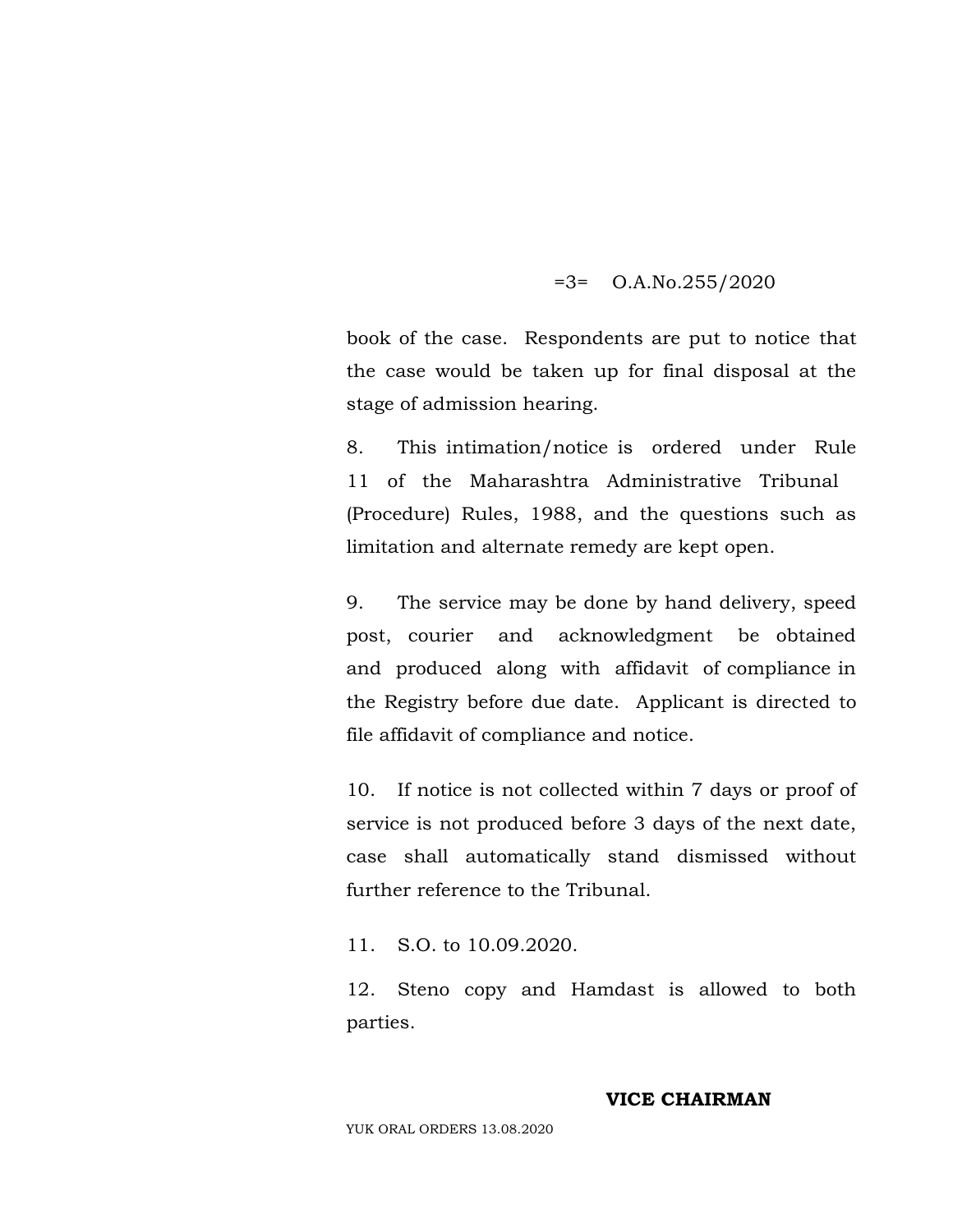### **ORIGINAL APPLICATION NO.256/2020 (Balraje D. Mulik Vs. State of Maharashtra & Ors.)**

# **CORAM : B. P. PATIL, VICE CHAIRMAN DATE : 13.08.2020 ORAL ORDER :**

Heard Shri K.G.Salunke learned Advocate for the applicant and Shri V.R.Bhumkar learned Presenting Officer for the respondents.

2. At the request of learned Presenting Officer, S.O. to 17-08-2020.

#### **VICE CHAIRMAN**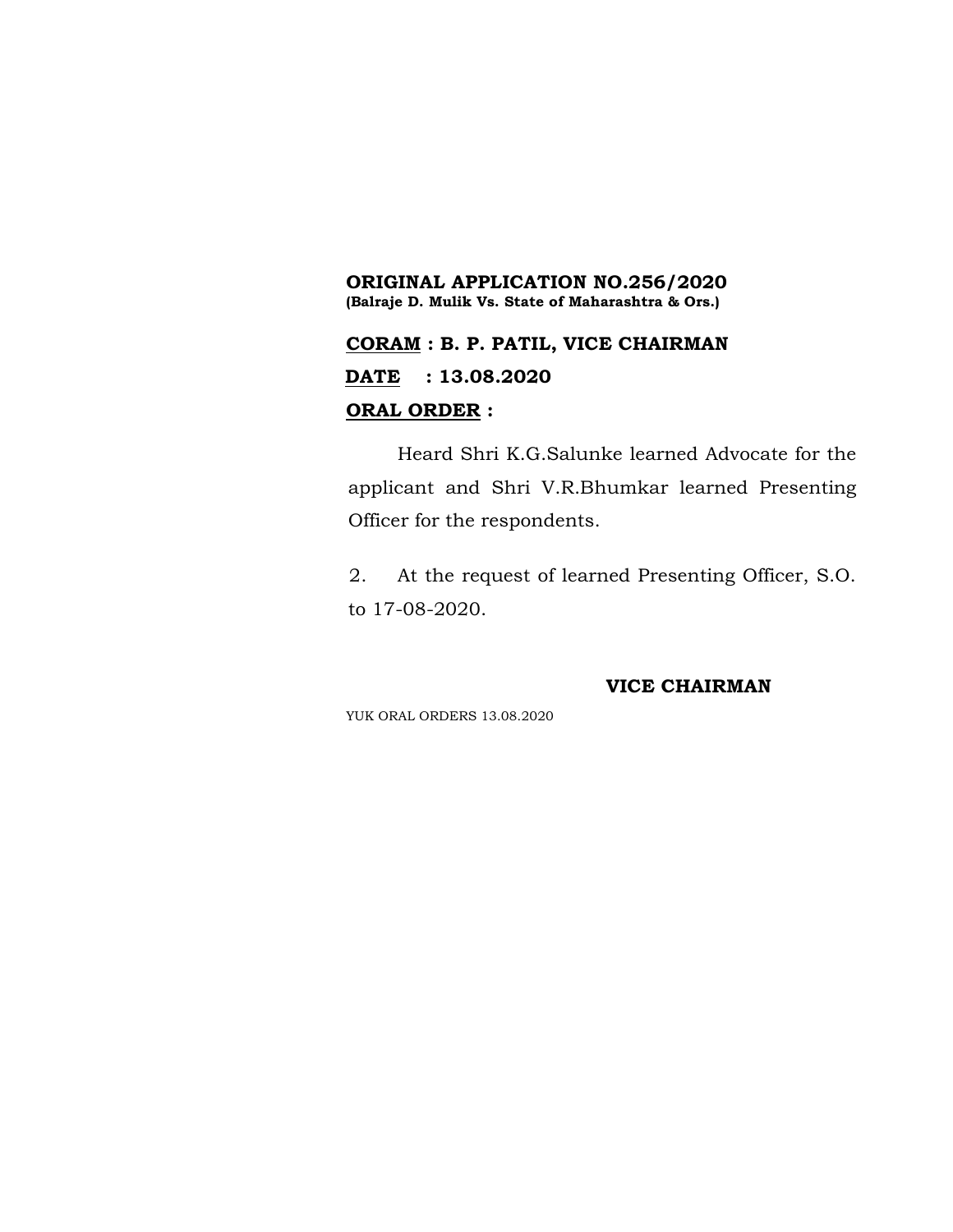### **ORIGINAL APPLICATION NO.258/2020 (Atul Bhange Vs. State of Maharashtra & Ors.)**

## **CORAM : B. P. PATIL, VICE CHAIRMAN DATE : 13.08.2020 ORAL ORDER :**

Heard Shri Kakasaheb B. Jadhav learned Advocate for the applicant and Shri V.R.Bhumkar learned Presenting Officer for the respondents.

2. The applicant has come up with a case that he has been transferred before completion of his normal tenure of 6 years. He has further submitted that by transfer order dated 10-08-2020 he has been transferred from Newasa to Shrirampur. The respondents have issued relieving order but he has not yet given the charge of the post held by him. Therefore, he has prayed to grant interim relief and stay the implementation and execution of the impugned order.

3. Learned P.O. submits that the applicant has already been relieved and the impugned order is implemented. Therefore, no question of granting interim relief arises. Hence, he prayed to reject the interim relief.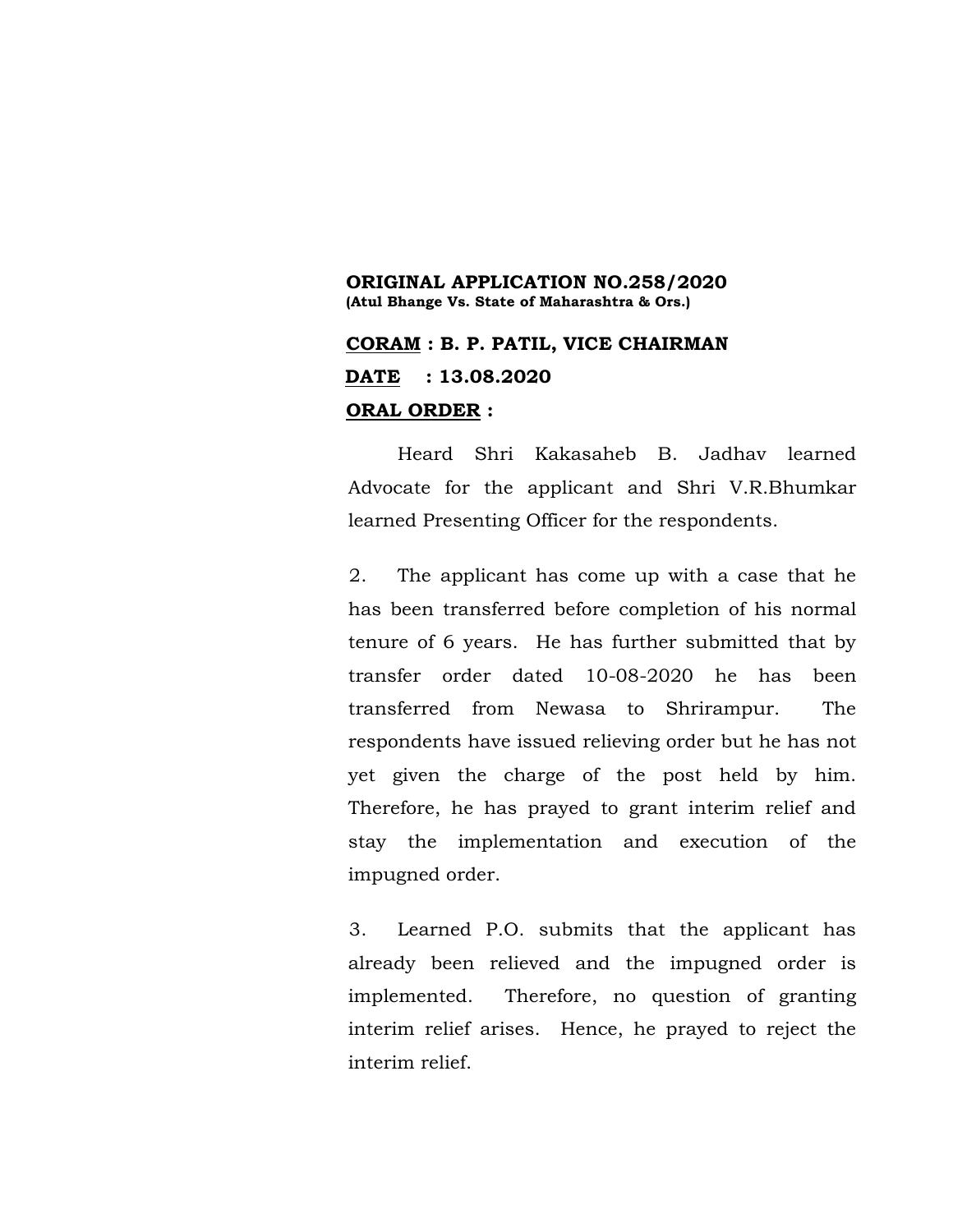### $=2$ = O.A.No.258/2020

4. On perusal of the record, it reveals that the applicant has not produced documents to substantiate his contention that he has not completed his normal tenure of posting at Newasa. Therefore, in the absence of documentary evidence, prima facie, it cannot be said that there is any violation of the provisions of the Maharashtra Government Servants Regulation of Transfers and Prevention of Delay in Discharge of Official Duties Act, 2005. Moreover, the applicant has been relieved in view of the order dated 10-08-2020 and order has been implemented hence no question of stay to the execution and implementation of order arises. Therefore, prayer of the applicant for interim relief is rejected.

5. Issue notices to the respondents, returnable on 10.09.2020.

6. Tribunal may take the case for final disposal at once and separate notice for final disposal shall not be issued.

7. Applicant is authorized and directed to serve on respondent/s intimation/notice of date of hearing duly authenticated by Registry, along with complete paper book of the case. Respondents are put to notice that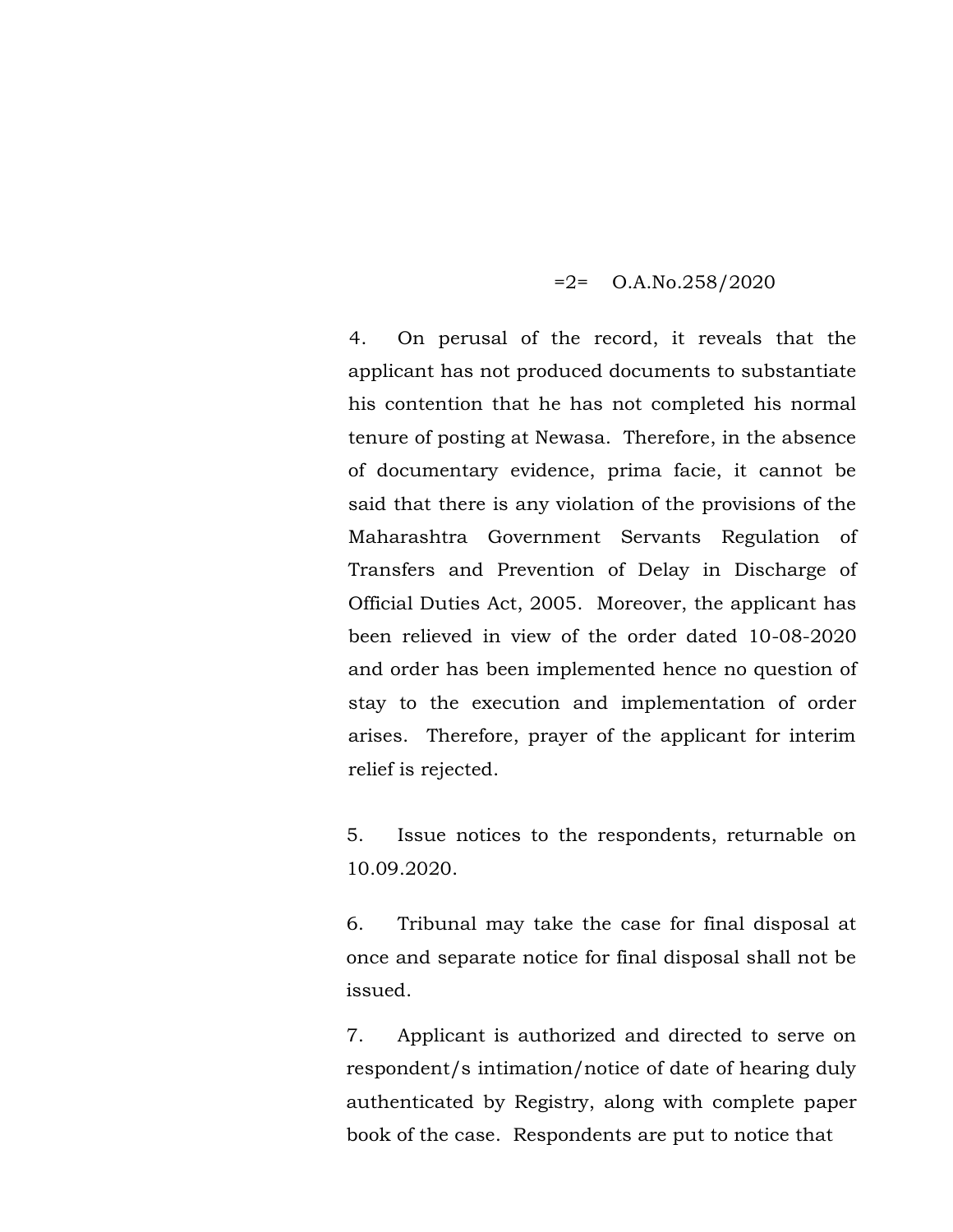### =3= O.A.No.258/2020

the case would be taken up for final disposal at the stage of admission hearing.

8. This intimation/notice is ordered under Rule 11 of the Maharashtra Administrative Tribunal (Procedure) Rules, 1988, and the questions such as limitation and alternate remedy are kept open.

9. The service may be done by hand delivery, speed post, courier and acknowledgment be obtained and produced along with affidavit of compliance in the Registry before due date. Applicant is directed to file affidavit of compliance and notice.

10. If notice is not collected within 7 days or proof of service is not produced before 3 days of the next date, case shall automatically stand dismissed without further reference to the Tribunal.

11. S.O. to 10.09.2020.

12. Steno copy and Hamdast is allowed to both parties.

### **VICE CHAIRMAN**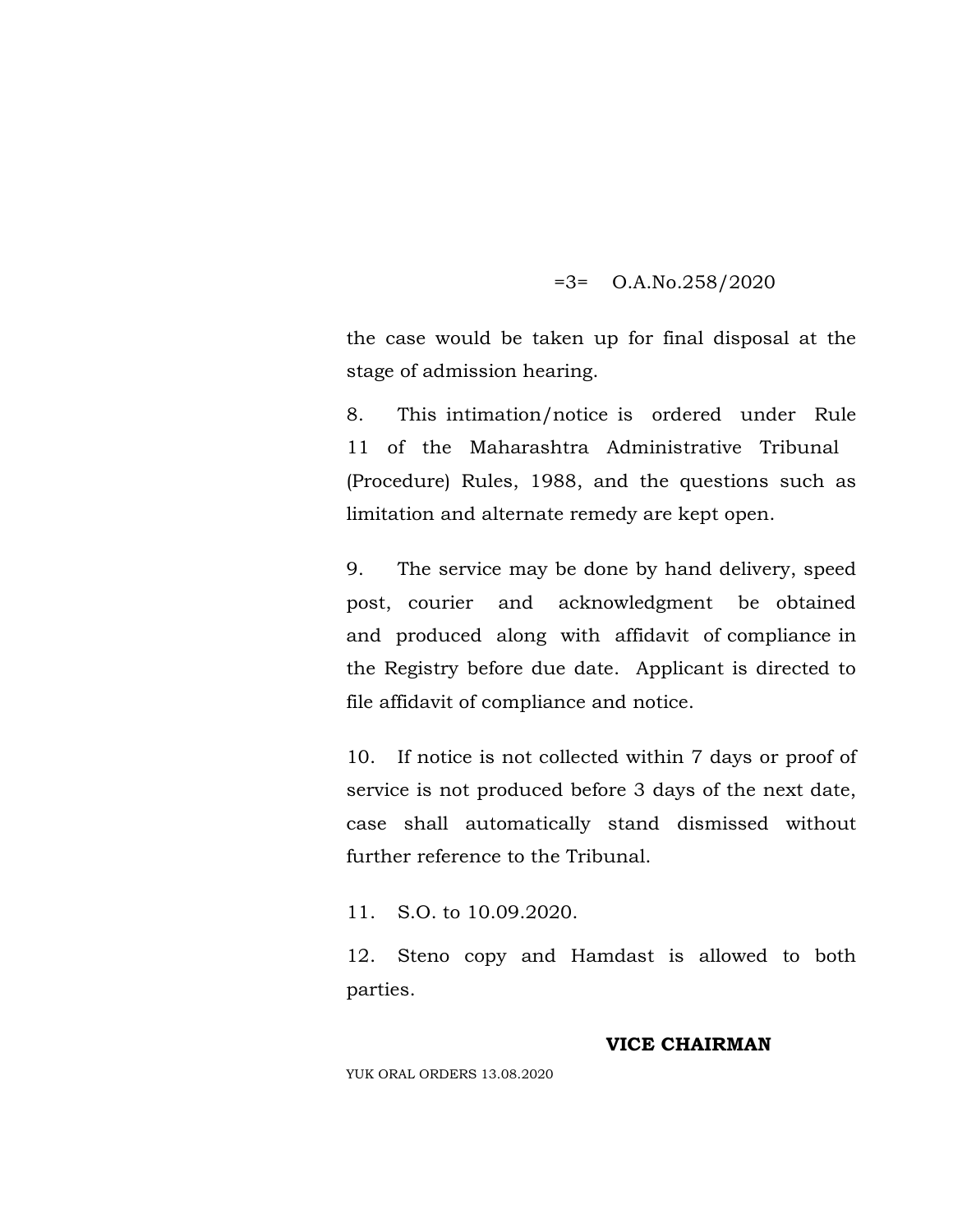### **ORIGINAL APPLICATION NO. 199 OF 2020 (Sudhakar P. More Vs. State of Maharashtra & Ors.)**

## **CORAM : B. P. PATIL, VICE CHAIRMAN DATE : 13.08.2020 ORAL ORDER :**

Heard Shri S.A. Deshmukh, learned Advocate for the applicant and Shri V.R. Bhumkar, learned Presenting Officer for the respondents.

2. Learned Advocate for the applicant submits that fresh notices may kindly be issued to the respondent Nos. 1 & 5. Hence, issue fresh notices to the respondent Nos. 1 & 5, returnable on 21.09.2020.

3. Tribunal may take the case for final disposal at once and separate notice for final disposal shall not be issued.

4. Applicant is authorized and directed to serve on respondent/s intimation/notice of date of hearing duly authenticated by Registry, along with complete paper book of the case. Respondents are put to notice that the case would be taken up for final disposal at the stage of admission hearing.

5. This intimation/notice is ordered under Rule 11 of the Maharashtra Administrative Tribunal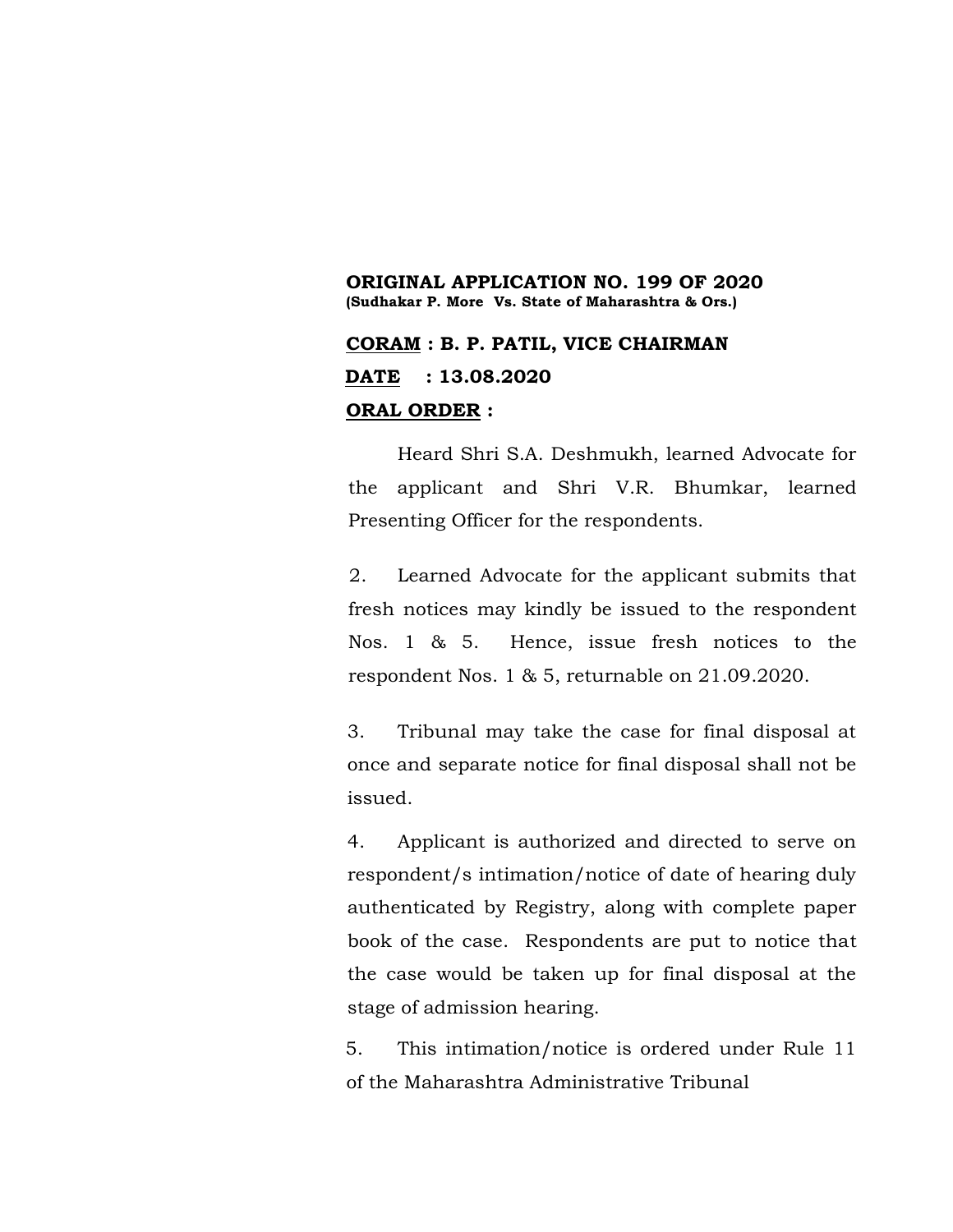::  $-2$  -:: 0.A. No. 199/2020

(Procedure) Rules, 1988, and the questions such as limitation and alternate remedy are kept open.

6. The service may be done by hand delivery, speed post, courier and acknowledgment be obtained and produced along with affidavit of compliance in the Registry before due date. Applicant is directed to file affidavit of compliance and notice.

7. If notice is not collected within 7 days or proof of service is not produced before 3 days of the next date, case shall automatically stand dismissed without further reference to the Tribunal.

**8. In the meantime, learned Presenting Officer shall file affidavit in reply on behalf of other respondents.**

9. S.O. to 21.09.2019.

10. Steno copy and Hamdast is allowed to both parties.

### **VICE CHAIRMAN**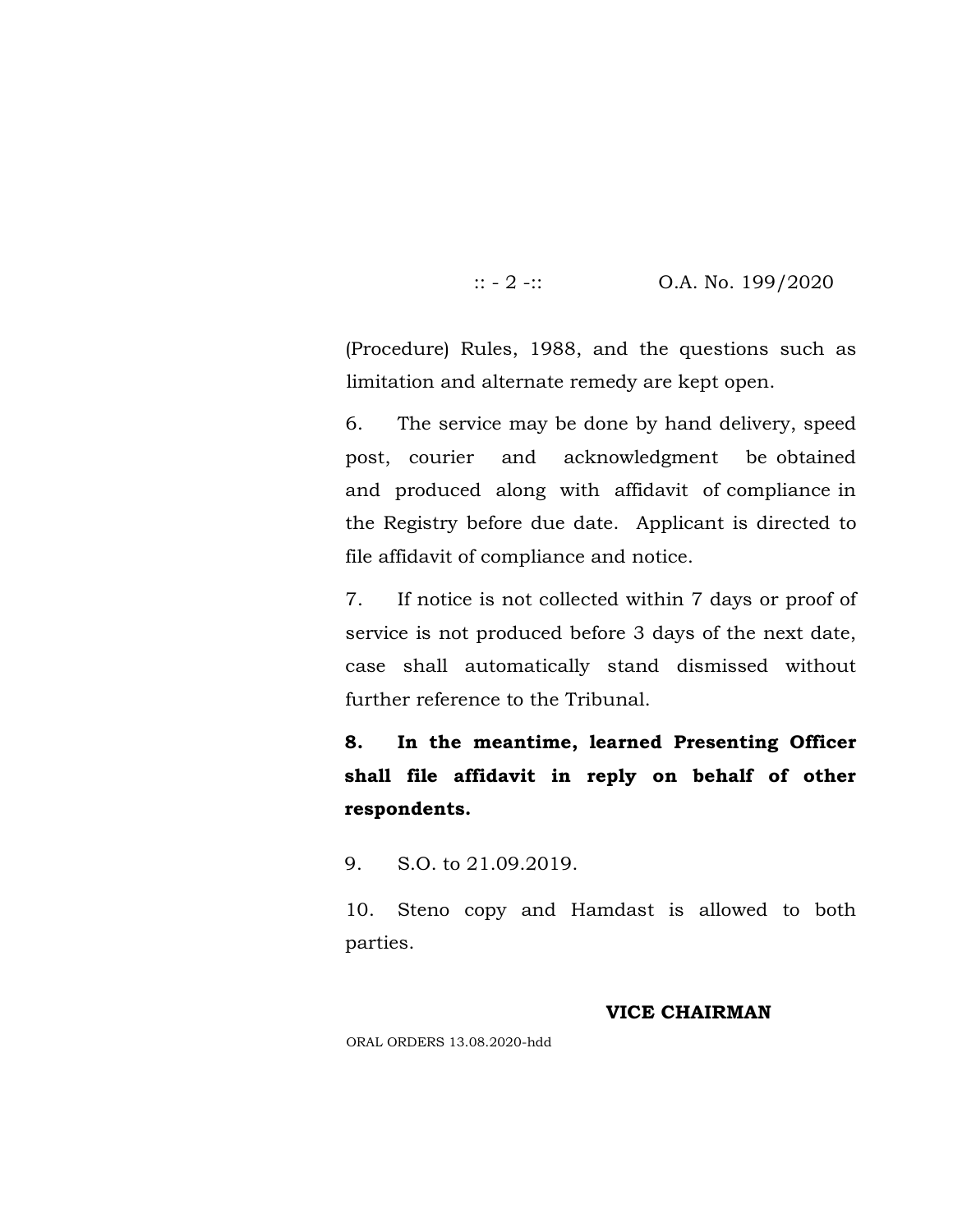### **ORIGINAL APPLICATION NO. 192 OF 2020 (Milind A. Bhamre Vs. State of Maharashtra & Ors.)**

# **CORAM : B. P. PATIL, VICE CHAIRMAN DATE : 13.08.2020 ORAL ORDER :**

Heard Shri V.B. Wagh, learned Advocate holding for Shri V.H. Dighe, learned Advocate for the applicant and Shri M.P. Gude, learned Presenting Officer for the respondents.

2. At the request of learned Presenting Officer for the respondents, S.O. to 21.09.2020 for filing affidavit in reply.

#### **VICE CHAIRMAN**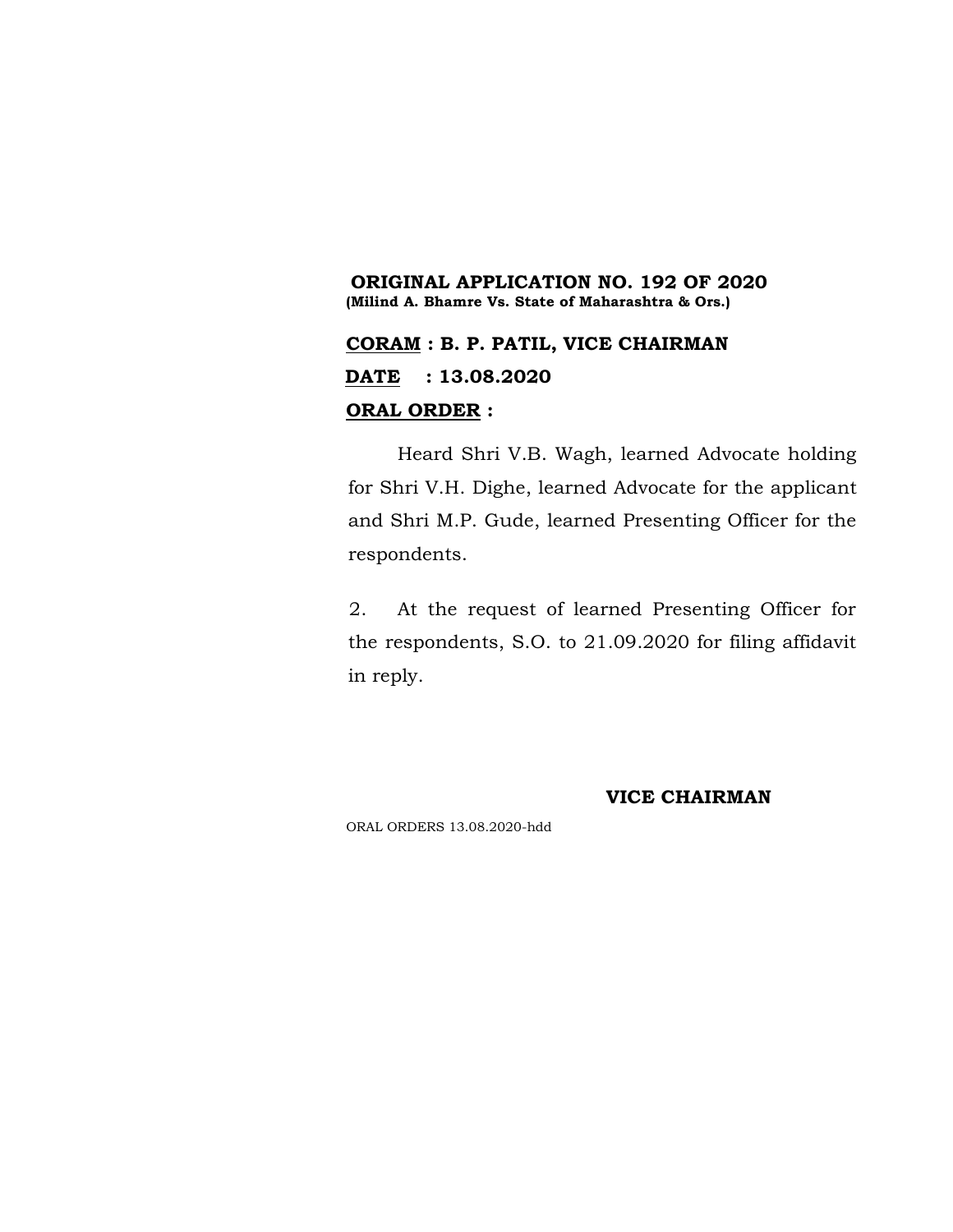### **ORIGINAL APPLICATION NO. 193 OF 2020 (Rajan K. Naik Vs. State of Maharashtra & Ors.)**

## **CORAM : B. P. PATIL, VICE CHAIRMAN DATE : 13.08.2020 ORAL ORDER :**

Heard Shri Kakasaheb B. Jadhav, learned Advocate holding for Shri Yogesh B. Bolkar, learned Advocate for the applicant and Shri M.P. Gude, learned Presenting Officer for the respondents.

2. At the request of learned Presenting Officer for the respondents, S.O. to 21.09.2020 for filing affidavit in reply.

**VICE CHAIRMAN**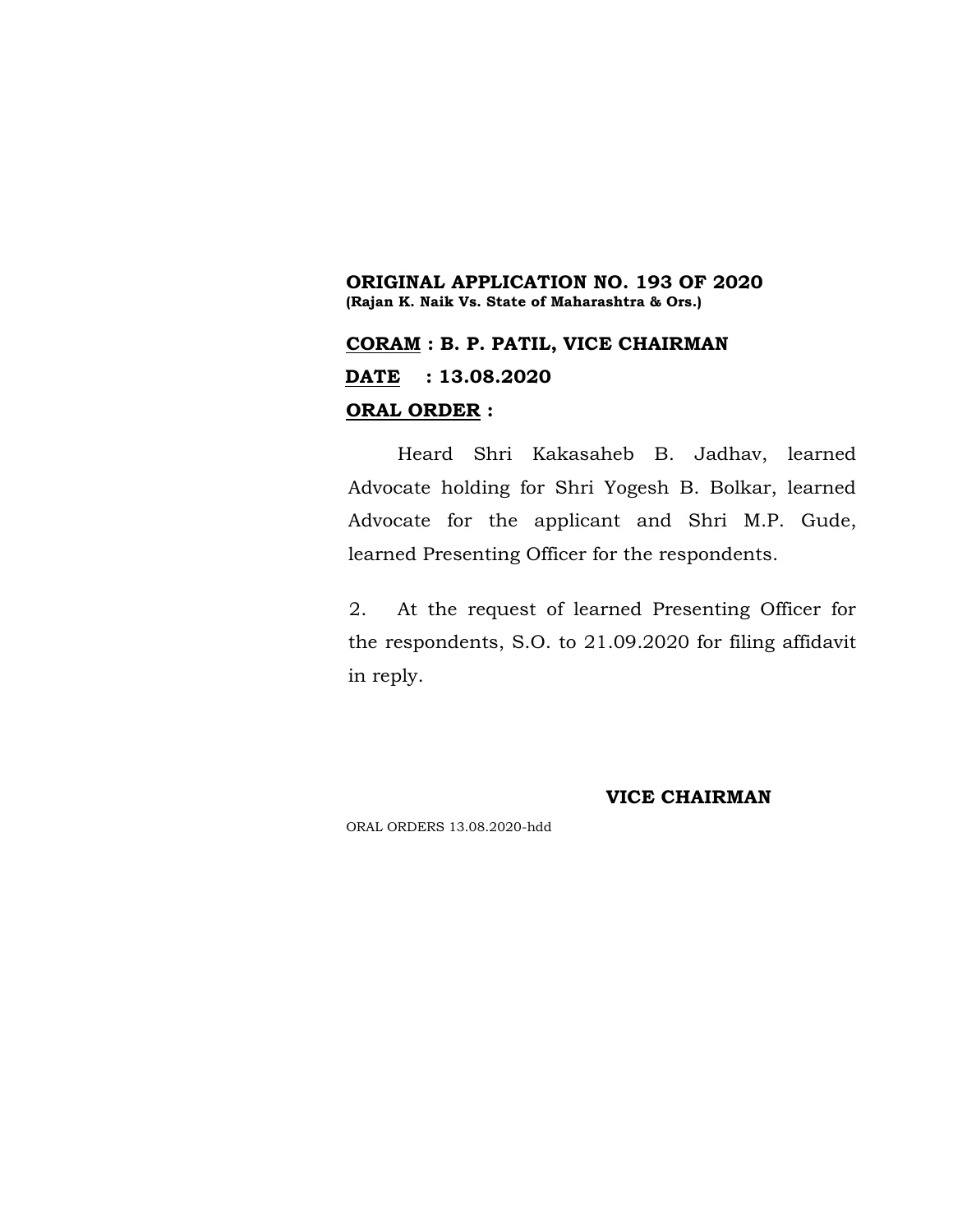### **ORIGINAL APPLICATION NO. 878 OF 2019 (Yuvraj G. Gaikwad Vs. State of Maharashtra & Ors.)**

## **CORAM : B. P. PATIL, VICE CHAIRMAN DATE : 13.08.2020 ORAL ORDER :**

Heard Shri Avinash S. Deshmukh, learned Advocate for the applicant, Shri M.S. Mahajan, learned Chief Presenting Officer for the respondent Nos. 1 & 2 and Shri Sunil B. Jadhav, learned Advocate for respondent No. 3.

2. At the request of learned Chief Presenting Officer for the respondents, S.O. to 20.08.2020 for filing affidavit in reply.

### **VICE CHAIRMAN**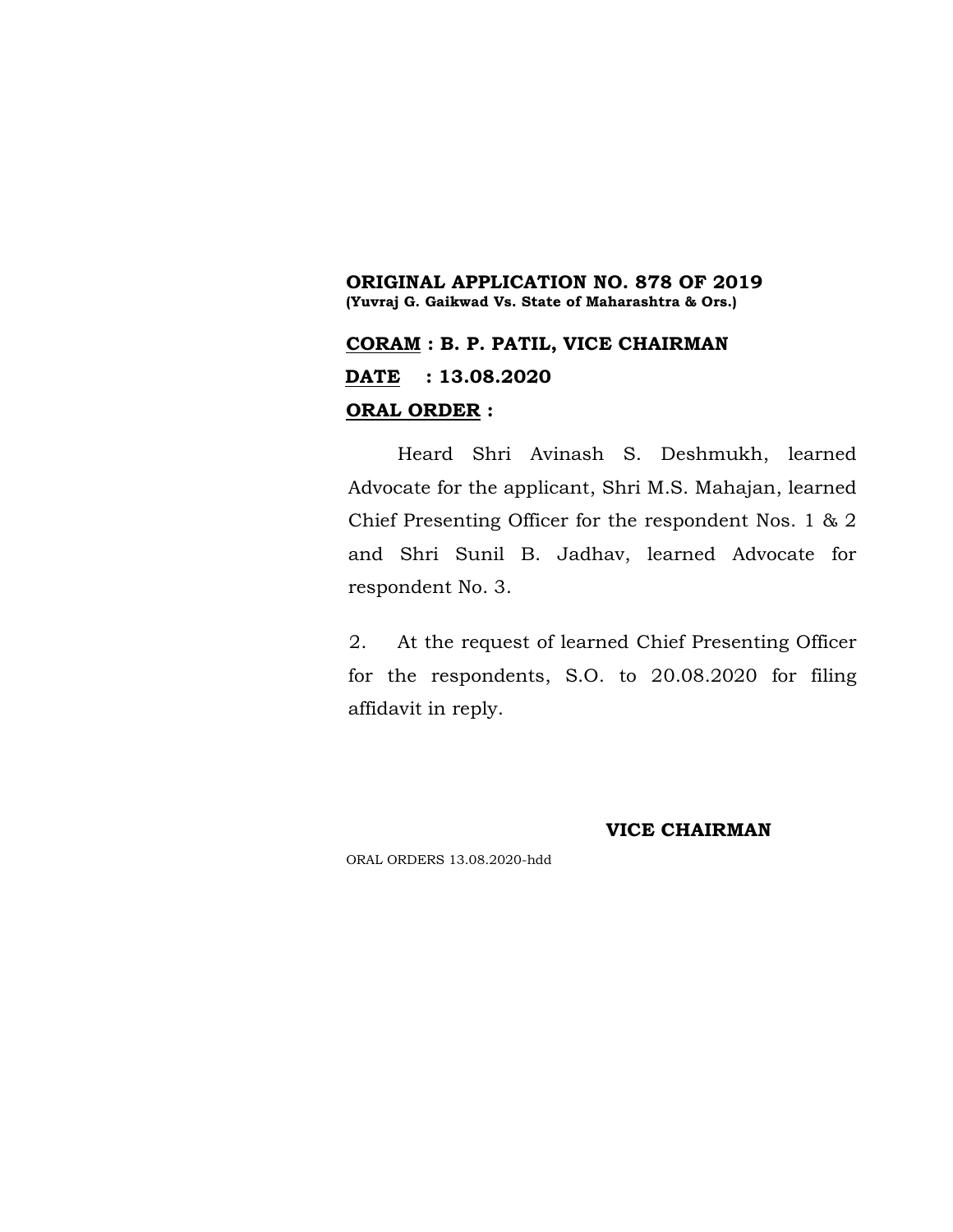### **ORIGINAL APPLICATION NO. 170 OF 2020 (Piraji L. Sormare Vs. State of Maharashtra & Ors.)**

# **CORAM : B. P. PATIL, VICE CHAIRMAN DATE : 13.08.2020 ORAL ORDER :**

Heard Shri Avinash S. Deshmukh, learned Advocate for the applicant, Shri M.S. Mahajan, learned Chief Presenting Officer for the respondent Nos. 1 to 3 and Shri V.B. Wagh, learned Advocate for respondent No. 4.

2. At the request of learned Presenting Officer for the respondents, S.O. to 20.08.2020 for filing affidavit in reply. Interim relief granted earlier to continue till then.

#### **VICE CHAIRMAN**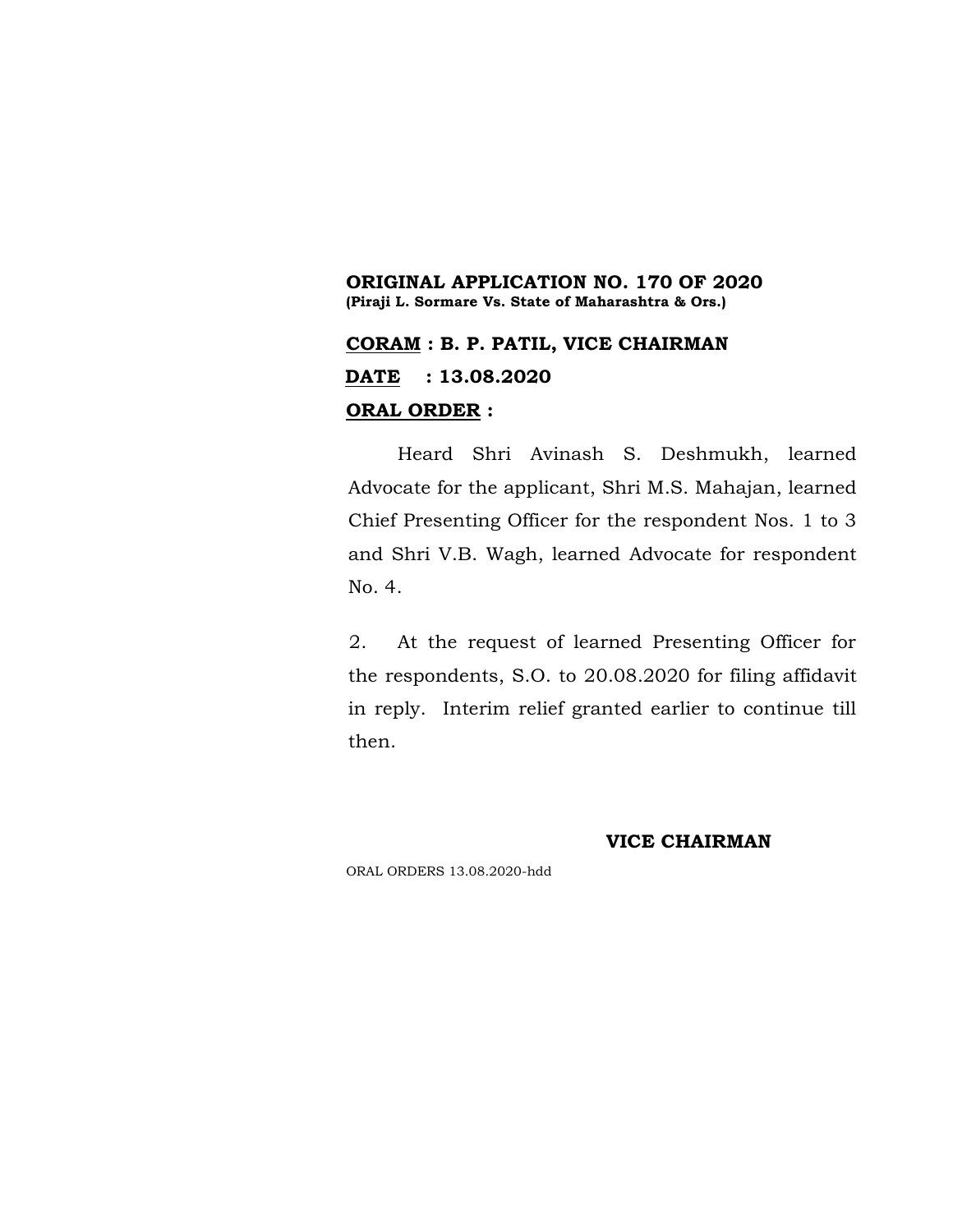### **ORIGINAL APPLICATION NO. 1102 OF 2019 (Rajendra L. Patil & Ors. Vs. State of Maharashtra & Ors.)**

## **CORAM : B. P. PATIL, VICE CHAIRMAN DATE : 13.08.2020 ORAL ORDER :**

Heard Shri Avinash S. Deshmukh, learned Advocate for the applicant, Shri M.S. Mahajan, learned Chief Presenting Officer for the respondent Nos. 1 to 3 and Shri V.G. Pingle, learned Advocate for respondent Nos. 4 to 6. Shri S.D. Joshi, learned Advocate for respondent Nos. 8 & 9 (**absent**). None appears for respondent No. 7 though duly served.

2. Learned Chief Presenting Officer for the respondent Nos. 1 to 3 seeks time for filing affidavit in reply on behalf of respondent Nos. 1 to 3.

3. On perusal of record it reveals that on the last occasion i.e. on 29.07.2020 at the request of learned Chief Presenting Officer time was granted as a most last chance for filing affidavit in reply. In spite of that, today again he seeks time for the same purpose.

4. In the circumstances, to have an opportunity to the respondent Nos. 1 to 3 time till 20.08.2020 is granted subject to costs of Rs. 10,000/-. The amount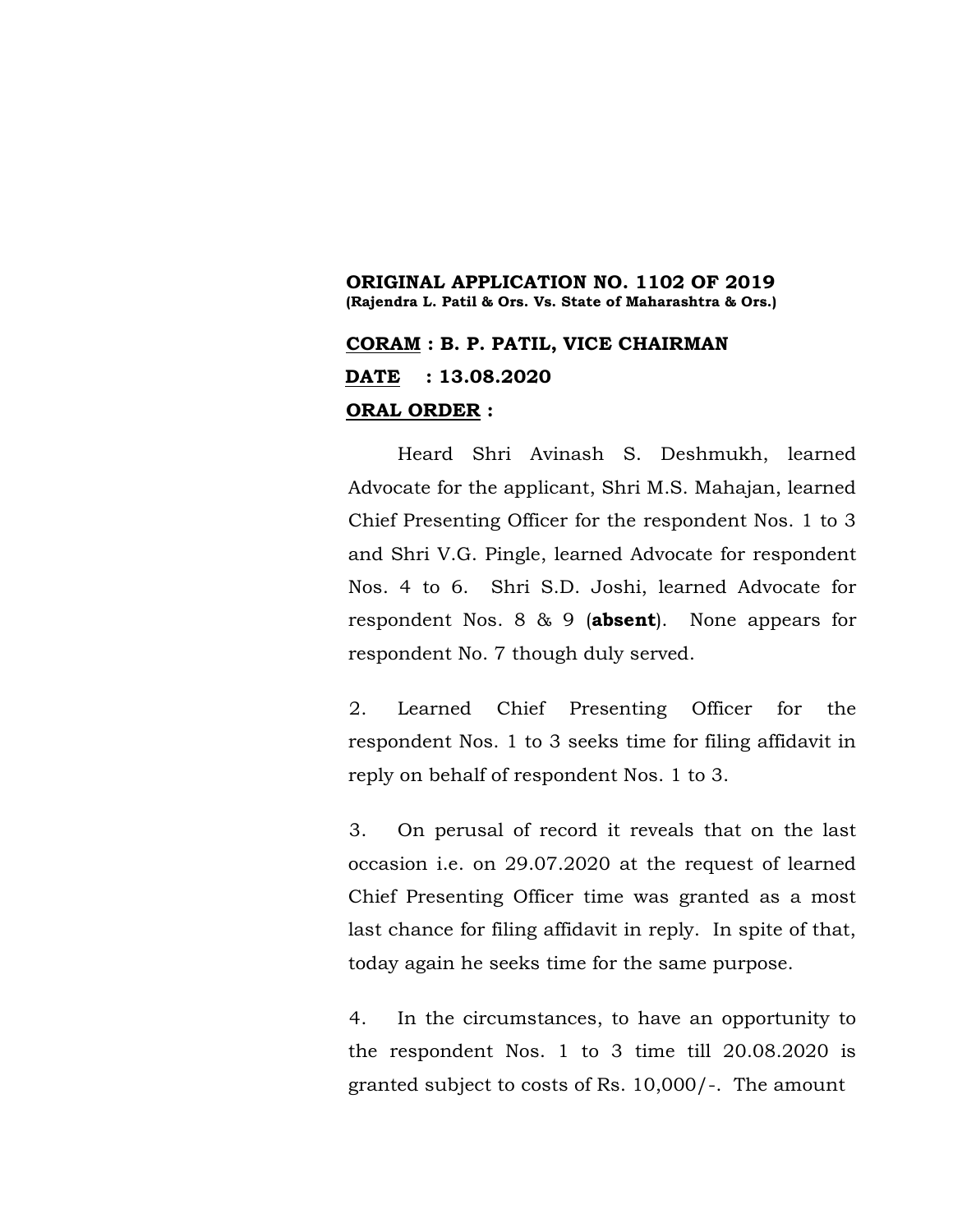:: - 2 - :: O.A. No. 1102/2019

of costs shall be deposited in the office of this Tribunal on or before the next date.

5. S.O. to 20.08.2020.

**VICE CHAIRMAN**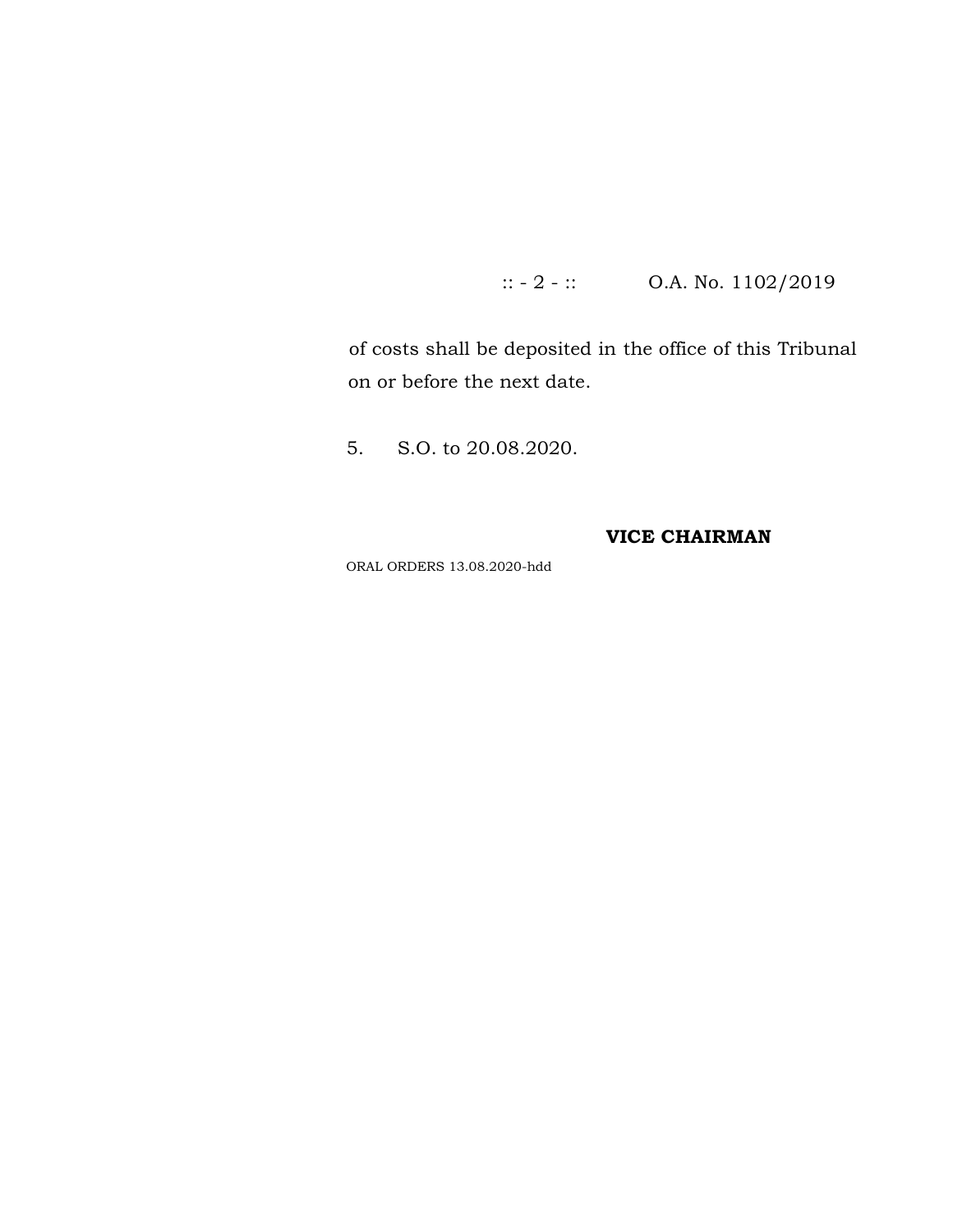### **ORIGINAL APPLICATION NO. 118 OF 2020 (Ganesh A. Mundhe Vs. State of Maharashtra & Ors.)**

### **CORAM : B. P. PATIL, VICE CHAIRMAN DATE : 13.08.2020 ORAL ORDER :**

Heard Shri Santosh S. Jadhavar, learned Advocate for the applicant and Shri I.S. Thorat, learned Presenting Officer for the respondents.

2. By keeping point of maintainability open, issue notices to the respondents, returnable on 14.09.2020.

3. Tribunal may take the case for final disposal at once and separate notice for final disposal shall not be issued.

4. Applicant is authorized and directed to serve on respondent/s intimation/notice of date of hearing duly authenticated by Registry, along with complete paper book of the case. Respondents are put to notice that the case would be taken up for final disposal at the stage of admission hearing.

5. This intimation/notice is ordered under Rule 11 of the Maharashtra Administrative Tribunal (Procedure) Rules, 1988, and the questions such as limitation and alternate remedy are kept open.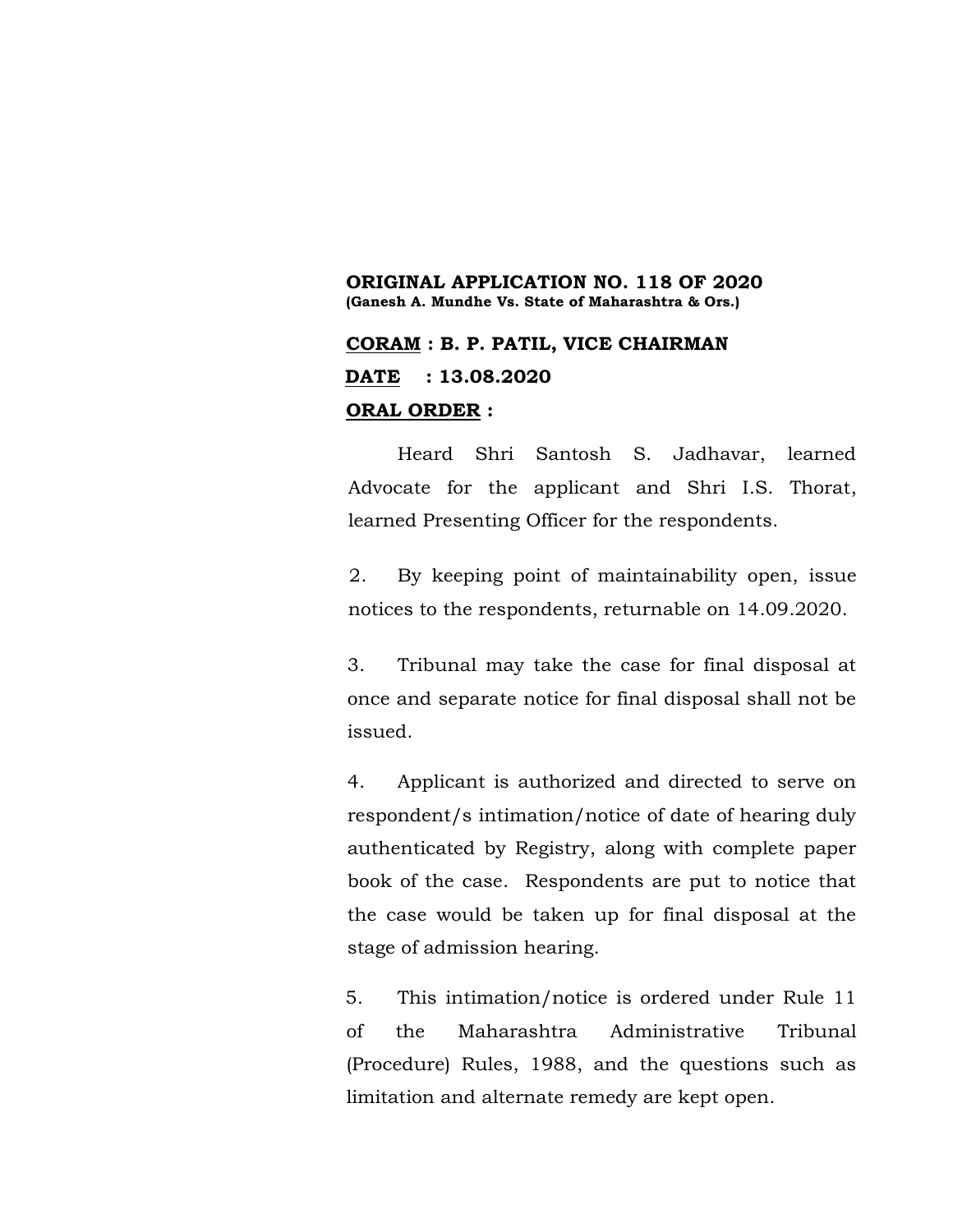$\therefore$  - 2 -  $\therefore$  O.A. No. 118/2020

6. The service may be done by hand delivery, speed post, courier and acknowledgment be obtained and produced along with affidavit of compliance in the Registry before due date. Applicant is directed to file affidavit of compliance and notice.

7. If notice is not collected within 7 days or proof of service is not produced before 3 days of the next date, case shall automatically stand dismissed without further reference to the Tribunal.

8. S.O. to 14.09.2019.

9. Steno copy and Hamdast is allowed to both parties.

#### **VICE CHAIRMAN**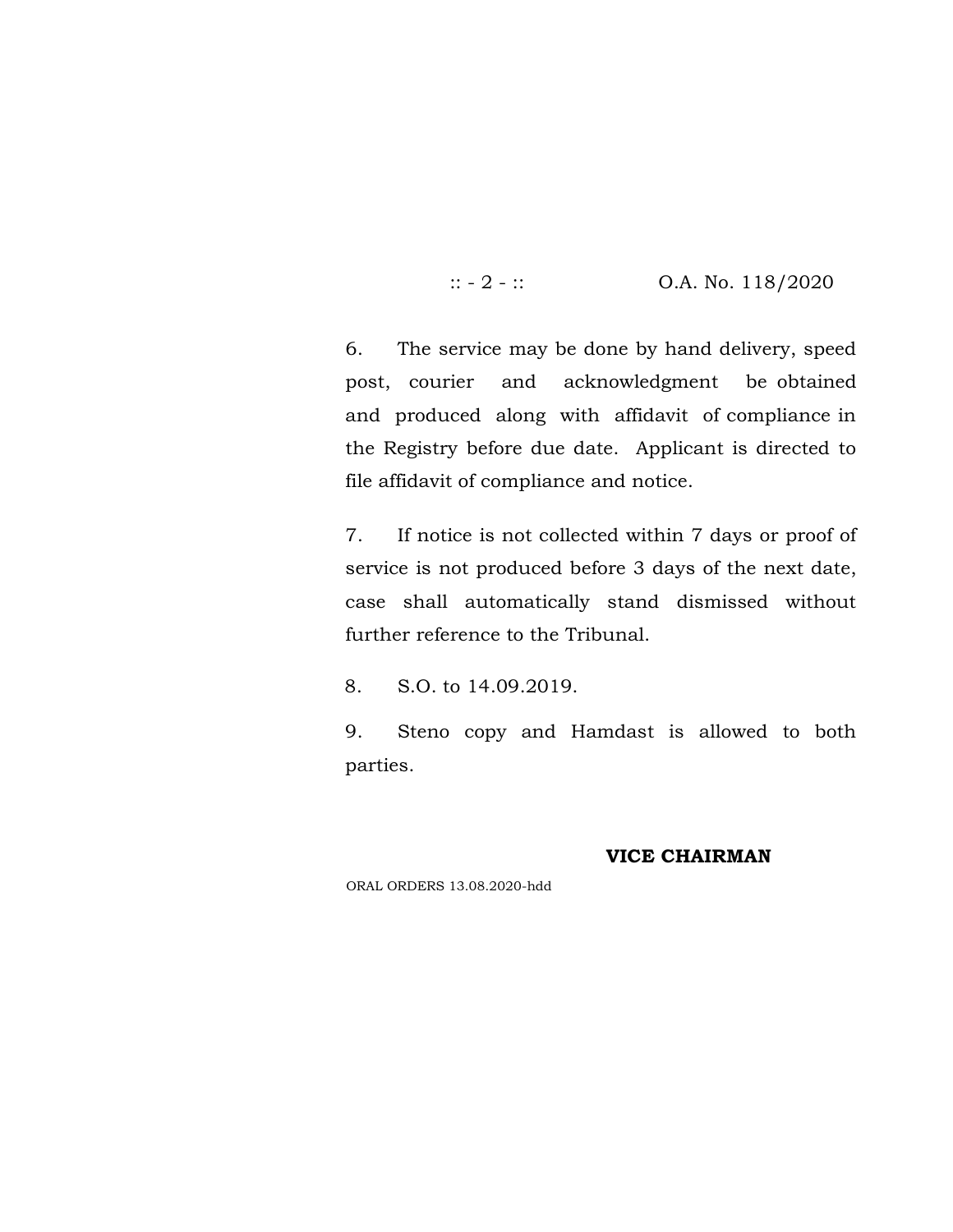### **ORIGINAL APPLICATION NO. 198 OF 2020 (Harishchandra B. Bhujbal Vs. State of Maharashtra & Ors.)**

## **CORAM : B. P. PATIL, VICE CHAIRMAN DATE : 13.08.2020 ORAL ORDER :**

Shri G.J. Pahilwan, learned Advocate for the applicant (**absent**). Shri I.S. Thorat, learned Presenting Officer for the respondents, present.

2. Since nobody appears for the applicant today, S.O. to 31.08.2020 for dismissal.

#### **VICE CHAIRMAN**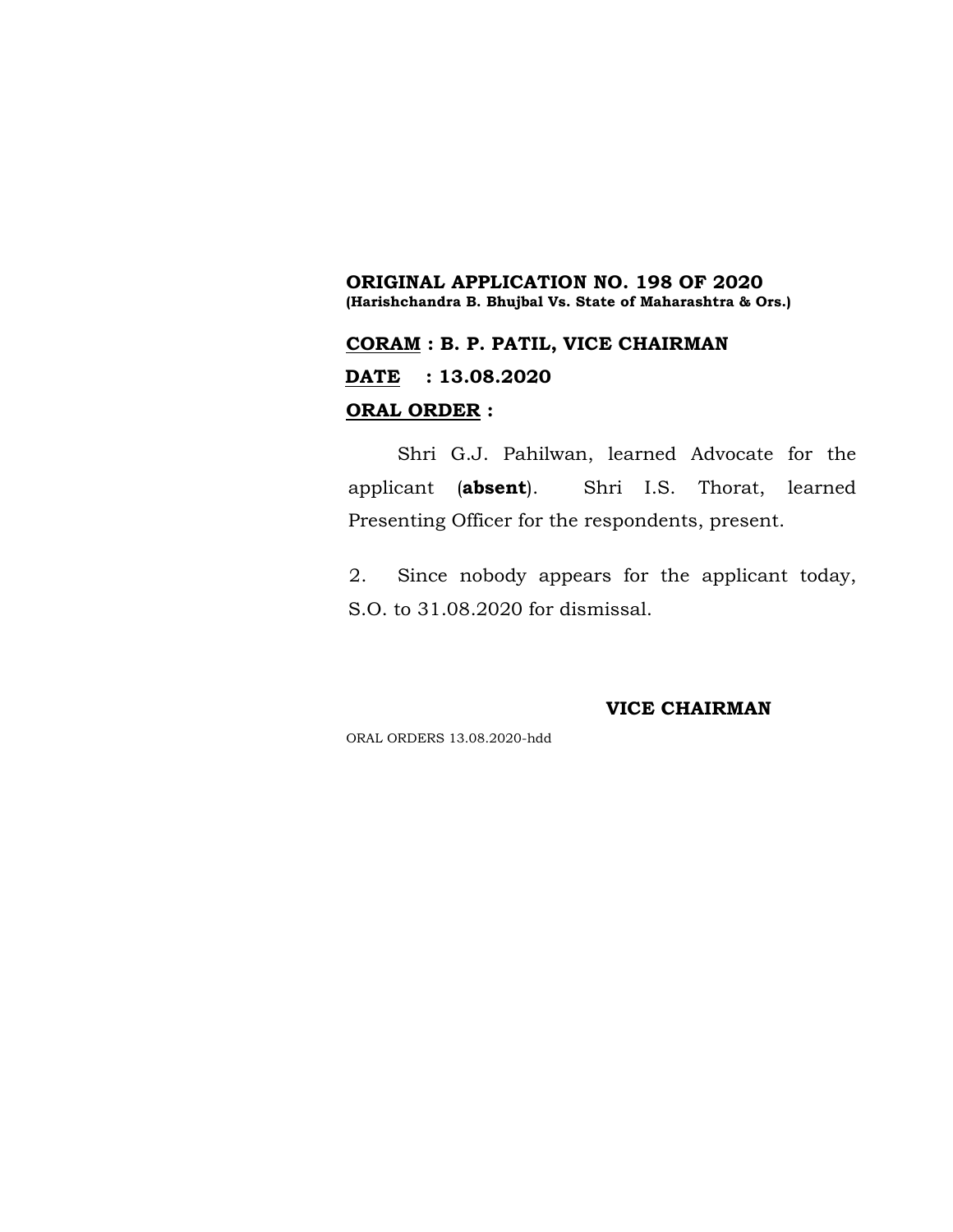### **ORIGINAL APPLICATION NO. 230 OF 2020 (Ashwini D. Jadhav Vs. State of Maharashtra & Ors.)**

## **CORAM : B. P. PATIL, VICE CHAIRMAN DATE : 13.08.2020 ORAL ORDER :**

Heard Shri B.T. Bodkhe, learned Advocate for the applicant and Mrs. Priya R. Bharaswadkar, learned Presenting Officer for the respondents.

2. Issue notices to the respondents, returnable on 14.09.2020.

3. Tribunal may take the case for final disposal at once and separate notice for final disposal shall not be issued.

4. Applicant is authorized and directed to serve on respondent/s intimation/notice of date of hearing duly authenticated by Registry, along with complete paper book of the case. Respondents are put to notice that the case would be taken up for final disposal at the stage of admission hearing.

5. This intimation/notice is ordered under Rule 11 of the Maharashtra Administrative Tribunal (Procedure) Rules, 1988, and the questions such as limitation and alternate remedy are kept open.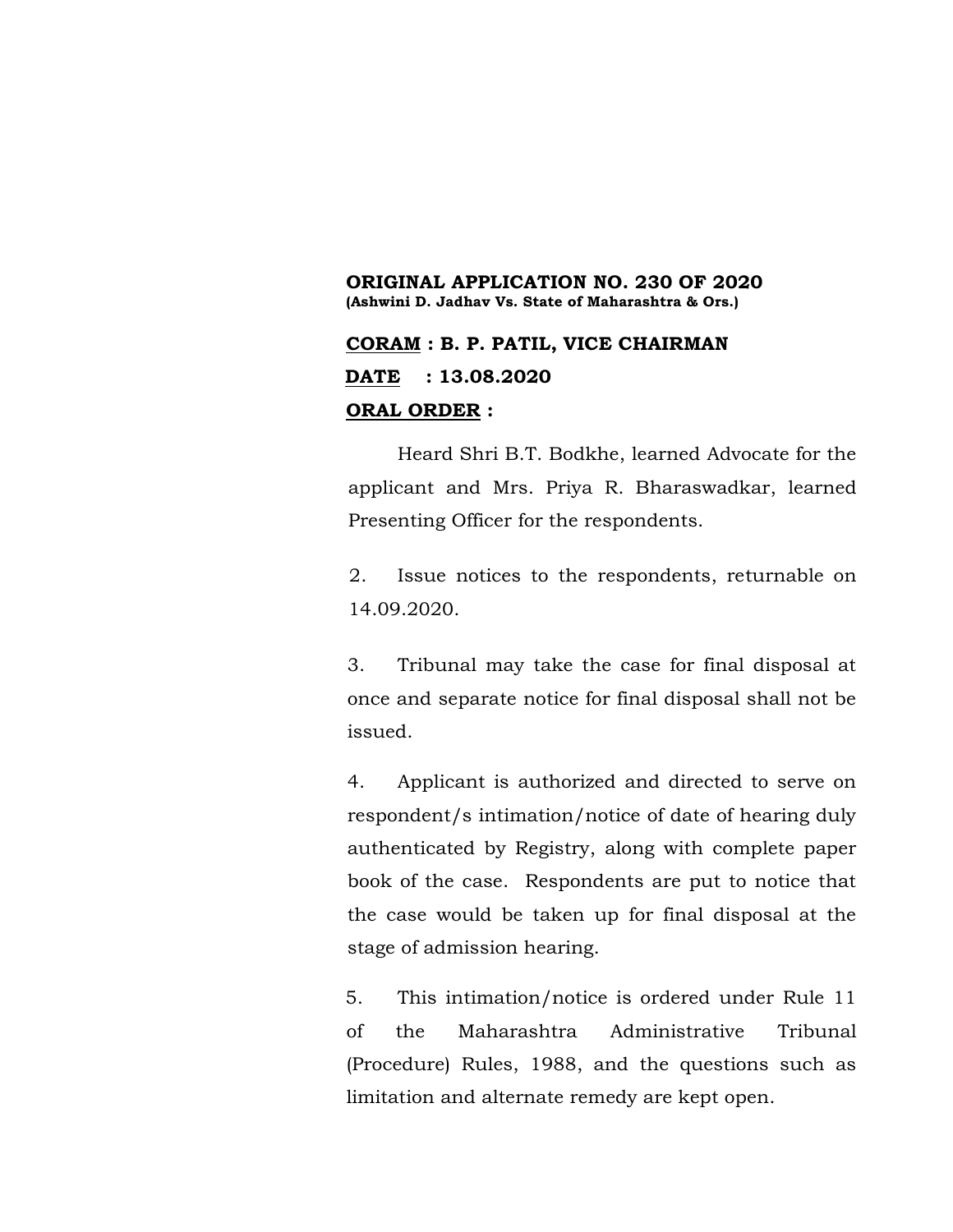$\therefore$  - 2 -  $\therefore$  O.A. No. 230/2020

6. The service may be done by hand delivery, speed post, courier and acknowledgment be obtained and produced along with affidavit of compliance in the Registry before due date. Applicant is directed to file affidavit of compliance and notice.

7. If notice is not collected within 7 days or proof of service is not produced before 3 days of the next date, case shall automatically stand dismissed without further reference to the Tribunal.

8. S.O. to 14.09.2019.

9. Steno copy and Hamdast is allowed to both parties.

### **VICE CHAIRMAN**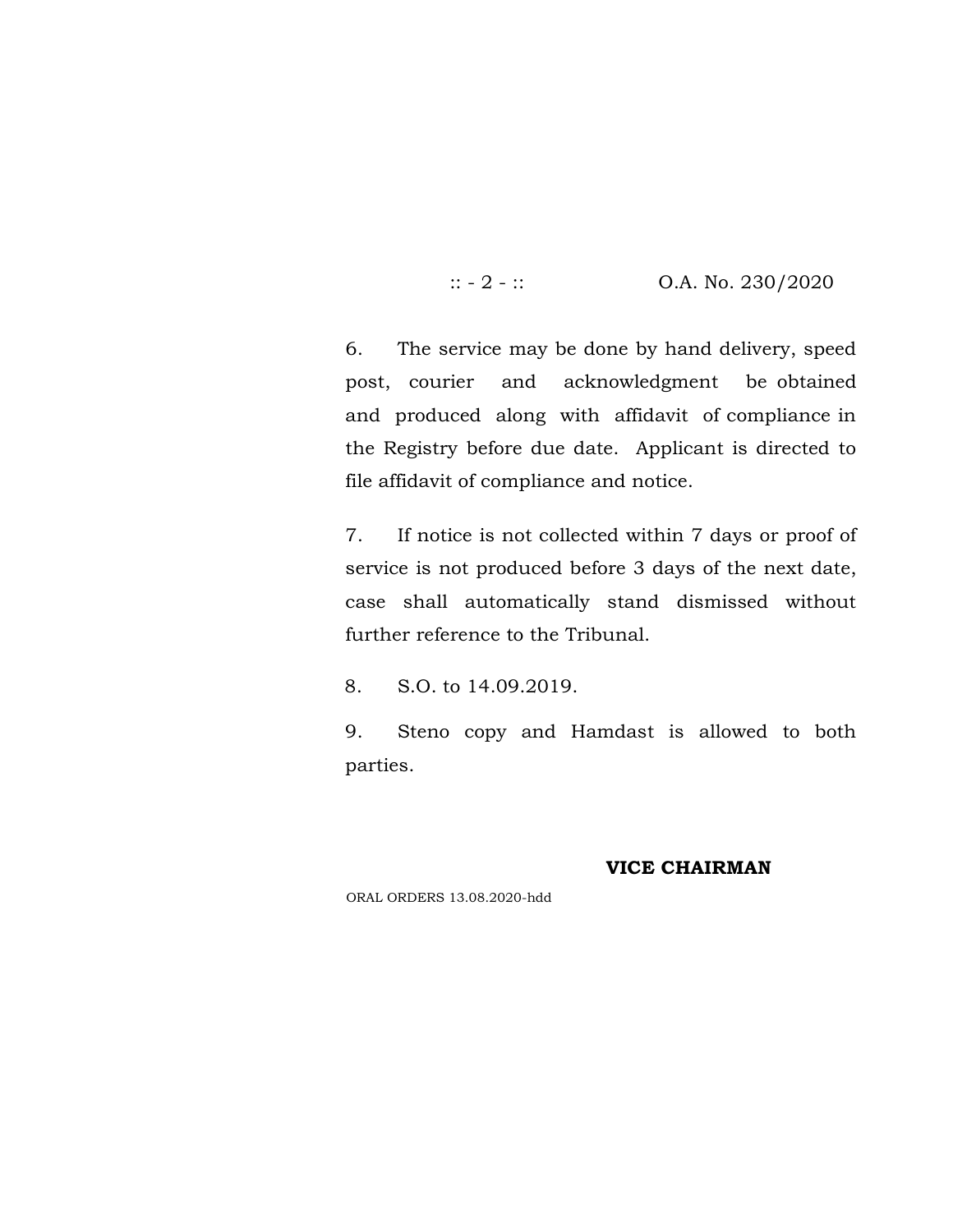### **ORIGINAL APPLICATION NO. 259 OF 2020 (Panchamlal L. Salve Vs. State of Maharashtra & Ors.)**

# **CORAM : B. P. PATIL, VICE CHAIRMAN DATE : 13.08.2020 ORAL ORDER :**

Heard Shri V.B. Wagh, learned Advocate for the applicant and Mrs. Priya R. Bharaswadkar, learned Presenting Officer for the respondents.

2. At the request of learned Presenting Officer, S.O. to 17.08.2020 for enabling her to take instructions from the concerned respondents.

**VICE CHAIRMAN**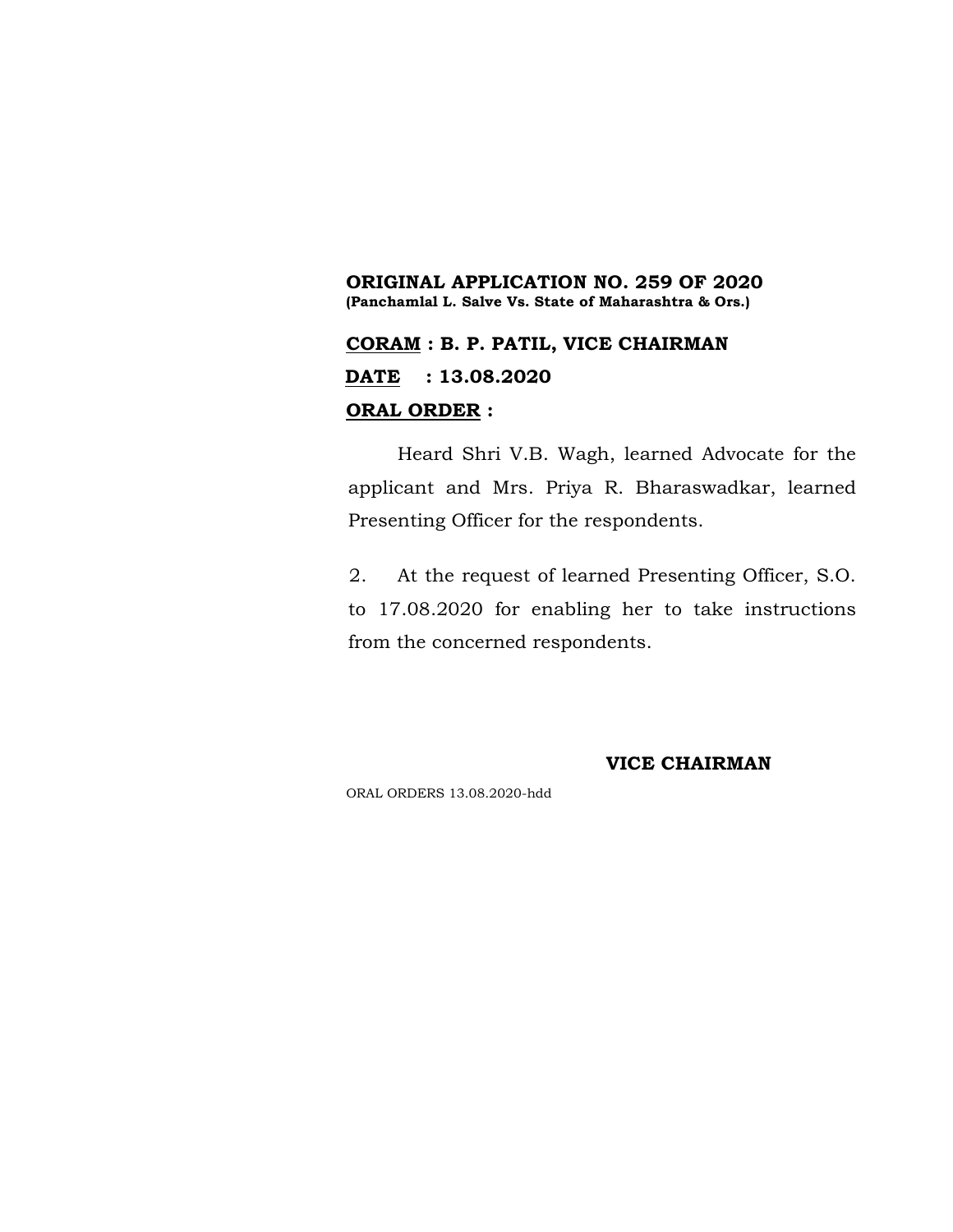### **ORIGINAL APPLICATION NO. 260 OF 2020 (Rajendra P. Andhale Vs. State of Maharashtra & Ors.)**

## **CORAM : B. P. PATIL, VICE CHAIRMAN DATE : 13.08.2020 ORAL ORDER :**

Heard Shri V.B. Wagh, learned Advocate for the applicant and Shri M.P. Gude, learned Presenting Officer for the respondents.

2. The present Original Application has been filed by the applicant challenging the impugned order dated 10.08.2020 & thereby transferring him from the post of Circle Officer, Nalegaon, Tahsil Office, Ahmednagar District Ahmednagar to the post of Awwal Karkoon, Tahsil Office, Newasa, District Ahmednagar.

3. It is contention of the applicant that he has not completed his normal tenure of posting on the post of Circle Officer, Nalegaon Tahsil Office, Ahmednagar, District Ahmednagar, as he is working there since the year 2018. It is contention of the applicant that he is not due for transfer, but Government has issued the impugned transfer order in violation of provisions of the Maharashtra Government Servants Regulation of Transfers and Prevention of Delay In Discharge of Official Duties Act, 2005 (In short "the Transfer Act of 2005). Therefore, he has prayed to grant interim relief.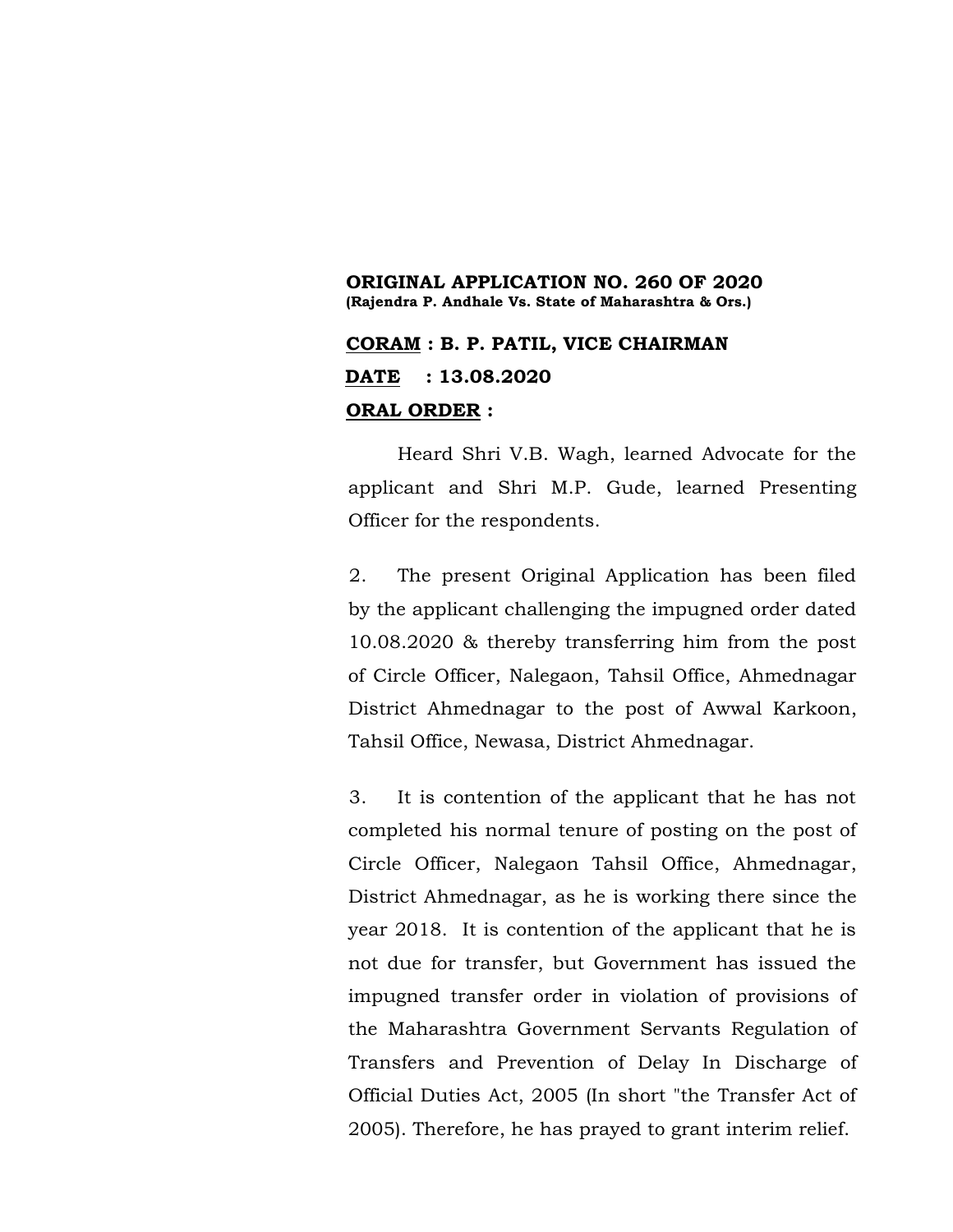4. Learned Presenting Officer for the respondents has submitted that the applicant has been transferred on account of administrative exigencies and, therefore, he upholds the impugned order of transfer issued by the respondents.

5. On perusal of record it reveals that the applicant has been posted as Circle Officer at Nalegaon Tahsil Office, Ahmednagar, District Ahmednagar from the post of Awwal Karkoon, Indira Gandhi Yojana, Tahsil Office, Parner, District Ahmednagar by an order dated 23.05.2018. He has not completed his normal tenure of posting but he has been transferred by the impugned order. *Prima facie*, it seems that the respondents have not followed the mandatory provisions of the Transfer Act of 2005 while effecting the transfer of the applicant. Therefore, in my view the impugned order of transfer requires to be stayed.

6. In view of the above, the execution and operation of the impugned transfer order is stayed till the next date.

7. Issue notices to the respondents, returnable on 14.09.2020.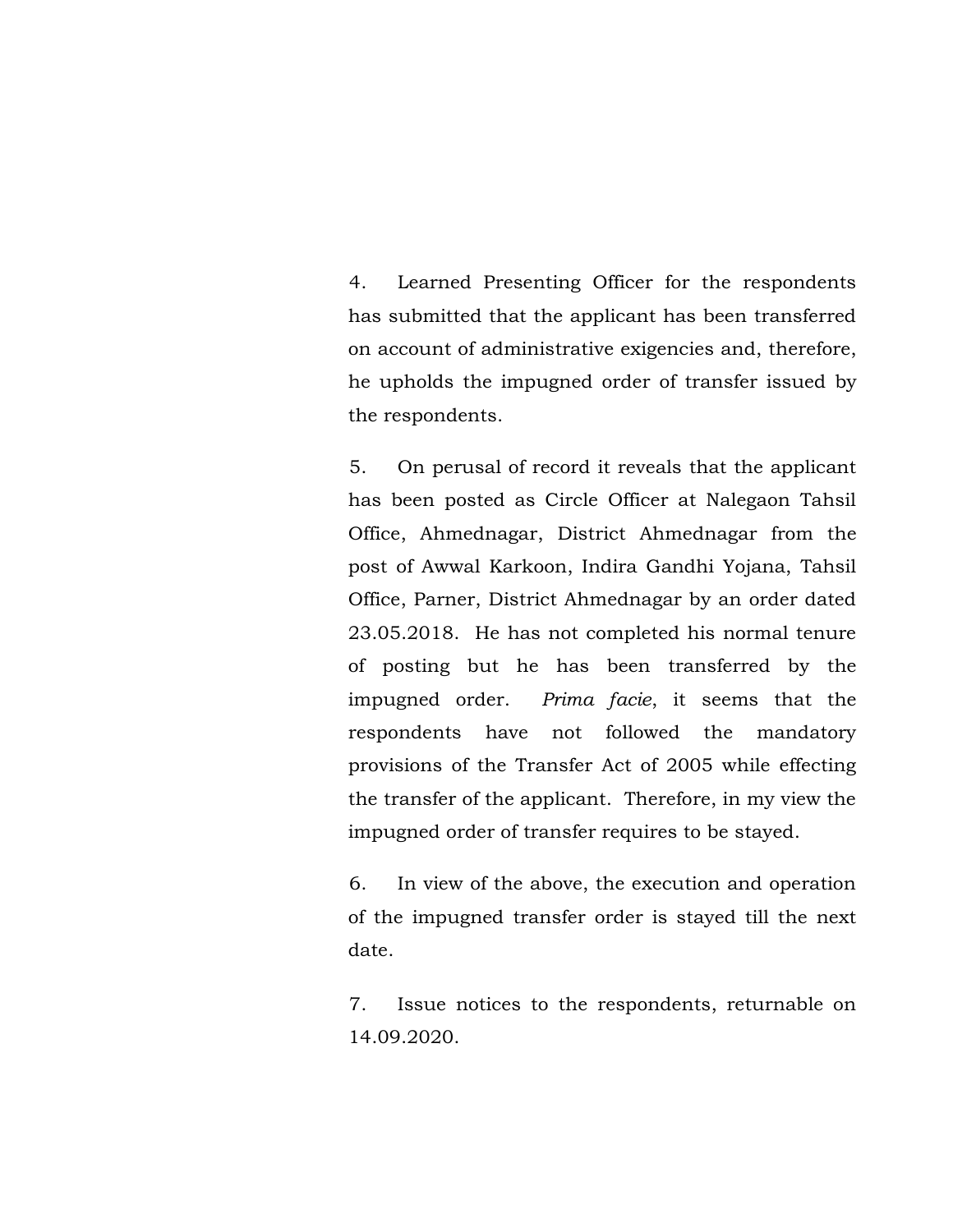### **:: - 3 - :: O.A. NO. 260 OF 2020**

8. Tribunal may take the case for final disposal at once and separate notice for final disposal shall not be issued.

9. Applicant is authorized and directed to serve on respondent/s intimation/notice of date of hearing duly authenticated by Registry, along with complete paper book of the case. Respondents are put to notice that the case would be taken up for final disposal at the stage of admission hearing.

10. This intimation/notice is ordered under Rule 11 of the Maharashtra Administrative Tribunal (Procedure) Rules, 1988, and the questions such as limitation and alternate remedy are kept open.

11. The service may be done by hand delivery, speed post, courier and acknowledgment be obtained and produced along with affidavit of compliance in the Registry before due date. Applicant is directed to file affidavit of compliance and notice.

12. If notice is not collected within 7 days or proof of service is not produced before 3 days of the next date,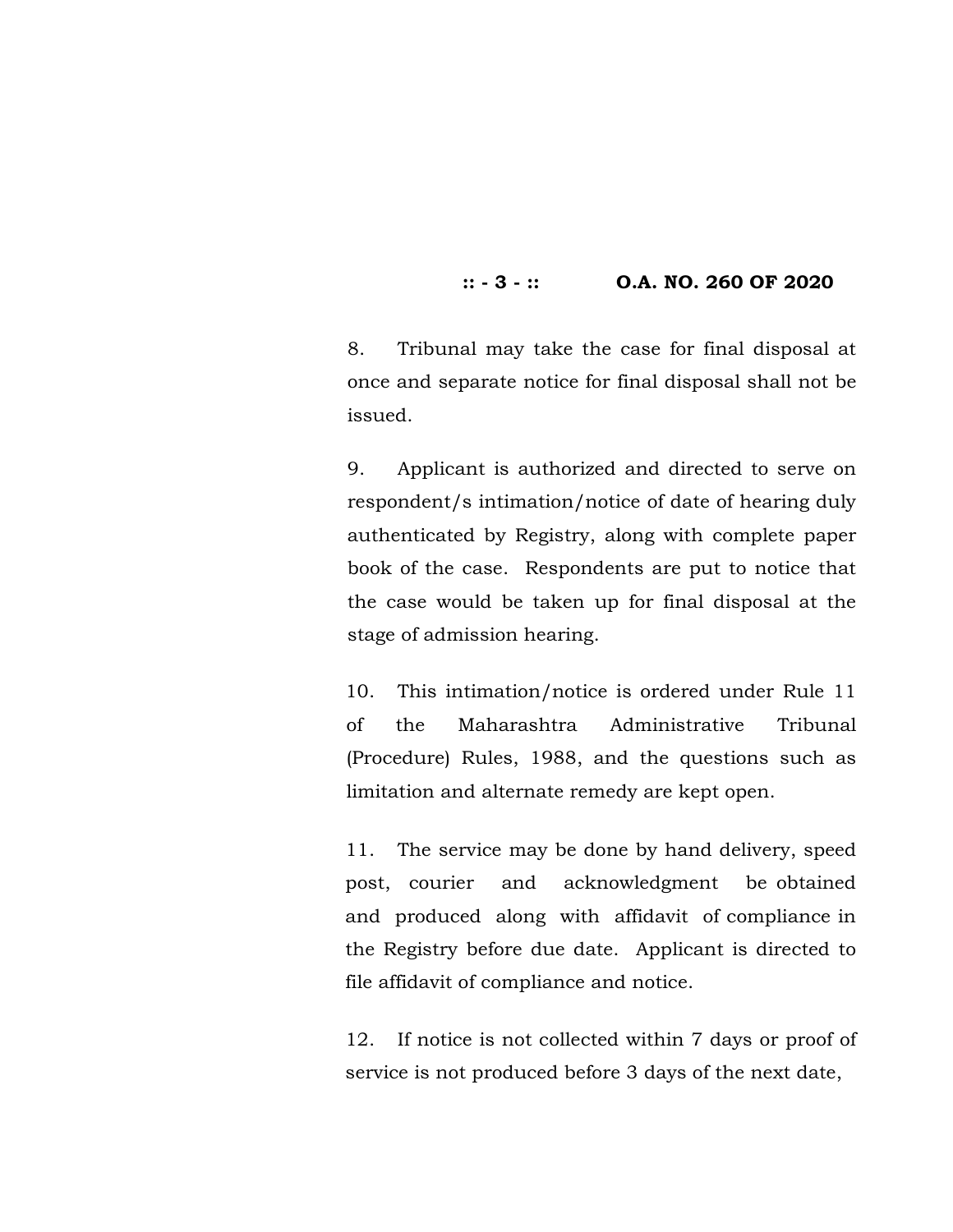### **:: - 4 - :: O.A. NO. 260 OF 2020**

case shall automatically stand dismissed without further reference to the Tribunal.

13. S.O. to 14.09.2019.

14. Steno copy and Hamdast is allowed to both parties.

### **VICE CHAIRMAN**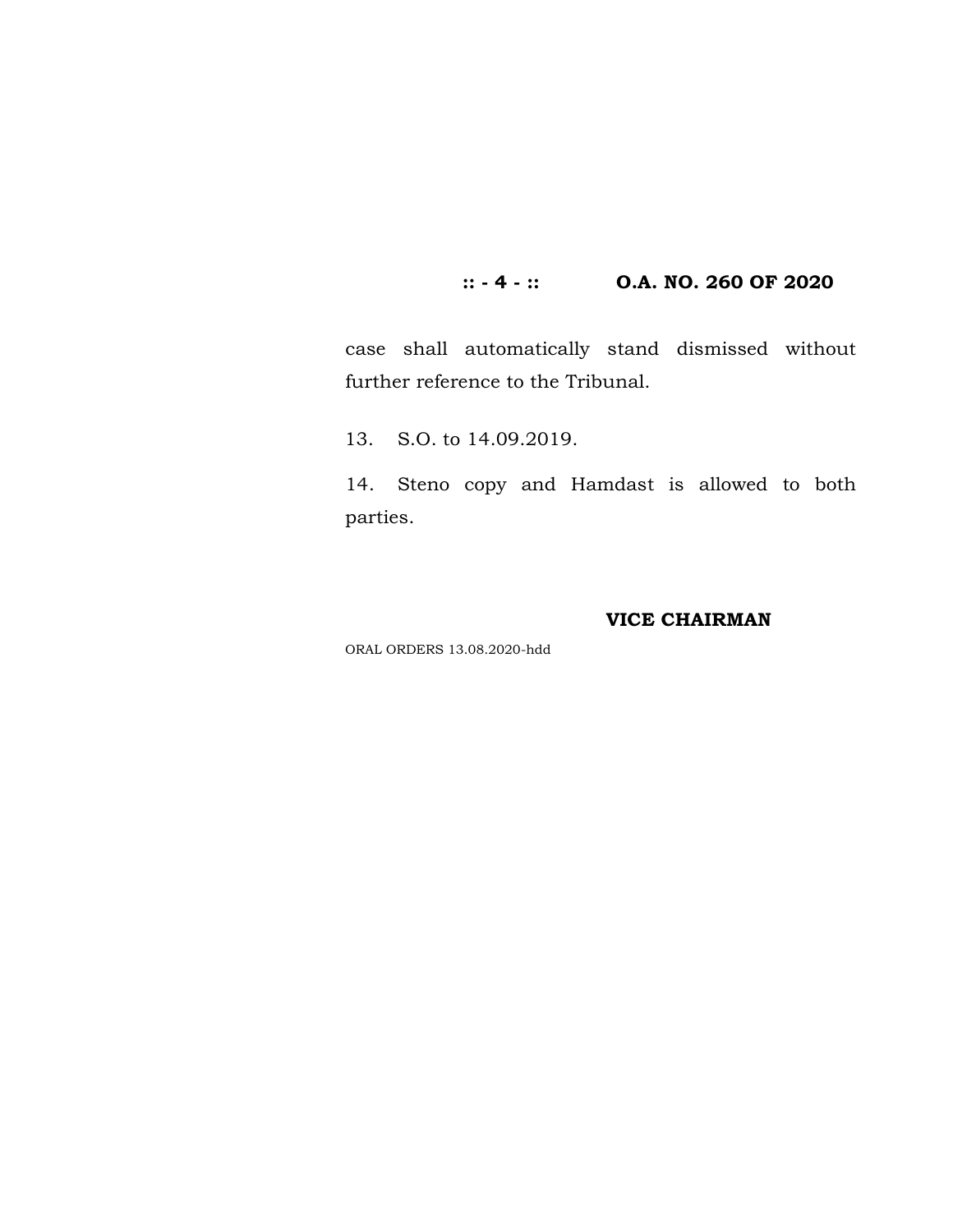## **O.A. NO. 261/2020 WITH CAVEAT 12/2020 WITH CAVEAT NO. 15/2020 (Parag M. Nawalkar Vs. State of Maharashtra & Ors.)**

### **CORAM : B. P. PATIL, VICE CHAIRMAN DATE : 13.08.2020 ORAL ORDER :**

Heard Shri Ajay S. Deshpande, learned Advocate for the applicant, Shri M.S. Mahajan, learned Chief Presenting Officer for the respondent Nos. 1 & 2 and Shri Sachin R. Randive, learned Advocate for respondent No. 3.

2. Learned Chief Presenting Officer, as well as, learned Advocate Shri Sachin R. Randive both have filed caveat for the respective respondents and both of them appeared today in the present case. Therefore, the notices to the respondents have dispensed with.

3. Learned Chief Presenting Officer for respondent Nos. 1 & 2, as well as, learned Advocate for respondent No. 3 seek time to file affidavit in reply. Two weeks' time is granted to file affidavit in reply.

4. S.O. to 27.08.2020. Learned Advocates for the respective respondents undertook to serve the copy of the affidavit in reply on the learned Advocate for the applicant well in advance.

#### **VICE CHAIRMAN**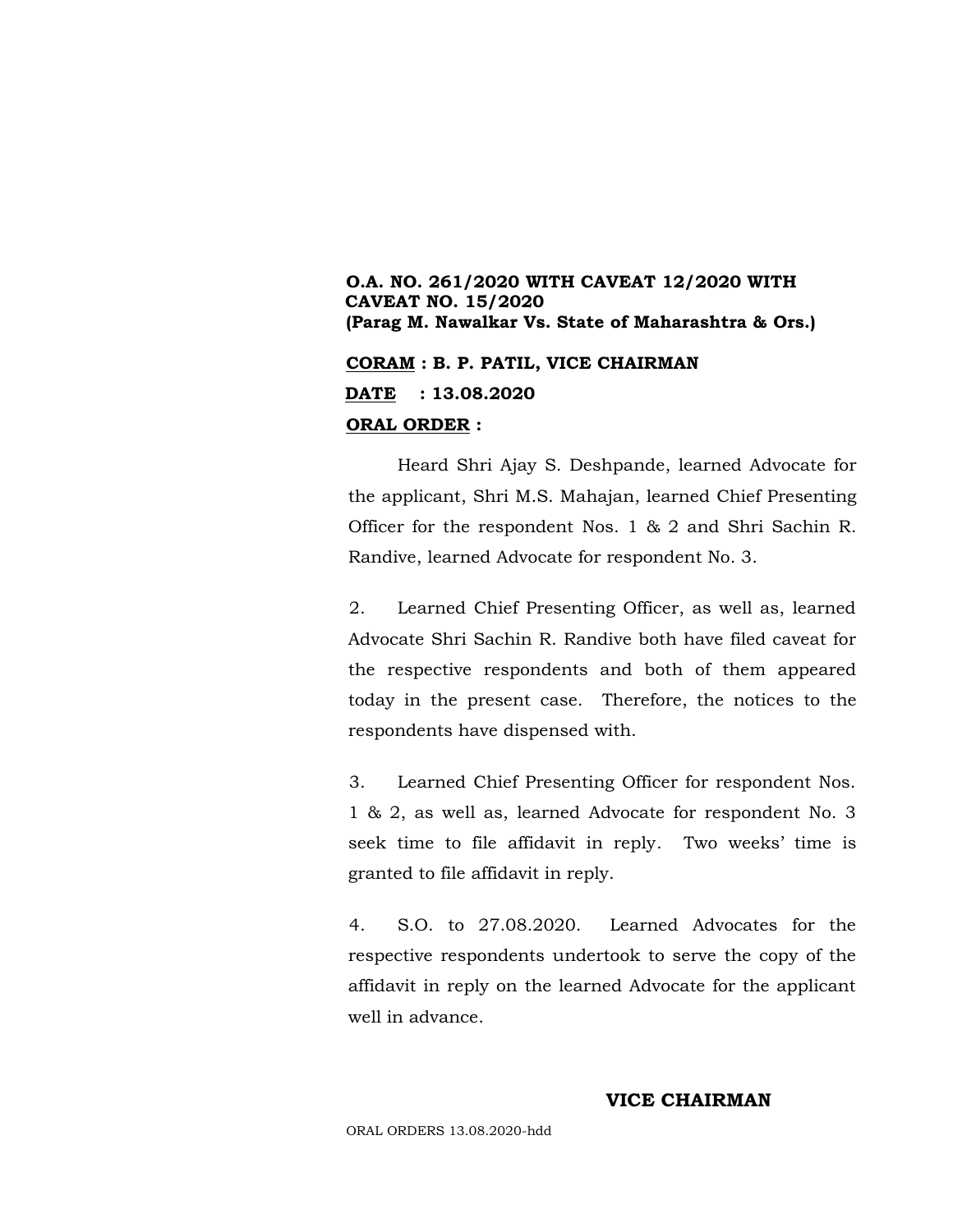### **ORIGINAL APPLICATION NO. 264 OF 2020 (Sunilkumar R. Rathi Vs. State of Maharashtra & Ors.)**

**CORAM : B. P. PATIL, VICE CHAIRMAN DATE : 13.08.2020 ORAL ORDER :**

Heard Shri Avinash S. Deshmukh, learned Advocate for the applicant and Mrs. Priya R. Bharaswadkar, learned Presenting Officer for the respondents.

2. Learned Advocate for the applicant submits that he intends to produce copy of Government Resolution showing that the Government Officers, who have crossed the age of 55 years, cannot be transferred in Naxalite area. Therefore, he seeks time till Monday i.e. 17.08.2020. He has submitted that the applicant has not been yet relieved from the present posting. Therefore, he prayed to direct the respondents to maintain the status quo as on today.

3. In view of the aforesaid submissions made by the learned Advocate for the applicant time till 17.08.2020 is granted. In the meanwhile the parties to maintain the status quo as on today till the next date.

4. S.O. to 17.08.2020.

**VICE CHAIRMAN**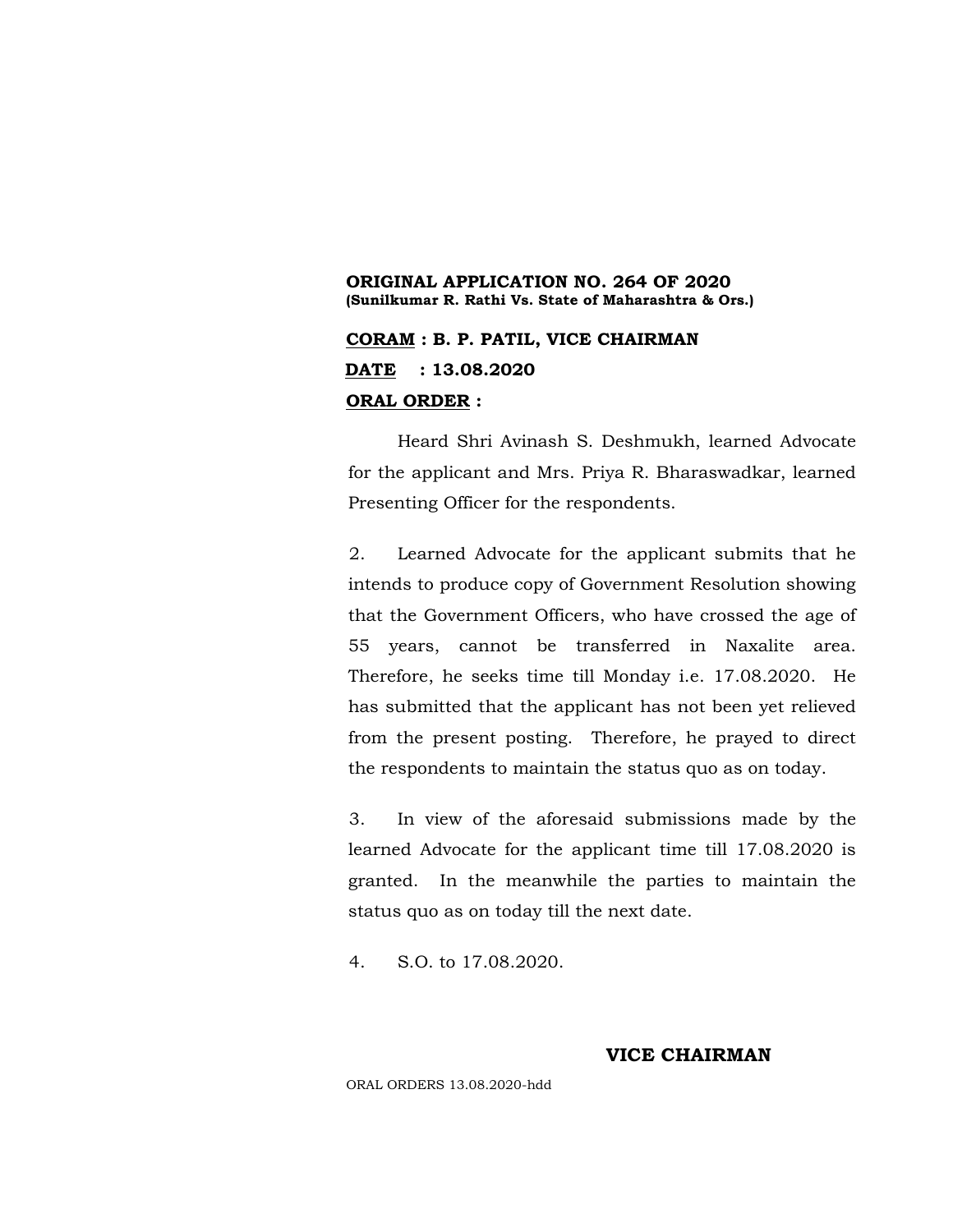### **ORIGINAL APPLICATION NO. 234 OF 2020 (Pankaj M. Rathod Vs. State of Maharashtra & Ors.)**

### **CORAM : B. P. PATIL, VICE CHAIRMAN [The present case has been placed before the Single Bench due to non-availability of the Division Bench]**

### **DATE : 13.08.2020**

### **ORAL ORDER :**

Heard Shri Avinash S. Deshmukh, learned Advocate for the applicant and Mrs. Priya R. Bharaswadkar, learned Presenting Officer for the respondents.

2. Issue notices to the respondents, returnable on 21.09.2020.

3. Tribunal may take the case for final disposal at once and separate notice for final disposal shall not be issued.

4. Applicant is authorized and directed to serve on respondent/s intimation/notice of date of hearing duly authenticated by Registry, along with complete paper book of the case. Respondents are put to notice that the case would be taken up for final disposal at the stage of admission hearing.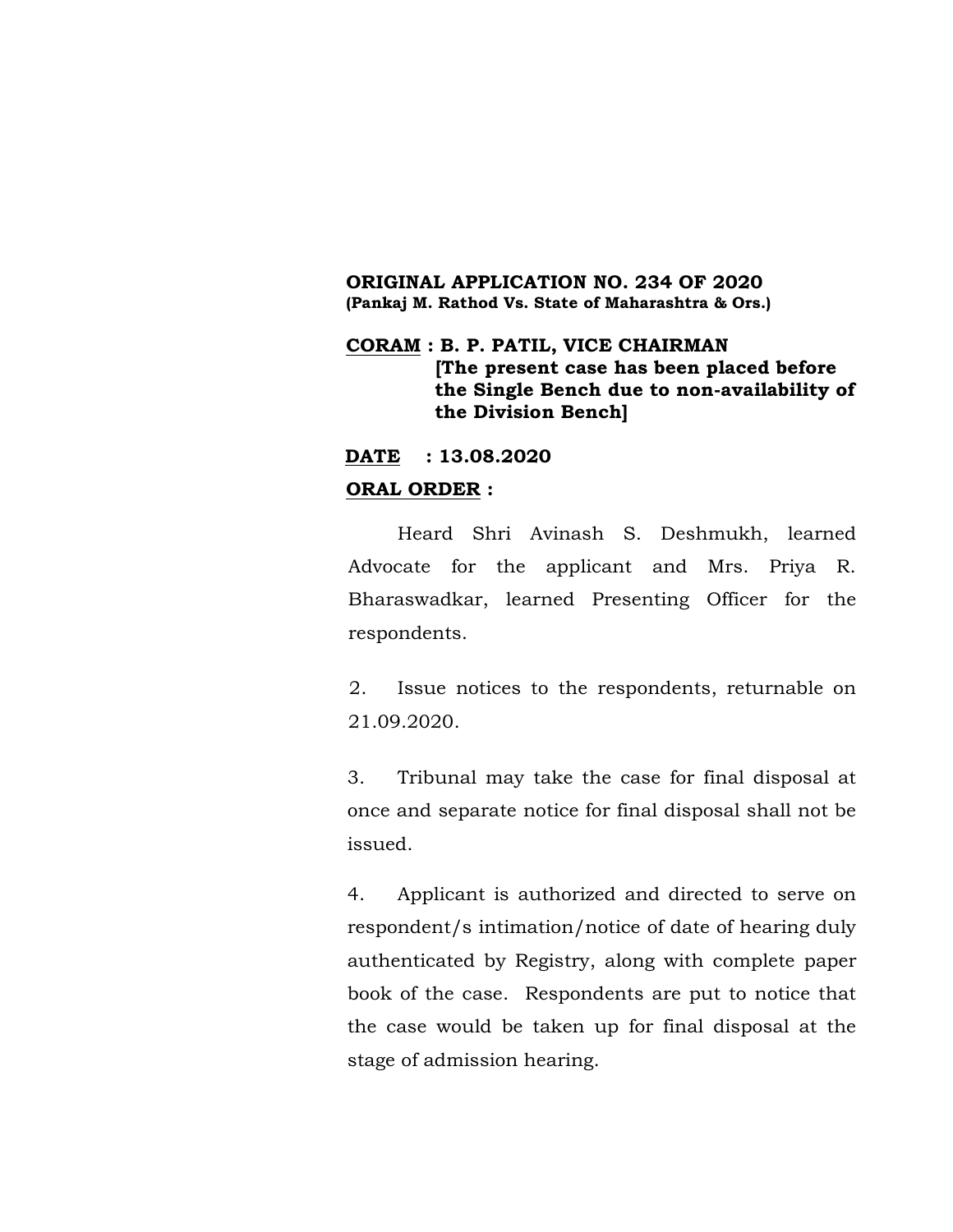$\therefore$  - 2 -  $\therefore$  O.A. No. 234/2020

5. This intimation/notice is ordered under Rule 11 of the Maharashtra Administrative Tribunal (Procedure) Rules, 1988, and the questions such as limitation and alternate remedy are kept open.

6. The service may be done by hand delivery, speed post, courier and acknowledgment be obtained and produced along with affidavit of compliance in the Registry before due date. Applicant is directed to file affidavit of compliance and notice.

7. If notice is not collected within 7 days or proof of service is not produced before 3 days of the next date, case shall automatically stand dismissed without further reference to the Tribunal.

8. S.O. to 21.09.2020.

9. Steno copy and Hamdast is allowed to both parties.

### **VICE CHAIRMAN**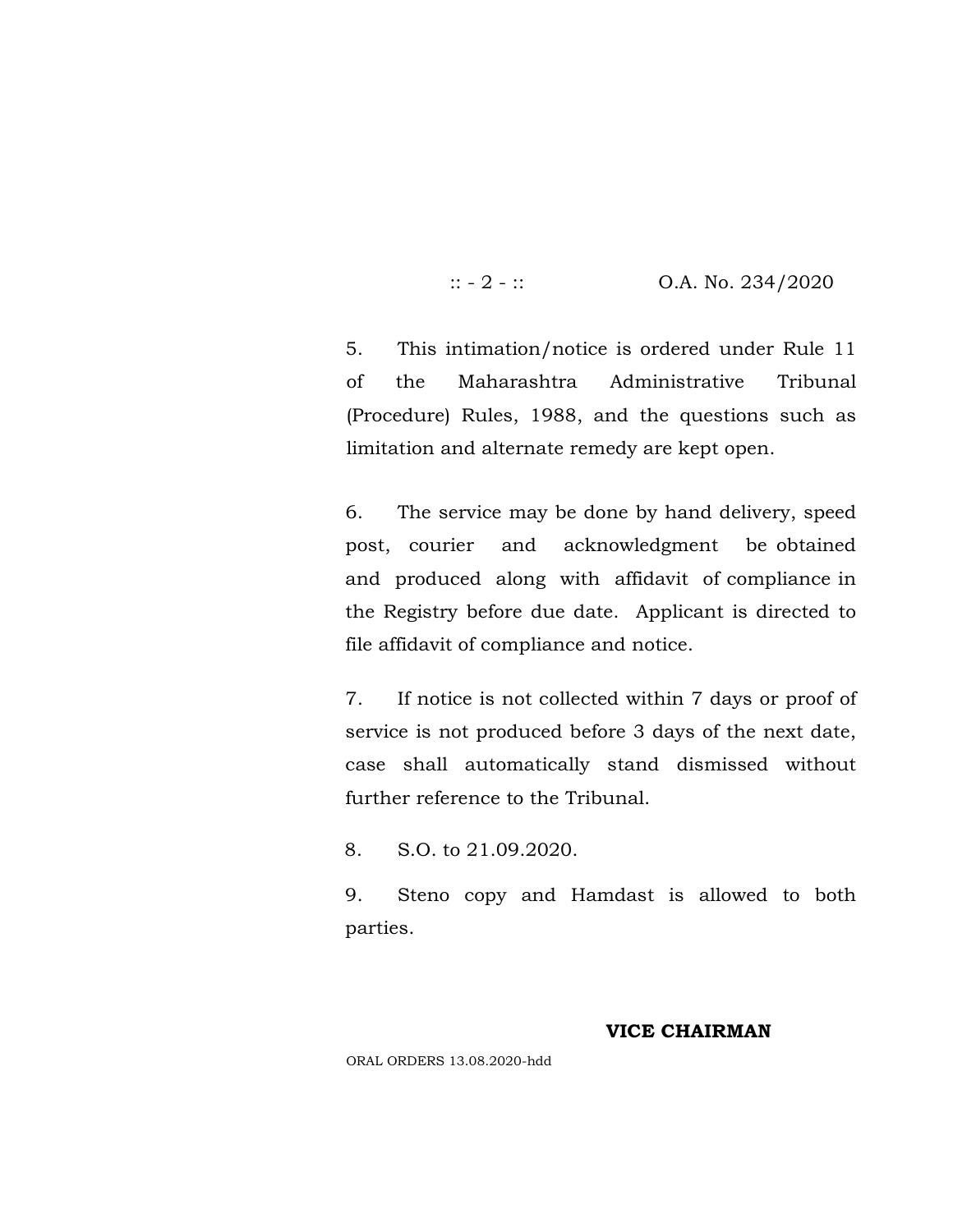### **ORIGINAL APPLICATION NO. 195 OF 2020 (Nandkishor U. Mhaske Vs. State of Maharashtra & Ors.)**

### **CORAM : B. P. PATIL, VICE CHAIRMAN [The present case has been placed before the Single Bench due to non-availability of the Division Bench]**

### **DATE : 13.08.2020**

### **ORAL ORDER :**

Heard Shri Avinash S. Deshmukh, learned Advocate for the applicant and Mrs. Priya R. Bharaswadkar, learned Presenting Officer for the respondents.

2. Issue notices to the respondents, returnable on 21.09.2020.

3. Tribunal may take the case for final disposal at once and separate notice for final disposal shall not be issued.

4. Applicant is authorized and directed to serve on respondent/s intimation/notice of date of hearing duly authenticated by Registry, along with complete paper book of the case. Respondents are put to notice that the case would be taken up for final disposal at the stage of admission hearing.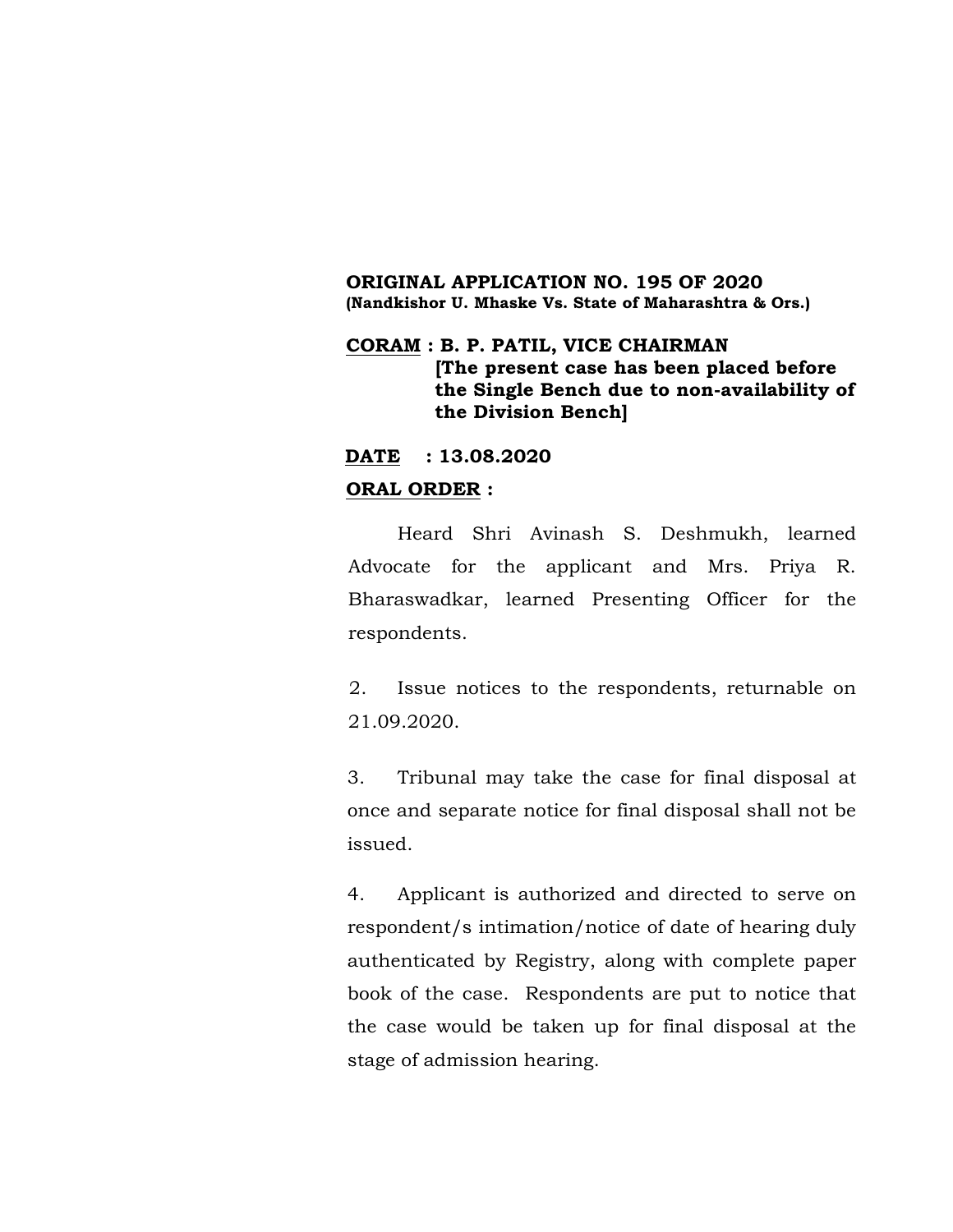$\therefore$  - 2 -  $\therefore$  O.A. No. 195/2020

5. This intimation/notice is ordered under Rule 11 of the Maharashtra Administrative Tribunal (Procedure) Rules, 1988, and the questions such as limitation and alternate remedy are kept open.

6. The service may be done by hand delivery, speed post, courier and acknowledgment be obtained and produced along with affidavit of compliance in the Registry before due date. Applicant is directed to file affidavit of compliance and notice.

7. If notice is not collected within 7 days or proof of service is not produced before 3 days of the next date, case shall automatically stand dismissed without further reference to the Tribunal.

8. S.O. to 21.09.2020.

9. Steno copy and Hamdast is allowed to both parties.

### **VICE CHAIRMAN**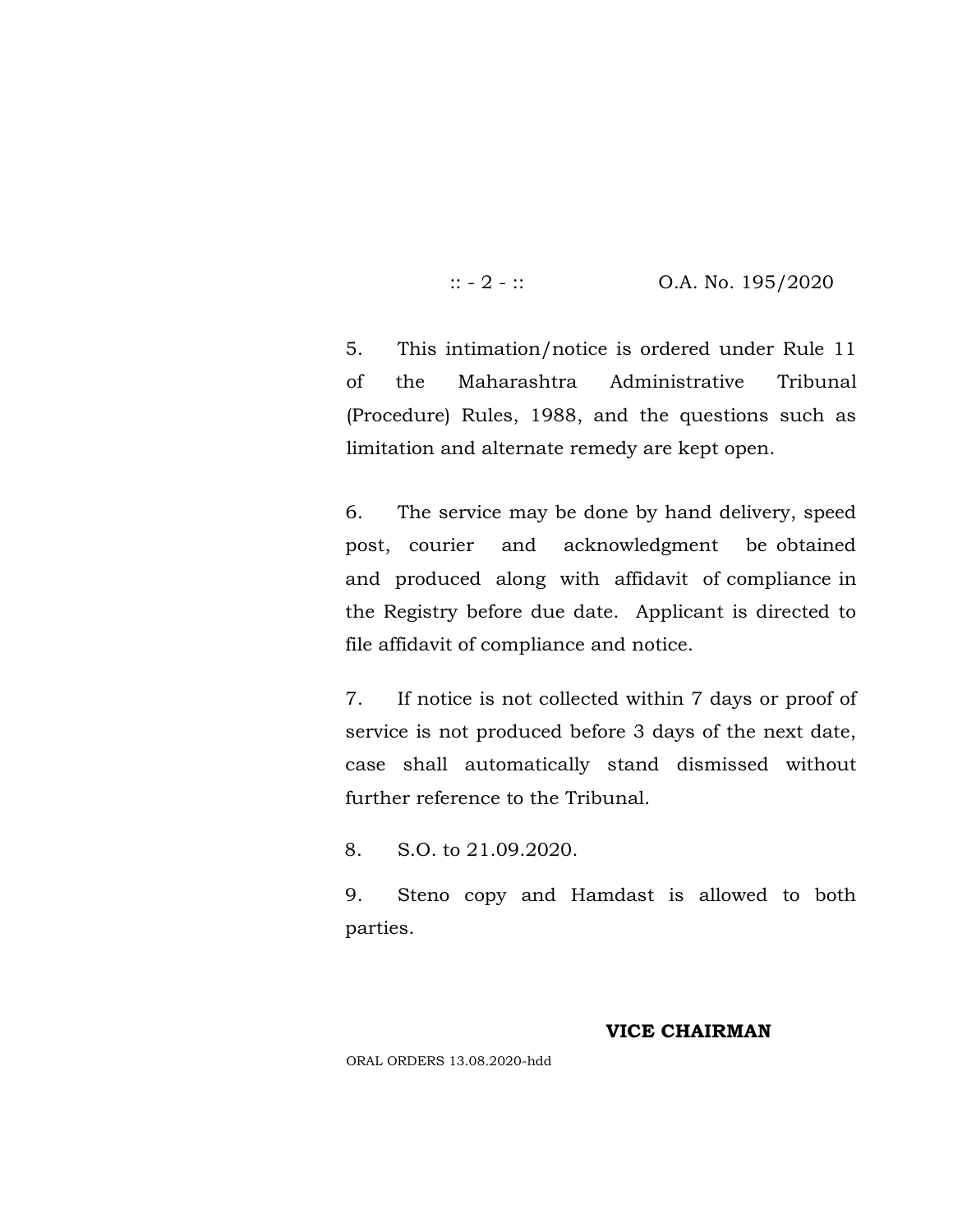### **ORIGINAL APPLICATION NO. 265 OF 2020 (Gulab H. Panchal Vs. State of Maharashtra & Ors.)**

### **CORAM : B. P. PATIL, VICE CHAIRMAN [The present case has been placed before the Single Bench due to non-availability of the Division Bench]**

### **DATE : 13.08.2020**

### **ORAL ORDER :**

Heard Shri Avinash S. Deshmukh, learned Advocate for the applicant and Mrs. Priya R. Bharaswadkar, learned Presenting Officer for the respondents.

2. Issue notices to the respondents, returnable on 14.09.2020.

3. Tribunal may take the case for final disposal at once and separate notice for final disposal shall not be issued.

4. Applicant is authorized and directed to serve on respondent/s intimation/notice of date of hearing duly authenticated by Registry, along with complete paper book of the case. Respondents are put to notice that the case would be taken up for final disposal at the stage of admission hearing.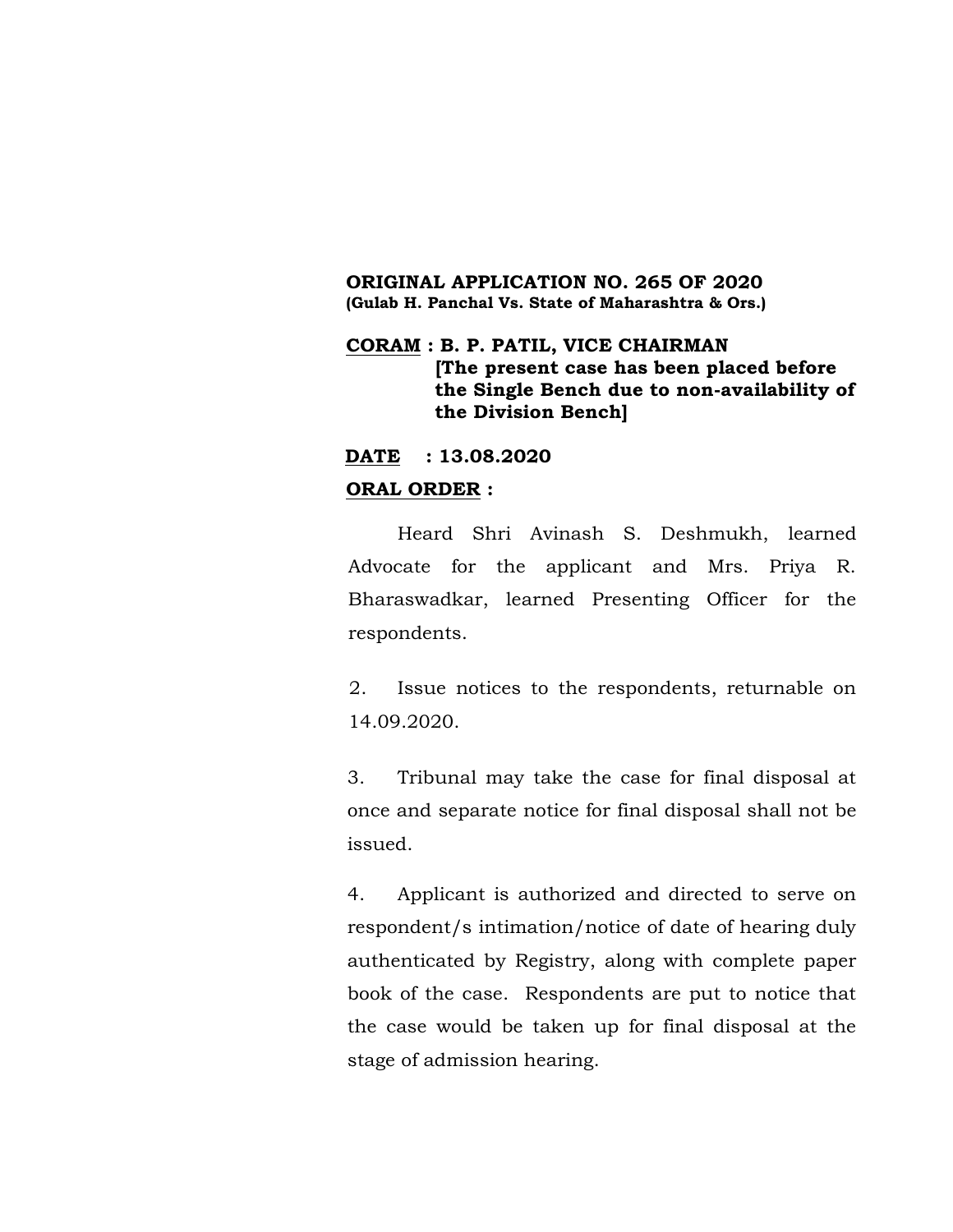$\therefore$  - 2 -  $\therefore$  O.A. No. 265/2020

5. This intimation/notice is ordered under Rule 11 of the Maharashtra Administrative Tribunal (Procedure) Rules, 1988, and the questions such as limitation and alternate remedy are kept open.

6. The service may be done by hand delivery, speed post, courier and acknowledgment be obtained and produced along with affidavit of compliance in the Registry before due date. Applicant is directed to file affidavit of compliance and notice.

7. If notice is not collected within 7 days or proof of service is not produced before 3 days of the next date, case shall automatically stand dismissed without further reference to the Tribunal.

8. S.O. to 14.09.2020.

9. Steno copy and Hamdast is allowed to both parties.

### **VICE CHAIRMAN**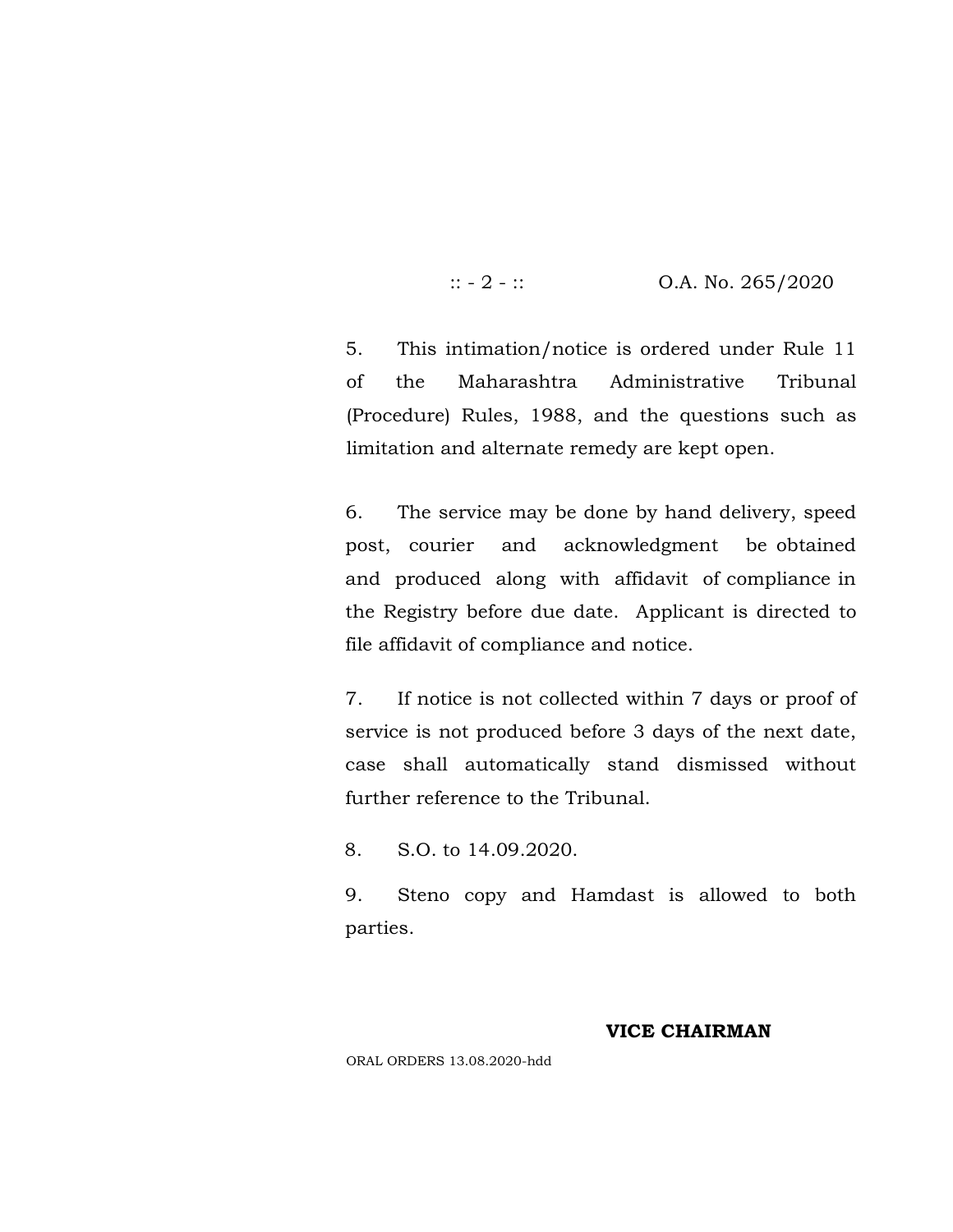### **M.A.ST. 643/2020 IN O.A.ST. 572/2020 (Ashok S. Gade Vs. State of Maharashtra & Ors.)**

## **CORAM : B. P. PATIL, VICE CHAIRMAN DATE : 13.08.2020 ORAL ORDER :**

Heard Shri P.V. Tapse Patil, learned Advocate for the applicant and Shri M.P. Gude, learned Presenting Officer for the respondents.

2. The applicant is directed to remove the office objection/s first and thereafter ask for circulation. The present case is removed from the board. The applicant is at liberty to circulate the present case as and when occasion arises.

### **VICE CHAIRMAN**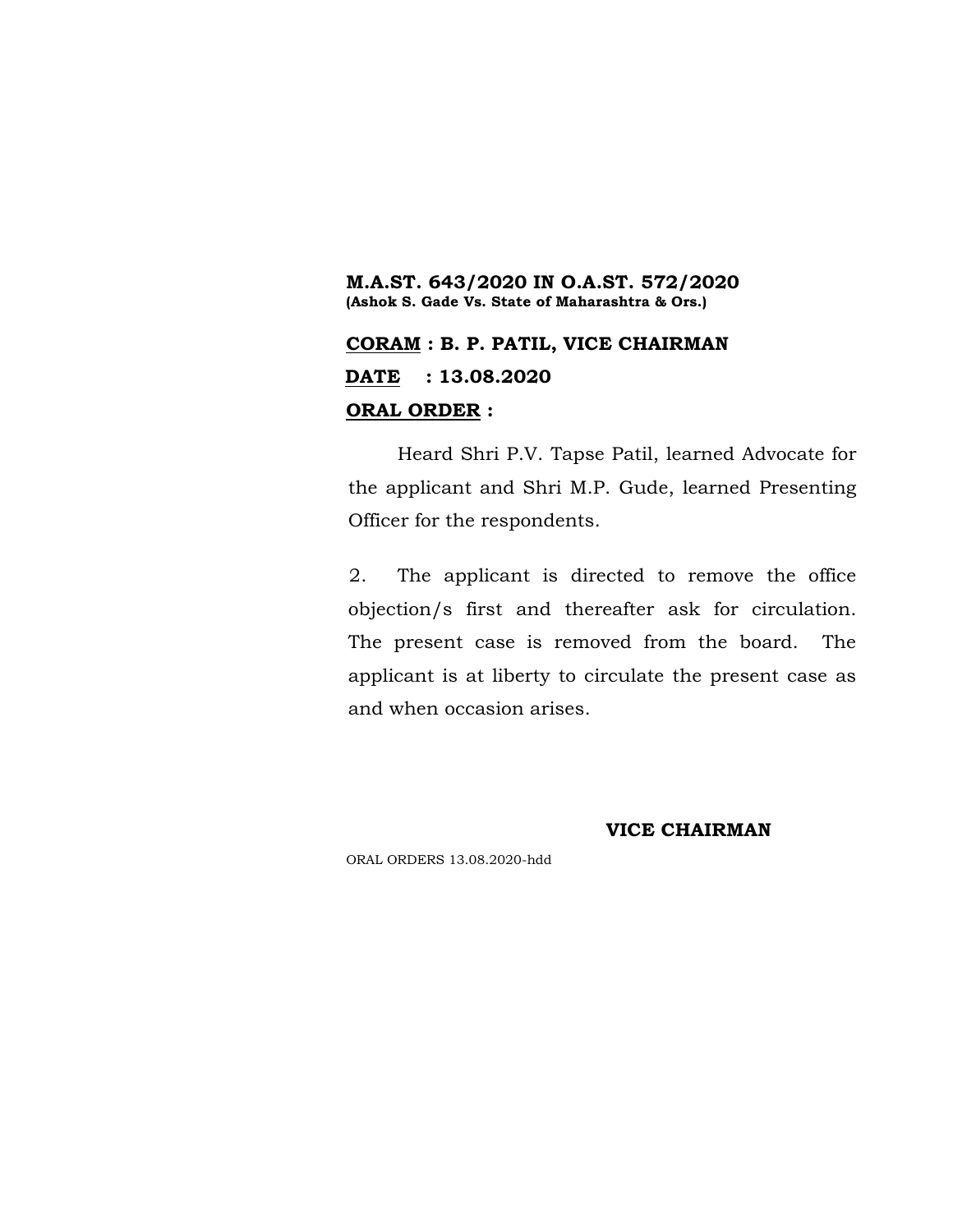### **ORIGINAL APPLICATION NO. 267 OF 2020 (Shri Dilip T. Bawaskar V/s. State of Maharashtra & Ors.)**

### **CORAM : B. P. PATIL, VICE CHAIRMAN**

**DATE : 13.08.2020.**

#### **ORAL ORDER :**

Heard Shri Ashish Rajkar, learned Advocate for the applicant and Mrs. Priya R. Bharaswadkar, learned Presenting Officer for the respondents.

2. Learned Advocate for the applicant has submitted that the applicant is claiming limited relief made in the prayer clause 16 (B) which is as follows :-

*"B) By issue of an appropriate order or direction, the respondent No. 2 may kindly be directed to take a conscious decision as regards continuation or revocation of suspension of the applicant in view of the law laid down by the Hon'ble Supreme Court judgment in the case of Ajay Kumar Choudhary and also Govt. Resolution dated 09.07.2019, within a four week from today.*"

3. Learned Advocate for the applicant has submitted that as the relief claimed by the applicant is limited, the necessary direction may be issued to the respondent to place the matter of the applicant before the review committee for taking decision in respect of continuation or revocation of his suspension and with that direction the present O.A. may be disposed of.